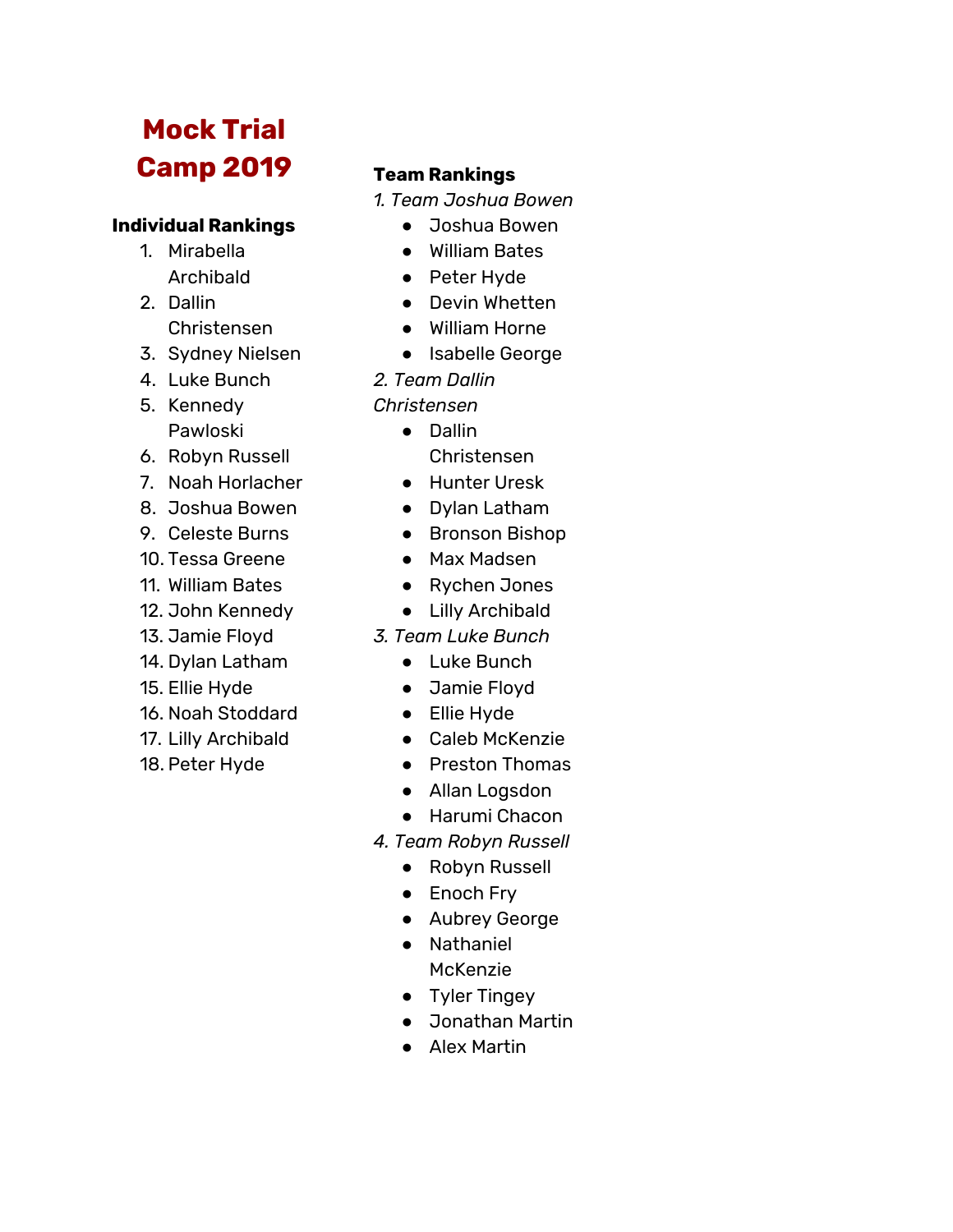# **BYU Spring Championship 2 0 1 9**

# **Overall Competitor A w a r d s**

- 1 Josh Christensen
- 2 Dallin Christensen
- 3 May Kennedy
- 4 Noah Horlacher
- 5 William Bates
- 6 Brigham Brown
- 7 Robyn Russell
- 8 Kaelin Hirschi
- 9 Luke Kempe
- 10 Kennedy Pawloski

# **First Year Competit o r A w a r d s**

- 1 B e n Niels o n /Is a b ella George
- 2 Chase Watkins
- 3 Anders Thygerson
- 4 Bethan Norris
- 5 Alethea Nay

### **Spar**

- 1 Peyton Talbot
- 2 Ammon Teasdale
- 3 Cameron Rhodes
- 4 C aleb M c ken zie
- 5 G r a n t Tin gey
- 6 Eliza Strong *Se m i fin a l is t s* L a w s o n A r c hib ald Caitlin McConkie B rig h a m R h o d e s David Catmull Zoe Bazinet Mason Petrich

### **Impromptu**

- 1 Ben Nielson
- 2 Isabelle George
- 3 Bronson Bishop
- 4 Mari Magalei
- 5 Madalyn Millward
- 6 J u s tice G o n z alez

*Se m i fin a l is t s* M a s o n Pet ric h Alexandria McDougal Semifinalists B r y a n a R o bin s o n Lyissa Anderson William Horne R y c a m H a h n

### **F S C 1**

- 1 D a niel B e n nio n
- 2 Robyn Russell
- 3 John Kennedy
- 4 Benjamin Yeager
- 5 C ale b C u m min g s
- 6 Avery Prout
- 7 J a x s o n W hit e h o r n
- 8 Andrew May
- 9 Devin Whetten
- 10 Kathryn von Rosen *C h a ir*
- 1 John Kennedy
- 2 Andrew May
- 3 Benjamin Yeager

#### **F S C 2**

- 1 J a k e J o h n s t o n
- 2 J a mie Flo y d
- 3 E m m a S eib e r
- 4 Hunter Uresk
- 5 Caleb Callister
- 6 L e a h Lit tle
- 7 Jacquelyn Bazinet
- 8 Angelina Orton
- 9 Benjamin Neel
- 10 Jack Gardner
- *Chair*
- 1 Jake Johnston
- 2 Leah Little
- 3 Hunter Uresk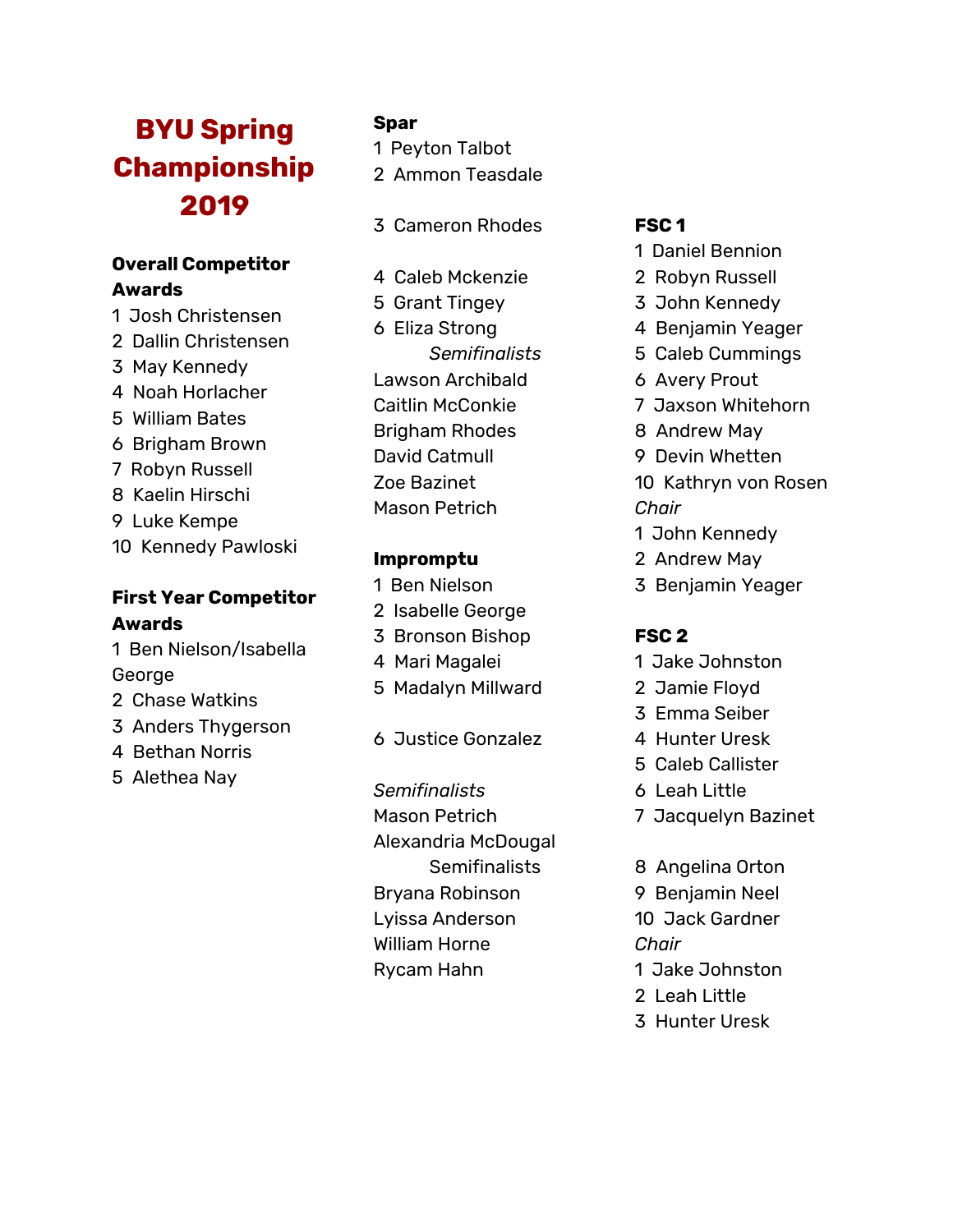#### **Presidential Debate**

1 Luke Kempe

2 Dallin Christensen

#### 3 Hyrum Saunders

4 Chase Watkins 5 Gideon Warnock 6 Emma Harrison *Semifinalists* Israel Sheber Chandler Eyre Luke Mulder Nevada Libert Joshua Bowen Celeste Burns

#### **Extemporaneous**

1 Luke Bunch 2 McKya Anderson 3 Talee Robinson 4 Liberty Gonzalez 5 Gwen Horne 6 Isabel Tingey *Semifinalists* Jonathan Neel LeeAnn Zea Jonathan Yeager Mia Sharpe Olivia Holt Camron Scott

#### **Oratory**

1 Brigham Brown 2 Emily Stoddard 3 Jessica Brown 4 Hailey Petrich 5 Keaton Scott 6 Joan Meyers *Semifinalists* Luke Johnston Kaitlyn Robinson Josh Christensen Eden Johnson Noah Horlacher Emalise Olenslager May Kennedy *Quarterfinalists* Zach Young Eden Preston Alan Slack Emmaline Saunders

Ginevieve Hansen Sarah Bekker Emma Erickson Peter Ricks Austin Kinser Heidi Williams Katy Hollingsworth

#### **Lincoln Douglas**

- 1 May Kennedy
- 2 William Bates
- 3 Matthew Hatch
- 4 Alexander Henage

5 Noah Horlacher 6 Joshua Millward *Semifinalists* Josh Christensen Rebekah Preston *Quarterfinalists* Teagan Broadbent Robby Pincock Topher Eyre Aubrey George Kaelin Hirschi Lily Hansen Joshua Slade Sarah Barber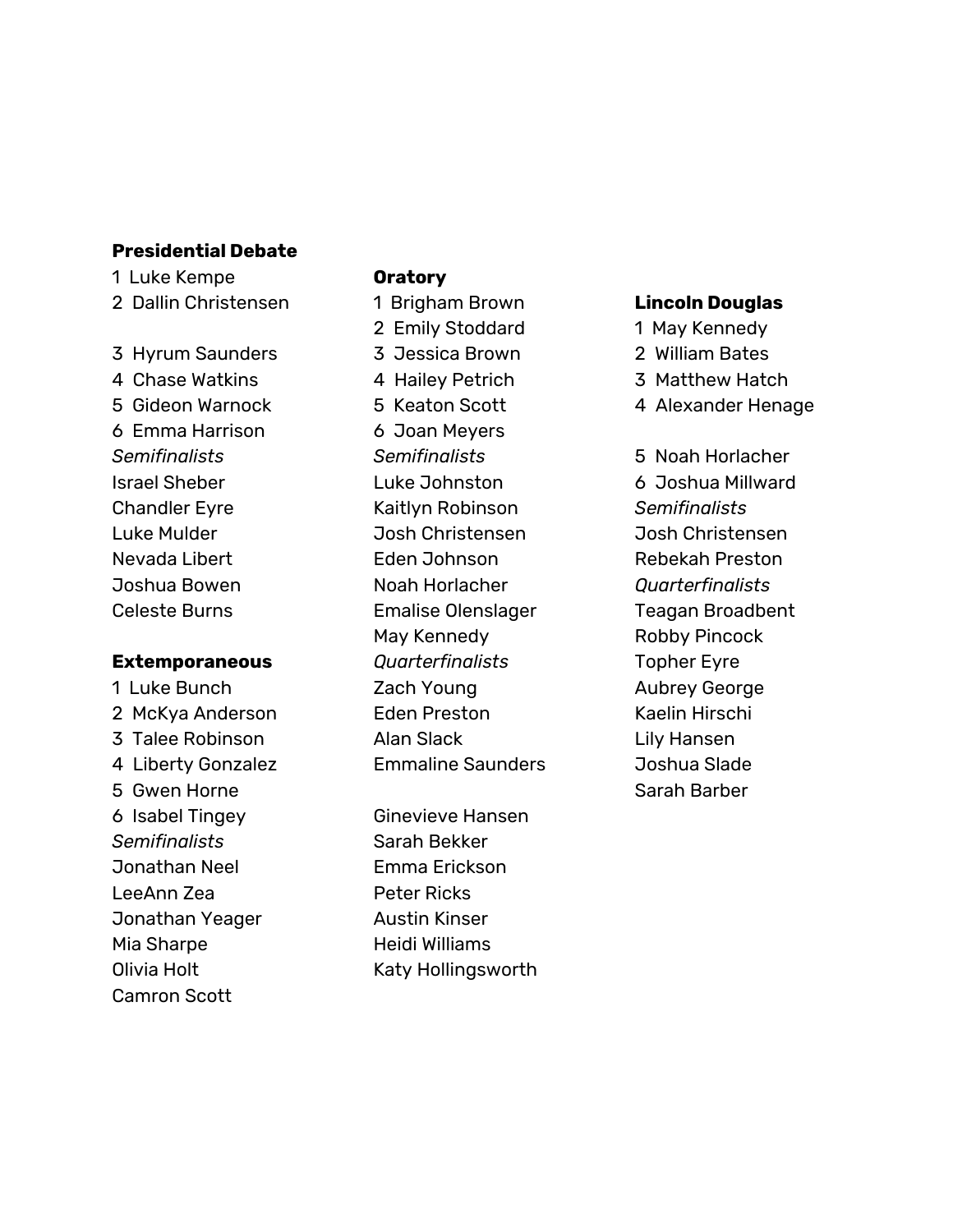# **A m e r i c a n h**eritage **Spring 2019**

# **Original Oratory**

- 1 Robyn Russell
- 2 William Bates
- 3 Mirabella Archib ald
- 4 Hailey Petrich
- 5 Ellie Hyde
- 6 Austin Kinser
- 7 Keaton Scott
- 8 Dallin Christensen
- 9 Camron Scott
- 10 Jacee Kraync
- 11 Aaron Silva
- 12 Courtney

**Cummings** 

- 1 3 E m alis e Ole n sla ger
- 14 Sydney Nielsen
- 1 5 K aitly n R o bin s o n
- 16 Savannah Orton
- 17 Julia Petrich
- 18 Emma Erickson
- 19 Joshua Bowen
- 20 Fay Warner
- 21 Carter Mitchell
- 22 Caleb Cummin g s
- 23 Rachel Poll
- 24 Tessa Gree n e

# **Lincoln Douglas**

- 1 Tessa Greene
- 2 Esther Eberting
- 3 May Kennedy
- 4 A u s tin Kin ser
- 5 Kaelin Hirschi
- 6 Hayden Riddle
- 7 McKya Anderso n
- 8 Elij a h D ailey
- 9 Joshua Slade
- 1 0 N e v a d a Liber t

# **Spontaneous A r g u m e n t**

- 1 Mason Petrich
- 2 Max Madsen
- 3 Mari Magalei
- 4 Ammon Teasdale
- 5 Caleb Mckenzie
- 6 Tyler Tingey
- 7 R y c a m H a h n
- 8 Eliza Strong
- 9 Katie Erickson
- 10 William Horne
- 11 Alexus Nicholas
- 1 2 D a vid Hen rie
- 13 Zak Shelley

### **Presidential Debate**

- 1 Noah Horlacher
- 2 Kennedy Pawloski
- 3 Brigham Brown
- 4 Josh Christensen
- 5 John Kennedy
- 6 H eidi Willia m s
- 7 Eden Johnson
- 8 Avery Prout
- 9 Isabella Montalvan
- 10 Kenneth Mears
- 1 1 E ric Rid dle
- 12 Jacquelyn Bazinet

### **Extemporaneous**

- 1 Liberty Gonzalez
- 2 William Bates
- 3 Ellie H y d e
- 4 Sydney Nielsen
- 5 Sarah Barber
- 6 Joshua Millward
- 7 Matthew Hatch
- 8 Treysen Anderson
- 9 Hunter Uresk
- 10 Elena Maurer

#### **lmpromptu Speaking**

- 1 Max Madsen
- 2 Justice Gonzalez
- 3 Isabelle George
- 4 Peyton Talbot
- 5 Rycam Hahn
- 6 McKay Call
- 7 Preston Bunch
- 8 Michael Uresk
- 9 Ella Niels e n
- 10 Enoch Fry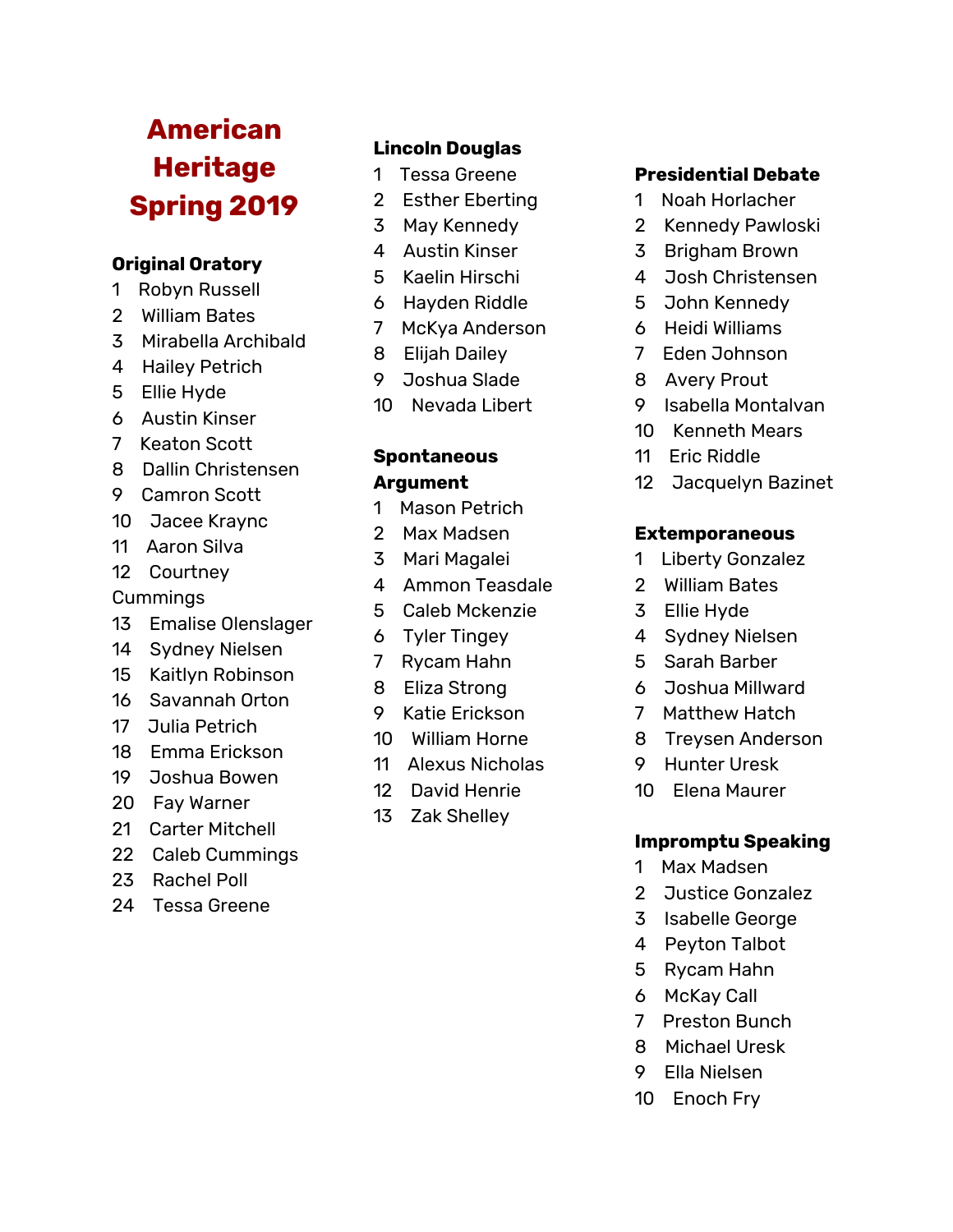#### **Senior Novice Extemporaneous**

- Bronson Bishop
- Lily Hansen
- Ethan Lake
- Leah Little
- Sara Malmstrom
- Lyissa Anderson
- Ginevieve Hansen

# **State Student**

# **Congress 1**

# *Speaker*

- Talee Robinson
- Devin Whetten
- Emma Rollins
- Dylan Latham
- Daniel Boyd
- Stetson Powers
- Isaac Howells
- Isa Maurer

# *Chair*

- Dylan Latham
- Talee Robinson
- Devin Whetten

# **State Student Congress 2**

# *Speaker*

- Jonathan Neel
- Cloey Green
- Angelina Orton
- Daniel Lake
- David Catmull
- Ashton Peters
- Ben Nielson

# *Chair*

Jonathan Neel

Angelina Orton

# Ben Tiemann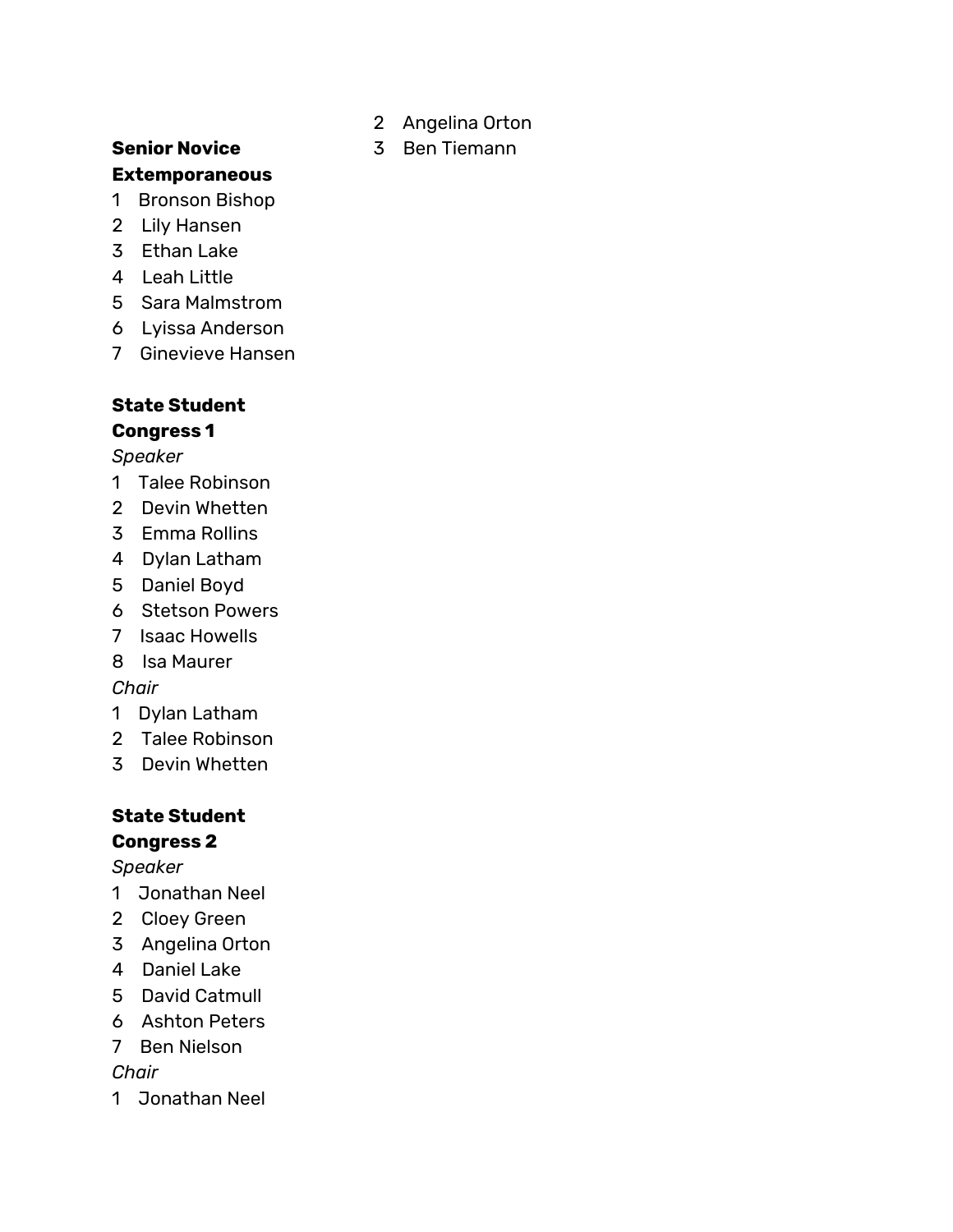# **UofU Winter**

#### **Impromptu Speaking**

- Kathryn von Rosen
- Ava von

### Niederhausern

- Mason Petrich
- Tyler Tingey
- Ella Nielsen
- Caleb Mckenzie
- Sidnee Geerdes
- Ava Manwill

### **Extemporaneous**

- Luke Kaschmitter
- Dallin Christensen
- Gideon Warnock
- May Kennedy
- Rachel Peterson
- Gwen Horne
- Benjamin Yeager
- Isabella Montalvan

### **Lincoln Douglas**

- Noah Horlacher
- Josh Christensen
- Alethea Nay
- Joshua Bowen
- Matthew Hatch
- Treysen Anderson
- Jared Shin
- Kaelin Hirschi

# **Spontaneous Argument**

- Bethany Norris
- Lyissa Anderson
- Emma Kinser
- 4 Penelope Lott
- Mia Carter
- Peyton Talbot
- Eliza Strong
- Tim DeKold
- Jacob Postma
- Katelyn Fisher
- Abby Briggs
- Jack Gardner
- Alexandria
- **McDougal**
- Penelope
- Lorenzana
- Caleb Mckenzie
- Joseph Andelin II

# **Original Oratory**

- Sarah Barber
- Lyissa Anderson
- Brigham Brown
- 4 Dallin Christensen
- Jonathan Neel
- Jenna Southwick
- Sydney Nielsen
- Jaykob Fontano
- Austin Kinser
- Elena Maurer
- Bryana Robinson
- Tessa Greene
- Talee Robinson
- Carlie Nielsen
- McKya Anderson
- Hayden Riddle
- Mia Sharpe

Dane Haas

# **Presidential Debate**

- William Bates
- Luke Bunch
- Emma Erickson
- 4 David Whetten
- Caleb Wilde
- Anabel Jackson
- Jake Johnston
- Simon Kisby
- Peter Hyde
- Avery Prout
- Eric Riddle
- Stockton Jackson
- Miriam Wolsey

#### **State Student Congress 1**

# *Speaker*

- Chandler Eyre
- Amy Vance
- John Kennedy
- 4 Jacquelyn Bazinet
- Christian Hurtado
- Luke Johnston
- Maren Barney
- Daniel Lake
- Daniel Bennion
- Caroline Horlacher
- Ethan Lake

# *Chair*

- Chandler Eyre
- John Kennedy
- Luke Johnston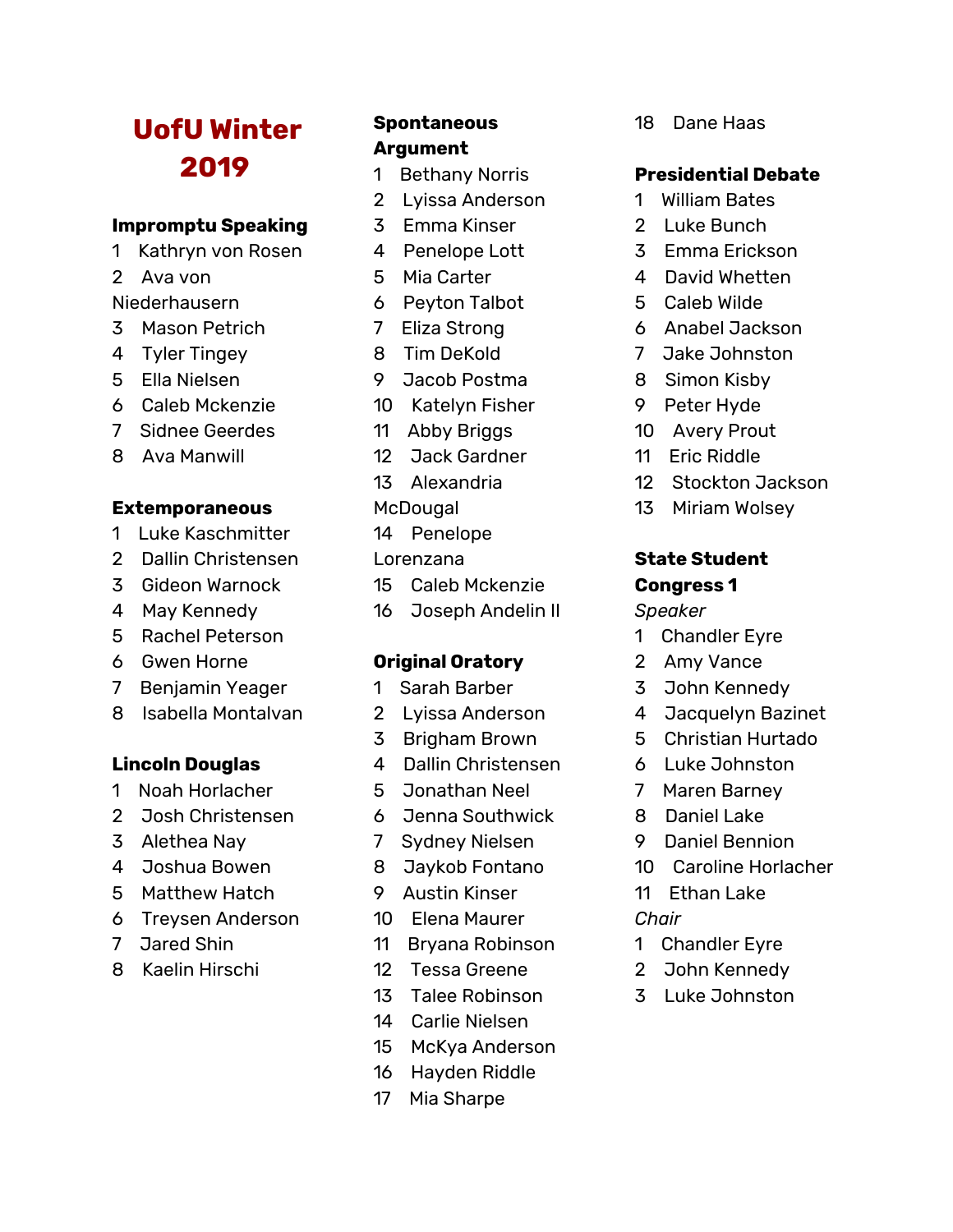# **State Student Congress 2**

# *Speaker*

- Anders Thygerson
- Celeste Burns
- Nevada Libert
- Stetson Powers
- Zak Shelley
- Topher Eyre
- Justin Barlow
- Kip Cutler
- Enoch Fry
- Devin Whetten
- McKay Call

*Chair*

- Nevada Libert
- Celeste Burns
- Justin Barlow

# **Senior Novice Lincoln Douglas**

- Max Madsen
- Abby Briggs
- Jacob Kaiserman
- William Horne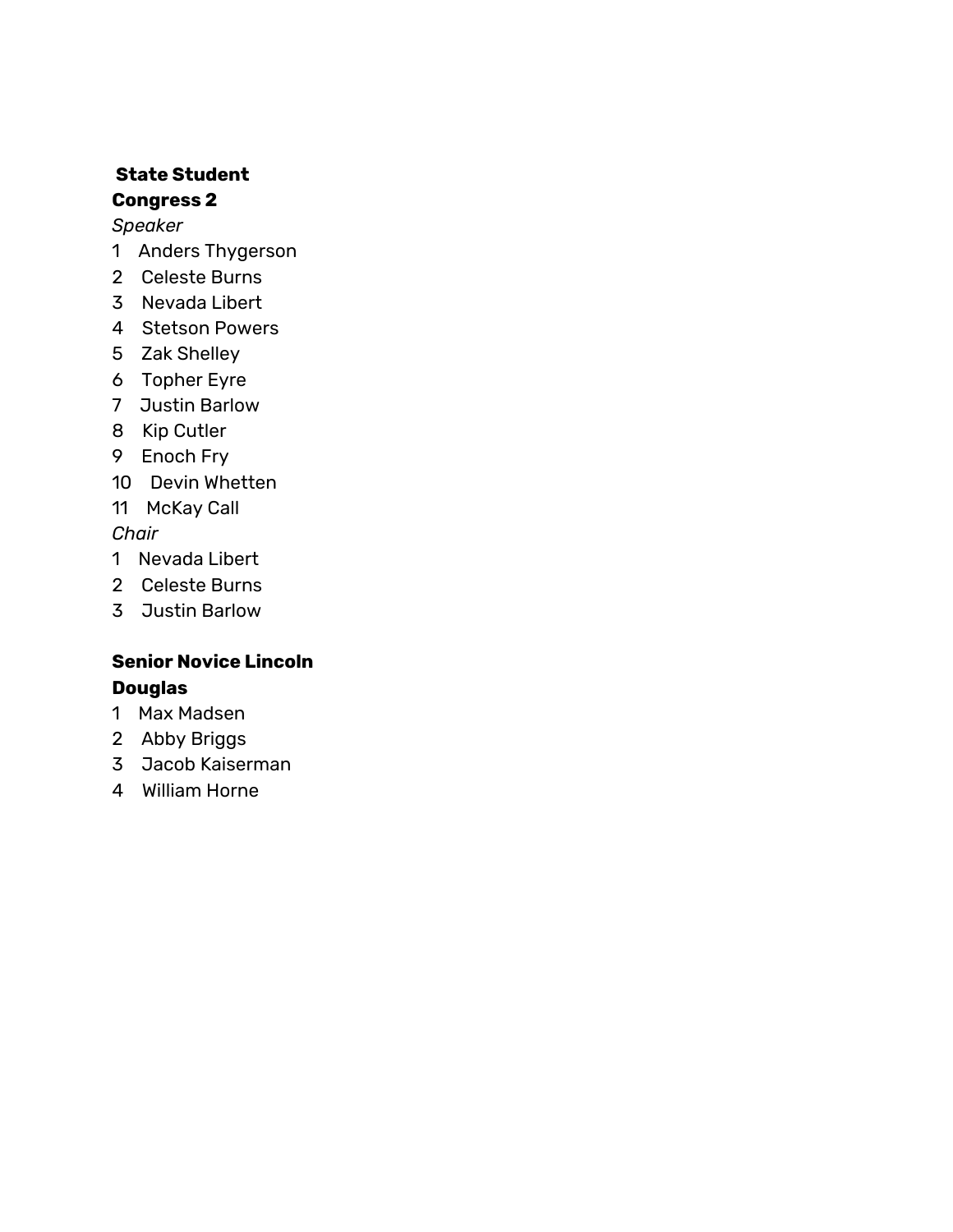# **Capstone Classical 2019**

# **Elite FSC1**

*Speaker*

- Luke Kempe
- Noah Horlacher
- Dallin Christensen
- May Kennedy
- Robyn Russell
- Zach Young
- Christian Hurtado
- Gideon Warnock

# *Chair*

- Luke Bunch
- Noah Horlacher
- May Kennedy

# **Elite FSC2**

### *Speaker*

- Daniel Bone
- Heidi Williams
- Kennedy Pawloski
- Olivia Holt
- Jonathan Yeager
- Elijah Dailey
- John Kennedy
- Eden Preston

# *Chair*

- Kennedy Pawloski
- Elijah Dailey
- John Kennedy

# **Elite SSC**

# *Speaker*

- Josh Christensen
- Jessica Brown
- Elena Maurer
- 4 Sarah Barber
- Chris Eagar
- Esther Eberting
- Dylan Latham
- Rebekah Preston

# *Chair*

- Josh Christensen
- Dylan Latham
- Miriam Wolsey

# **Intermediate FSC1**

# *Speaker*

- Jared Shin
- Andrew May
- Davey Gibson
- 4 Stockton Jackson
- Ian Wilde
- Haven Tanner
- Holly Hollingsworth *Chair*
- Davey Gibson
- Stockton Jackson
- Jared Shin

# **Intermediate FSC2**

# *Speaker*

- Tessa Greene
- Cate Ellis
- Aubrey George
- 4 Dallin Robinson
- Fisher Maxfield
- Caleb Wilde
- Preston Thomas *Chair*
- Jaxson Whitehorn
- Dallin Robinson
- Aubrey George

# **Beginning FSC1**

*Speaker*

- Abby Briggs
- Penelope
- Lorenzana
- Cloey Green
- 4 Madalyn Millward
- Ezra Fry
- Nyah Grant
- McKay Call
- Jaidon Watters

# *Chair*

- Penelope Lorenzana
- Mia Carter
- Nyah Grant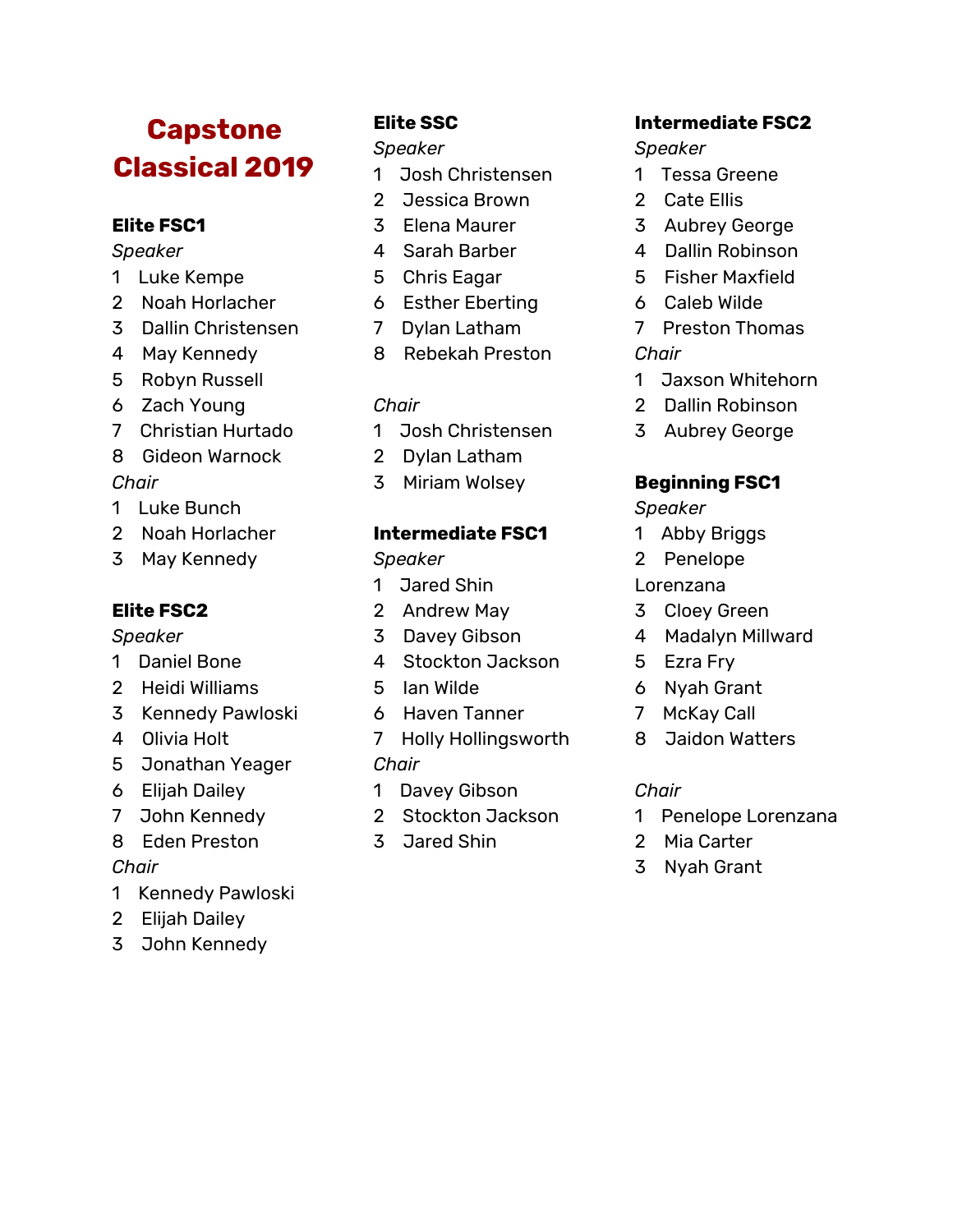### **Beginning FSC2**

### *Speaker*

- William Horne
- Jack Gardner
- Bronson Bishop
- Shay Thurston
- Anson Young
- Alexander Jackson
- Bethany Norris
- Enoch Fry

# *Chair*

- Bethany Norris
- Jack Gardner
- Lawson Archibald

# **Intermediate SSC**

# *Speaker*

- Julia Petrich
- Emalise Olenslager
- Amy Vance
- Benjamin Yeager
- Angelina Orton
- Gwen Horne
- Simon Kisby
- Hailey Petrich

# *Chair*

- Amy Vance
- Abby Erickson
- Emalise Olenslager

# **Beginning SSC**

# *Speaker*

- Isabelle George
- Katie Erickson
- Michael Uresk
- 4 Marcus Shafer
- Ben Nielson
- Jackson Pawloski
- Jeremy Shafer
- Hannah Greenman

# *Chair*

- Ben Nielson
- Isabelle George
- Jackson Pawloski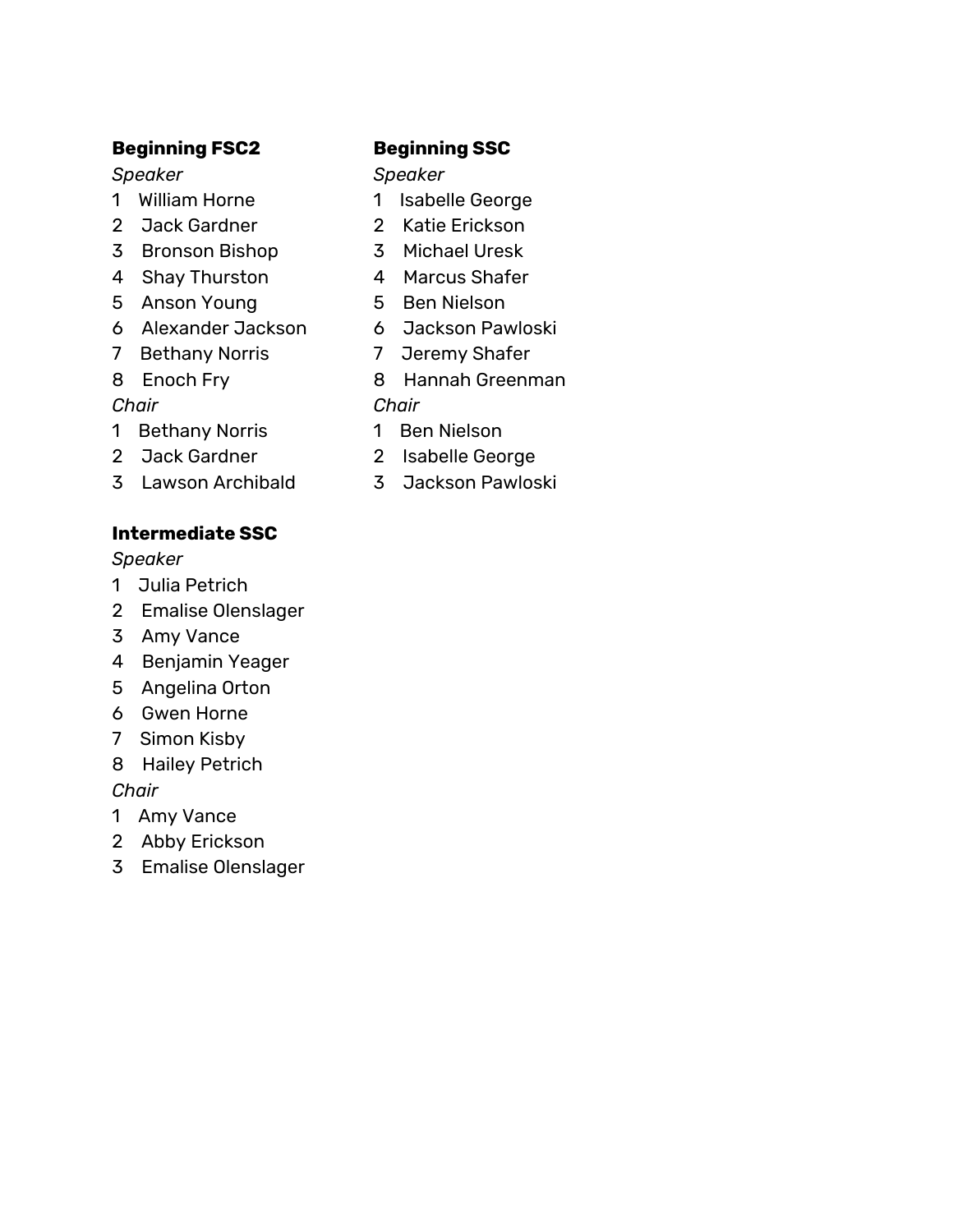# **Alumni Tournament**

# **Original Oratory**

- Sam Martineau
- Aerin Burns
- Tannah Carter
- Ella Johnson
- Ari Johnson
- Dallin Shumway
- Amber Johnson
- Casey Christensen
- Jantzen Russell
- Alyssa Nelson

# **Lincoln Douglas**

- Emma Engstrom
- Tyler Christensen
- Jared Johnson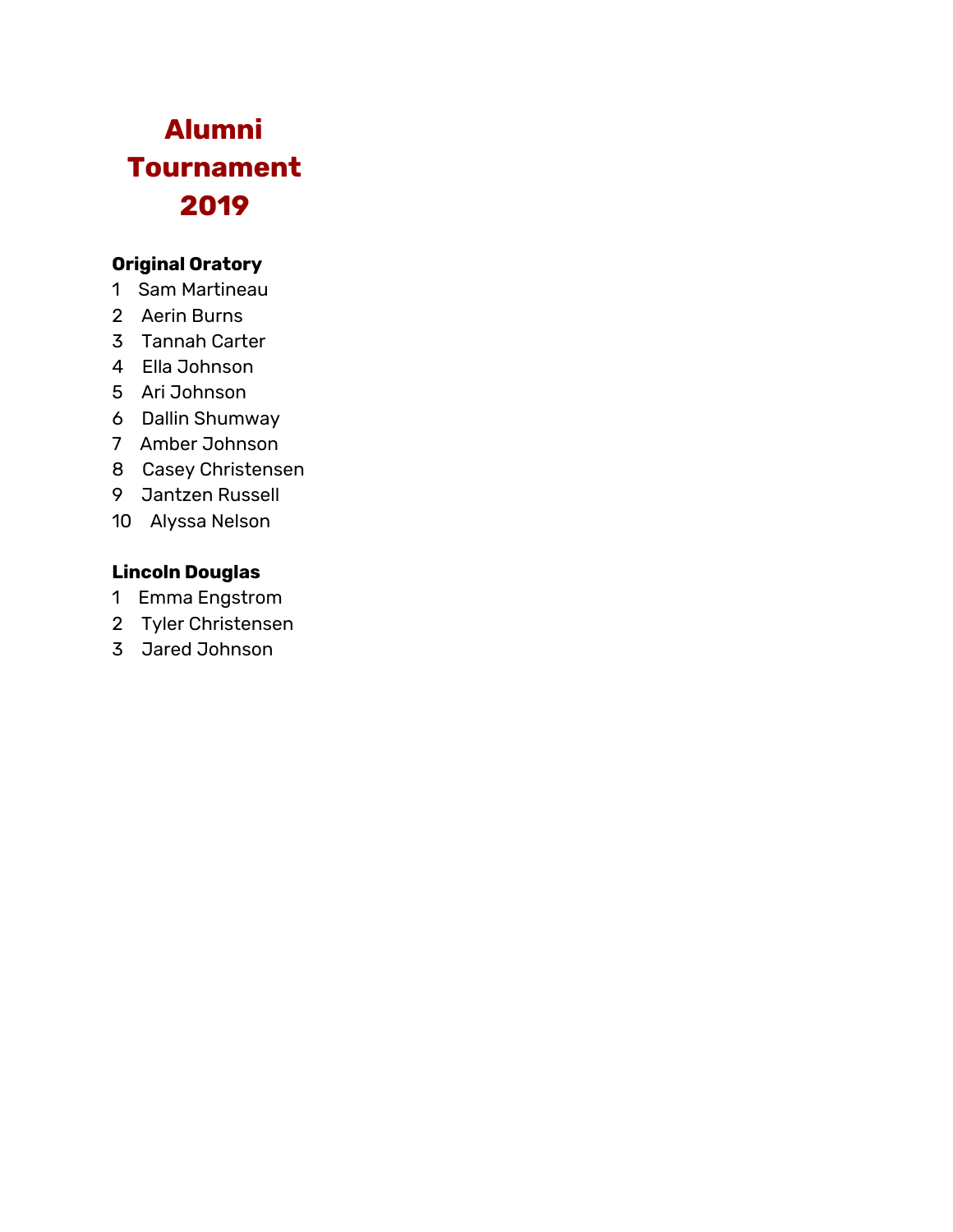# **WSU Winter**

#### **Food Drive Winners**

 Provo Elite Lehi Intermediate Riverton Elite

# **Spontaneous Argument**

- Leah Little
- Bethany Norris
- Eli Pond
- Max Madsen
- Penelope Lott
- Ava Manwill
- Ben Nielson
- Caleb Mckenzie
- Bradley Salmond
- Abraham Hill
- Marshall Peters
- Emma Kinser
- Daphne Hill
- Isaac Howells
- Tim DeKold
- Jeremy Shafer

# **Original Oratory**

- Luke Kaschmitter
- May Kennedy
- Anna Higgins
- 4 Kaelin Hirschi
- McKya Anderson
- Dallin Christensen
- Emma Erickson
- Liberty Gonzalez
- Ben Tiemann
- Jessica Brown
- Topher Eyre
- Jacob Kinser
- Sarah Bekker
- Elijah Dailey
- Gideon Warnock
- Kip Cutler
- Alexander Jackson

# **Federal Student Congress**

### *Speaker*

- Teagan Broadbent
- Savannah Orton
- Zack Young
- 4 Diego Cavaness
- Hunter Uresk
- Gwen Horne
- Benjamin Yeager
- Zachary Grant
- Samuel Ellis
- Alan Slack

# *Chair*

- Alexander Henage
- Savannah Orton
- Hunter Uresk

### **Impromptu Speaking**

- Ginevieve Hansen
- Anders Thygerson
- Mari Magalei
- 4 Leah Little
- Katelyn Fisher
- Ashton Peters
- Caleb Mckenzie

# **Lincoln Douglas**

- Stephen Beeli
- Austin Kinser
- May Kennedy
- 4 Luke Kempe
- Josh Christensen
- William Bates
- Heidi Williams
- Carter Mitchell
- John Kennedy

# **Presidential Debate**

- Noah Horlacher
- Robyn Russell
- Israel Sheber
- 4 Mirabella Archibald
- Elena Maurer
- Jacob Jenkins
- Dylan Latham
- Chase Watkins
- Matthew Hatch
- Ian Wilde
- Mia Sharpe
- Olivia Holt
- Sydney Nielsen
- 14 Camron Scott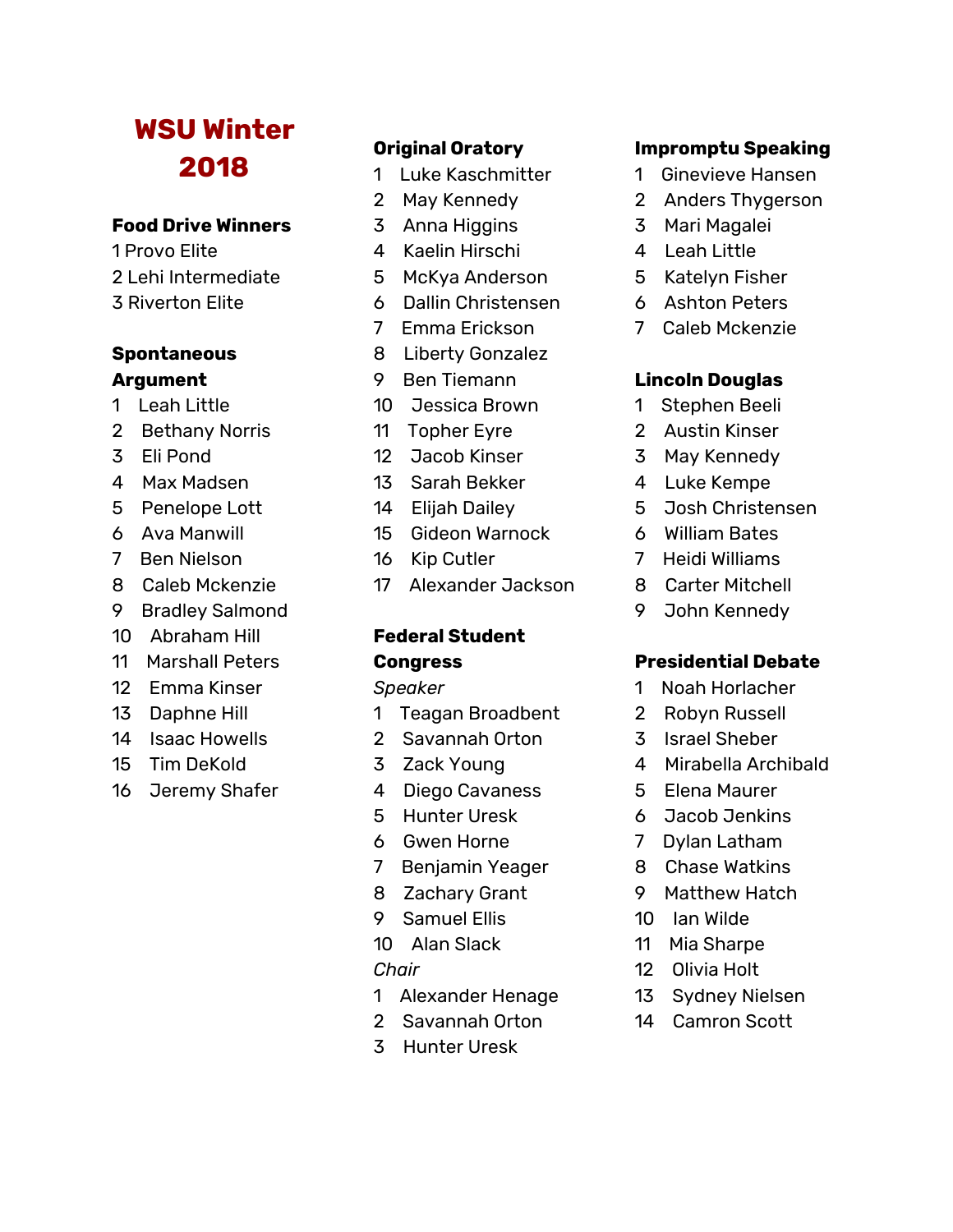#### **Extemporaneous**

- Kennedy Pawloski
- McKya Anderson
- Jonathan Yeager
- Dallin Christensen
- Jonathan Neel
- Joshua Bowen
- Adam Fillmore
- Kaelin Hirschi
- Nevada Libert
- Talee Robinson
- Jarom Magalei
- Joshua Slade
- Emma Erickson
- Chris Eagar
- Emalise Olenslager

# **Senior Novice Lincoln Douglas**

- Alethea Nay
- Jonah Childress
- Mia Carter
- Jacob Kaiserman
- Lily Hansen
- Dallin Robinson
- Audrey Joyce
- Michael Clark
- Max Madsen
- Nyah Grant
- Laila Joyce
- Abby Briggs
- Jacob Postma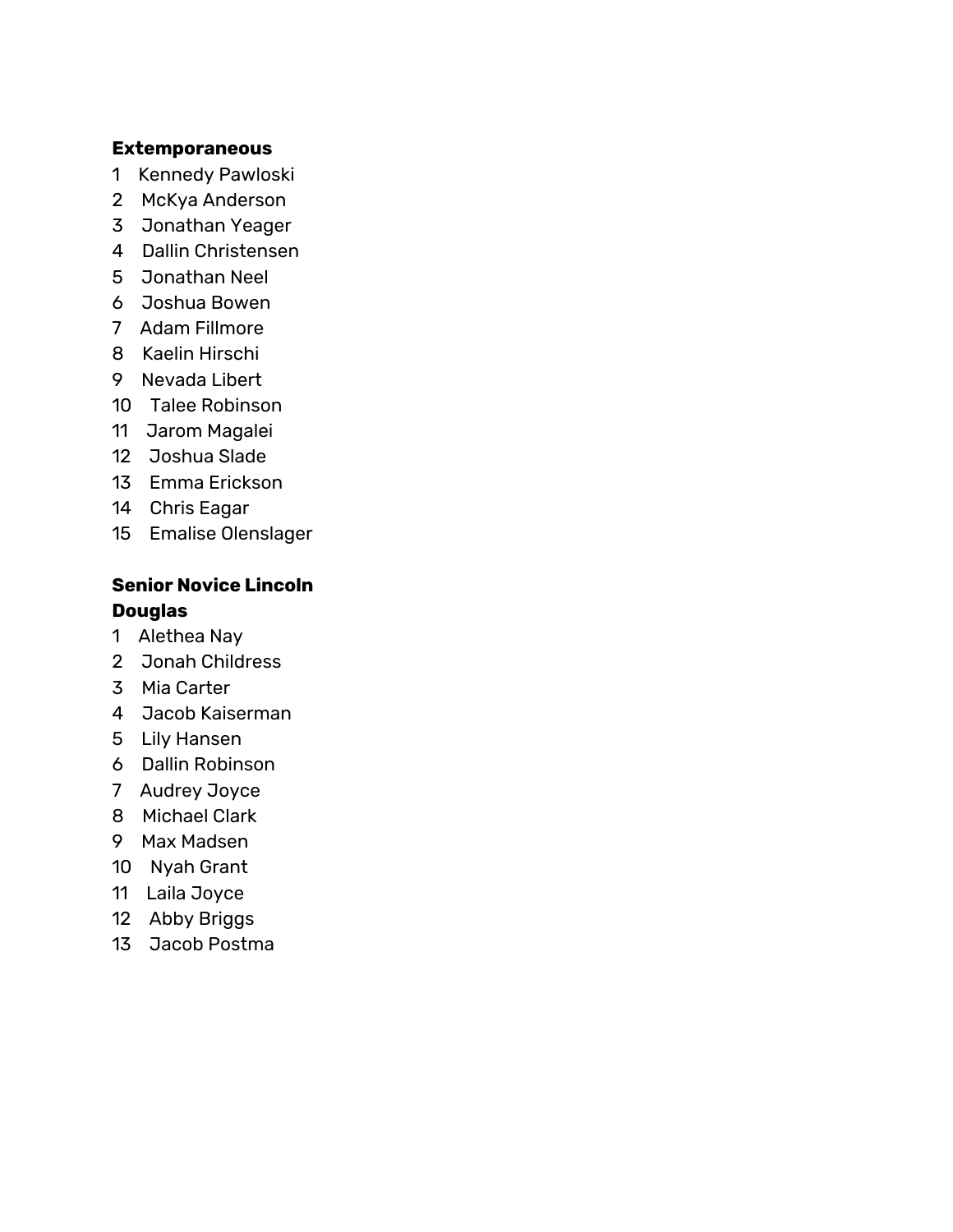# **UVU Fall 2018**

#### **Impromptu Speaking**

- Mason Petrich
- William Horne
- Ben Nielson
- Bryana Robinson
- Courtney

#### Cummings

- Dallin Robinson
- Emma Seiber
- Madalyn Millward
- Michael Clark
- Eva Cavaness
- Penelope Lott
- Eli Pond
- Ava von
- Niederhausern
- Niklas Olson
- Chloe Gurnee

#### **Original Oratory**

- Josh Christensen
- May Kennedy
- Dallin Christensen
- William Bates
- Carly Tanner
- Savannah Orton
- Joshua Bowen
- Noah Horlacher
- Jacee Kraync
- Amy Vance
- Robyn Russell
- Mia Sharpe
- Kaelin Hirschi
- Sara Malmstrom
- Isabella Montalvan

Nathaniel

McKenzie

Julia Moore

#### **Spontaneous Argument**

- Dallin Robinson
- Bronson Bishop
- Ben Nielson
- 4 Peyton Talbot
- Ammon Teasdale
- Penelope
- Lorenzana
- David Catmull
- David Henrie
- Sidnee Geerdes
- Leah Little
- Joseph Andelin II
- Aidan Hall
- Lawson Archibald
- Grant Tingey
- Elijah Sandoval
- Kathryn von Rosen
- Samantha Ross
- Anders Thygerson
- Eva Cavaness
- Ella Nielsen
- Mason Kwiatkowski
- Brigham Rhodes
- Caleb Mckenzie

#### **Extemporaneous**

- Robyn Russell
- Josh Christensen
- Luke Bunch
- 4 Halle Hirschi
- Esther Eberting
- Kaelin Hirschi
- Eden Preston
- Matthew Hatch
- Chandler Eyre
- Alexander Henage
- Joshua Bowen
- Kaitlyn Robinson

#### **State Student Congress**

#### *Speaker*

- Chris Eagar
- Jenna Southwick
- Daniel Bone
- 4 Hunter Uresk
- Tessa Greene
- Adam Fillmore
- Cache Meyer
- Eric Riddle
- Peter Hyde
- Anabel Jackson
- Celeste Burns
- Aidan Prout

#### *Chair*

- Spencer Skinner
- Eric Riddle
- Paige Martin

#### **Presidential Debate**

- Brigham Brown
- Hayden Riddle
- McKya Anderson
- 4 Caleb Callister
- Nevada Libert Joshua Slade

 Talee Robinson Austin Kinser Topher Eyre

 Gideon Warnock Daniel Bennion

 Teagan Broadbent Diego Cavaness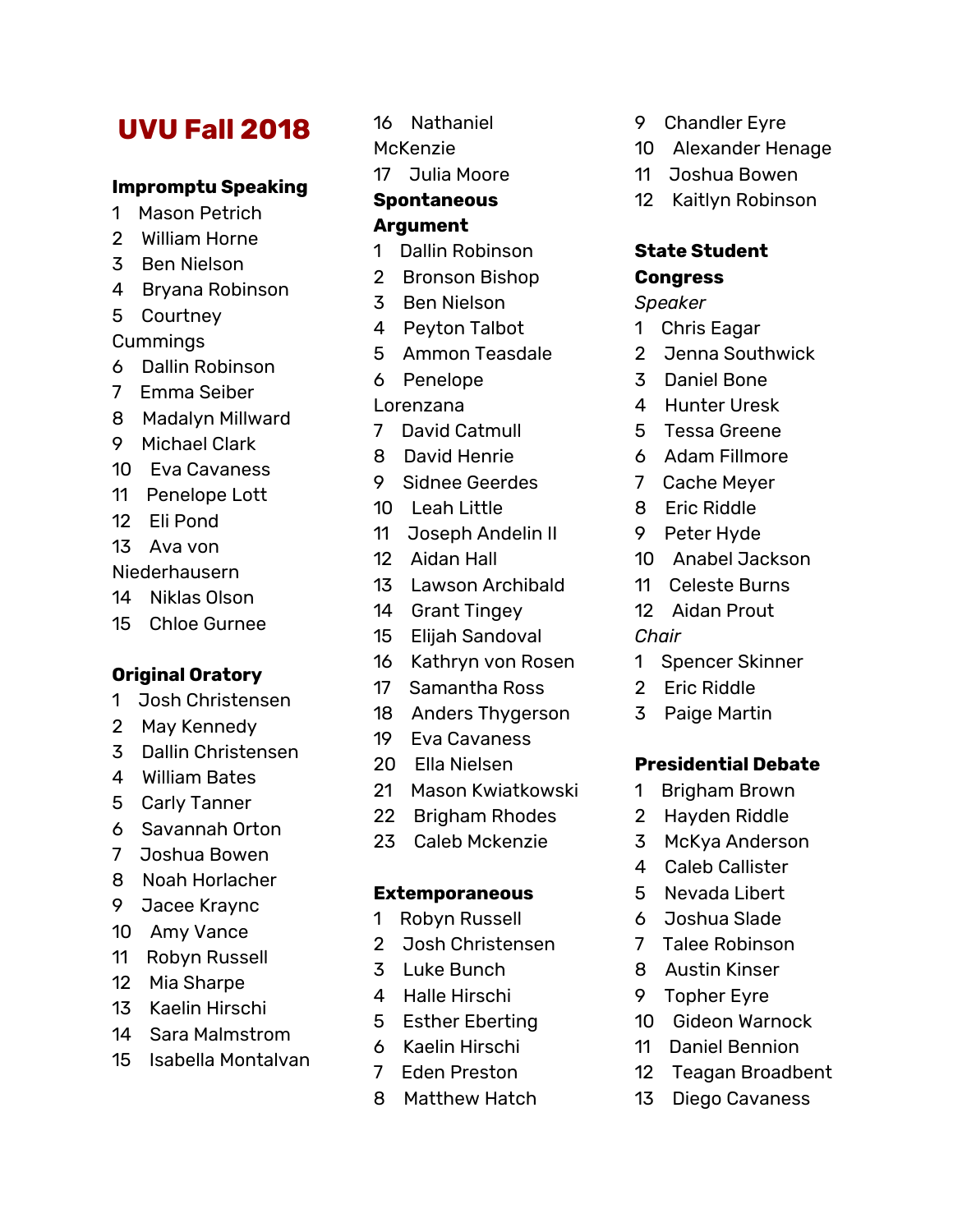#### Katy Hollingsworth

### **Senior Novice Oratory**

- Ben Tiemann
- Alexander Jackson
- Angelina Orton
- Isabelle George
- Nyah Grant
- Abby Briggs
- Mari Magalei
- Lyissa Anderson
- Katelyn Fisher
- Andrew May
- Daniel Lake
- Tyler Tingey
- Ava Manwill
- Zak Shelley
- Kaden Shipley
- Skyler Geerdes
- Cloey Green
- Ginevieve Hansen

# **Lincoln Douglas**

- Dallin Christensen
- Luke Kempe
- Mirabella Archibald
- John Kennedy
- May Kennedy
- Jake Johnston
- Caleb Cummings
- Hyrum Saunders
- Noah Horlacher
- Hailey Petrich
- Jacob Toone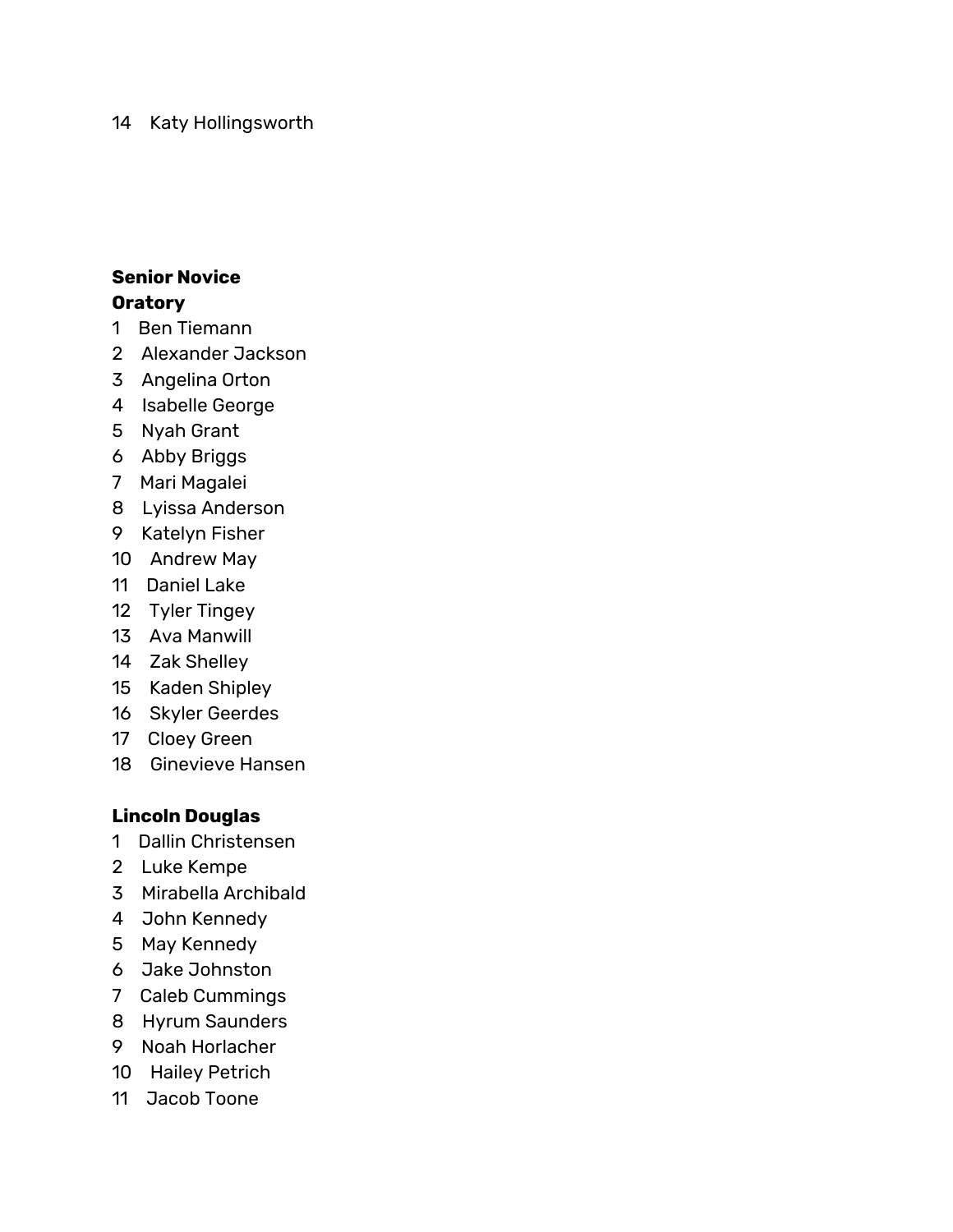# **BYU Fall 2018**

#### **Impromptu Speaking**

- 1. Mia Carter
- 2. Nyah Grant
- 3. Georgia Fenton
- 4. Isabelle George
- 5. Bradley Salmond
- 6. Abby Briggs
- 7. Daisy Millington
- 8. Caitlin McConkie
- 9. Courtney
- Cummings
- 10. Katelyn Fisher
- 11. Michael Uresk
- 12. Anders Thygerson
- 13. Joseph Andelin II
- 14. Bryana Robinson
- 15. Ben Nielson
- 16. Rebecca
- Christensen
- 17. Mason Petrich

#### **Extemporaneous**

- 1. McKya Anderson
- 2. Keaton Scott
- 3. Kennedy Pawloski
- 4. Stephen Beeli
- 5. Topher Eyre
- 6. Camron Scott
- 7. Mirabella Archibald
- 8. Peter Hyde
- 9. Ellie Hyde
- 10. Emma Rollins

#### **Spontaneous Argument**

- 1. Kathryn von Rosen
- 2. Abraham Hill
- 3. Tyler Tingey
- 4. Caleb Mckenzie
- 5. Ginevieve Hansen
- 6. Bronson Bishop
- 7. Cameron Rhodes
- 8. Emma Kinser
- 9. Eva Cavaness
- 10. Jacob Postma
- 11. Samantha Ross
- 12. Marshall Peters
- 13. Michael Clark
- 14. David Catmull 15. David Henrie
- 
- 16. Alexus Nicholas
- 17. Bethany Norris
- 18. Jack Gardner
- 19. Gentrie Bradford
- 20. Lawson Archibald
- 21. Enoch Fry
- 22. Nyah Grant
- 23. Chloe Gurnee
- 24. Jacob Kinser
- 25. Max Madsen
- 26. Daphne Hill
- 27. Eliza Strong
- 28. Ashton Peters
- 29. Peyton Talbot
- 30. Courtney
- Cummings
- 31. Joseph Andelin II

#### **Original Oratory**

- 1. Sydney Nielsen
- 2. Halle Hirschi
- 3. Joan Meyers
- 4. Alan Slack
- 5. Mirabella Archibald
- 6. Emma Erickson
- 7. Josh Christensen
- 8. Austin Kinser
- 9. Aaron Silva
- 10. Hayden Riddle
- 11. Tessa Greene
- 12. Emalise Olenslager
- 13. Caleb Callister
- 14. Daniel Bennion
- 15. Hailey Petrich
- 16. Olivia Opt Hof
- 17. Isabel Tingey
- 18. Luke Johnston
- 19. Dylan Latham
- 20. Kyra Johansen
- 21. Elena Maurer
- 22. Jonathan Neel
- 23. Titus Howlett

#### **Presidential Debate**

- 1. Dallin Christensen
- 2. Joshua Bowen
- 3. May Kennedy
- 4. Brigham Brown
- 5. Elijah Dailey
- 6. Mia Sharpe
- 7. Daniel Bone
- 8. Caleb Cummings
- 9. Sarah Bekker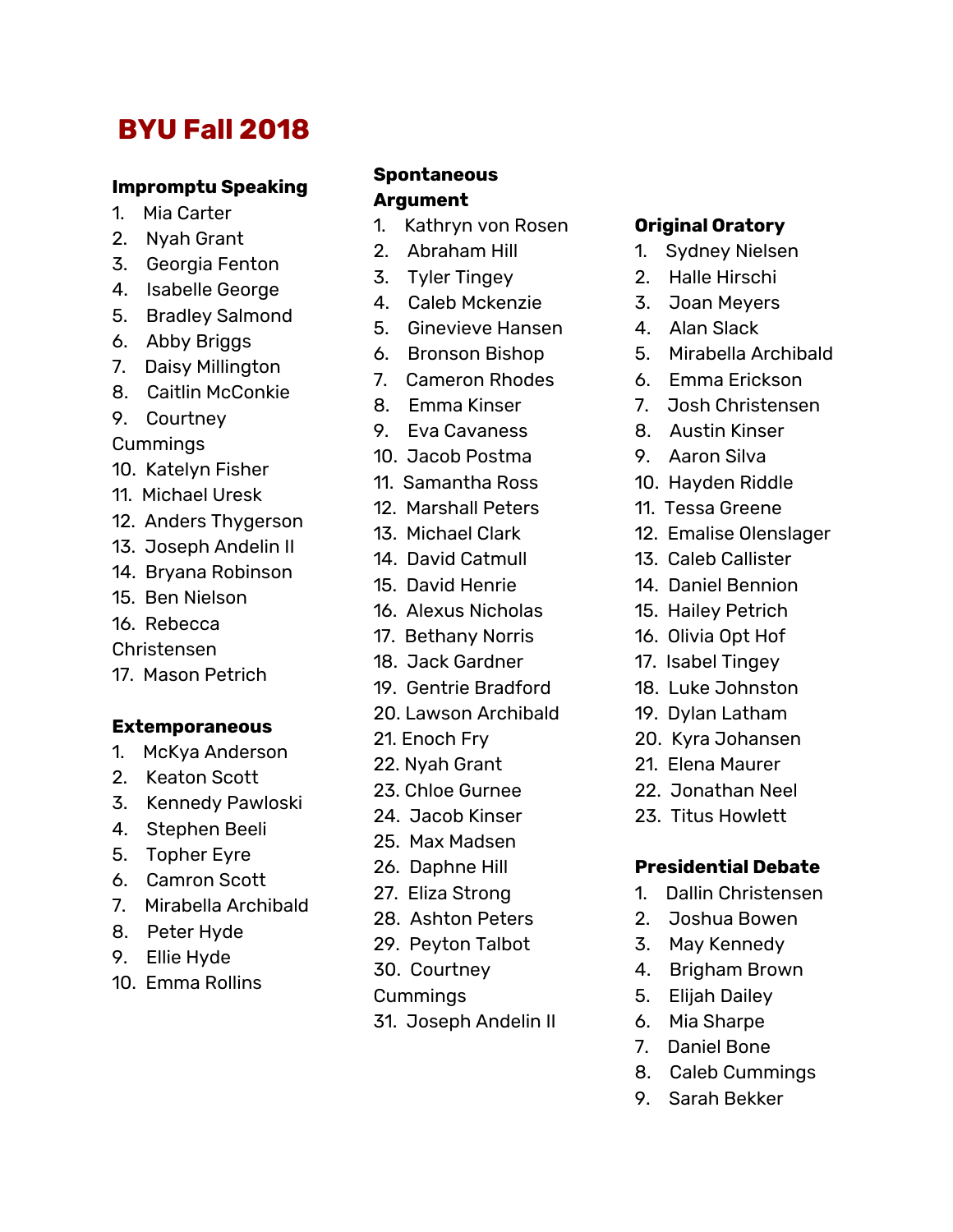- 10. Jared Shin
- 11. Hannah Anderson
- 12. Nevada Libert

#### **Senior Novice Oratory**

- 1. Maren Barney
- 2. Ethan Lake
- 3. Laila Joyce
- 4. Alexander Henage
- 5. Parker Gosman
- 6. Andrew May
- 7. Alexander Jackson

### **Lincoln Douglas**

- 1. Kaelin Hirschi
- 2. Josh Christensen
- 3. Israel Sheber
- 4. Noah Horlacher
- 5. Luke Kempe
- 6. Chase Watkins
- 7. Robyn Russell
- 8. Jarom Magalei
- 9. Joseph Lingwall
- 10. Benjamin Yeager
- 11. Julia Petrich
- 12. Eden Johnson
- 13. Esther Eberting
- 14. Luke Kaschmitter
- 15. Jessica Brown
- 16. Eden Preston
- 17. Gideon Warnock

# **Federal Student Congress**

*Speaker*

- 1 Christian Hurtado
- 2 Amy Vance
- 3 Jake Johnston
- 4 Zachary Grant
- 5 Jacob Kaiserman
- 6 Haven Tanner
- 7 Isaac Strong

*Chair*

- 1 Andre Paulsen
- 2 Amy Vance
- 3 Christian Hurtado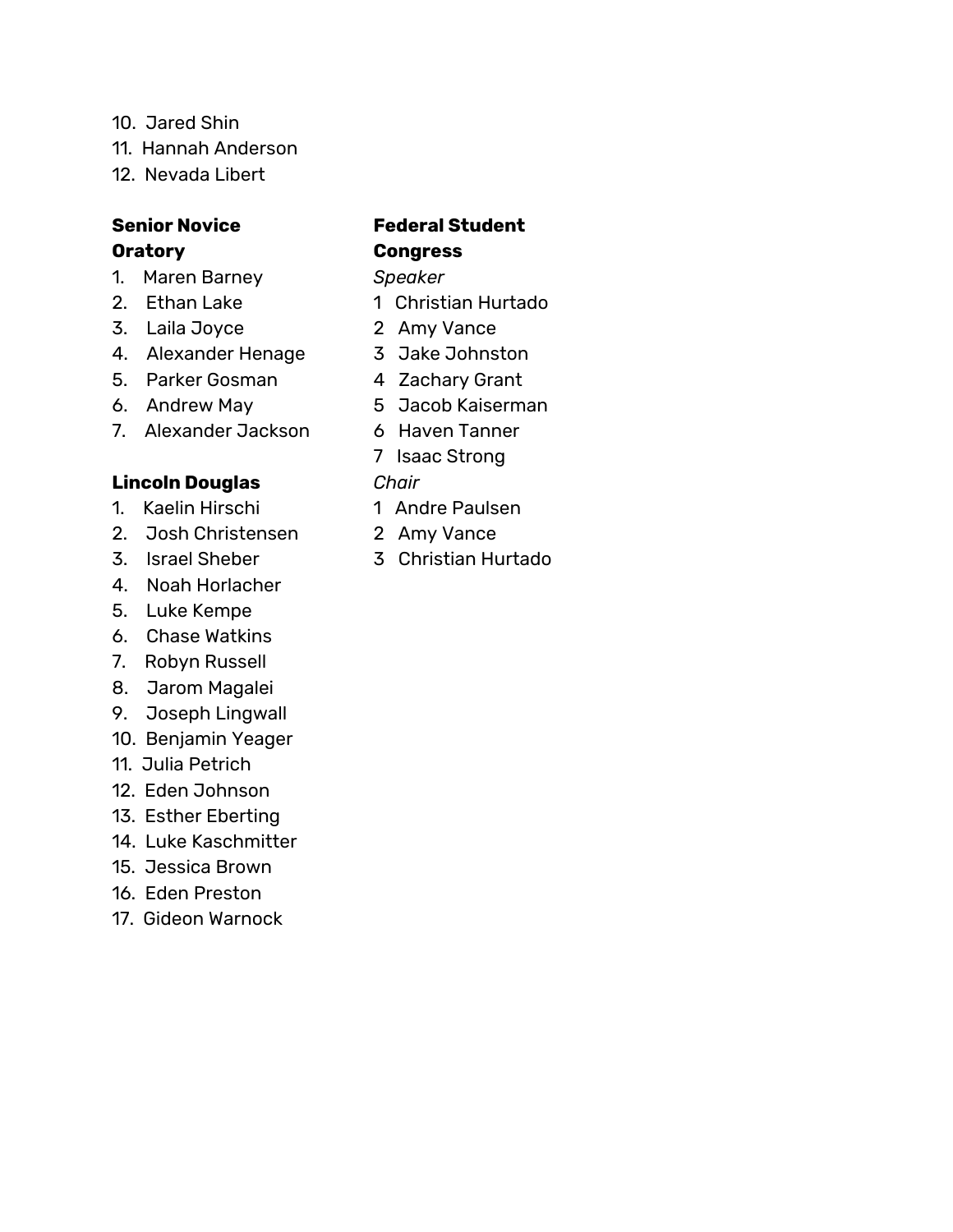# **BYU Spring Championship 2018**

### **Year End Awards**

*Outstanding Performance*- Joshua Christensen Honorable Mention- Abby Hansen *Diversity of Accomplishment-*Tannah Carter Honorable Mention- May Kennedy *First Year Competitor-*Gracia Lee Honorable Mention- Amy Vance

#### **Impromptu Speaking**

*Finalists*

- 1. Amelia Larsen
- 2. Tessa Green
- 3. Jake Johnston
- 4. Skye Tullis
- 5. Tagg Charchenko
- 6. Alexander Henage
- *Semifinalists* Davey Gibson
- Isaac Strong
- Jayson Fontano
- Maya Reinwand

# Zachary Grant

Alexandra Hurtado

# **Spontaneous**

# **Argument**

### *Finalists*

- 1. Simon Kisby
- 2. Emalise
- **Olenslager**
- 3. Tessa Green
- 4. Daniel Boyd
- 5. Diego Cavaness
- 6. Cate Ellis
- 7. Jacob Aird

8. Jared Shin *Semifinalists* Jake Johnston Nevada Libert Skye Tullis Joan Meyers Benjamin Yeager Avery Prout Holly Hollingsworth Emma Rollins

### **Extemporaneous**

#### *Finalists*

- 1. Tannah Carter
- 2. Jake Rollins
- 3. Mirabella
- Archibald
- 4. Ella Johnson
- 5. McKya Anderson
- 6. Esther Eberting *Semifinalists* Jonathan Yeager Eden Johnson *Quarterfinalists* Daniel Bone Madison Boyd

Emi Bunch John Kennedy Allison Oler Hannah Colby Emily Stoddard Luke Kempe

### **Lincoln Douglas**

- 1. Brigham Brown
- 2. Julia Moore
- 3. May Kennedy
- 4. Brigham Howard
- 5. Abby Hansen
- 6. Kaelin Hirschi
- 7. Joseph Lingwall
- 8. Noah Horlacher

### **Original Oratory**

#### *Finalists*

- 1. Madalyn Op't Hof
- 2. Ella Johnson
- 3. Corrine Schramm
- 4. Jacee Kraync
- 5. Mary Stoddard
- 6. Ethan Rollins
- *7. Semifinalists*
- 8. Ava Magalei
- 9. Jamie Floyd
- 10. Abby Hansen
- 11. Ethan Rollins
- 12. Olivia Olsen
- 13. Joshua
	- Christensen

*Quarterfinalists* Madeleine McKenzie Heidi Williams

Camilla Andelin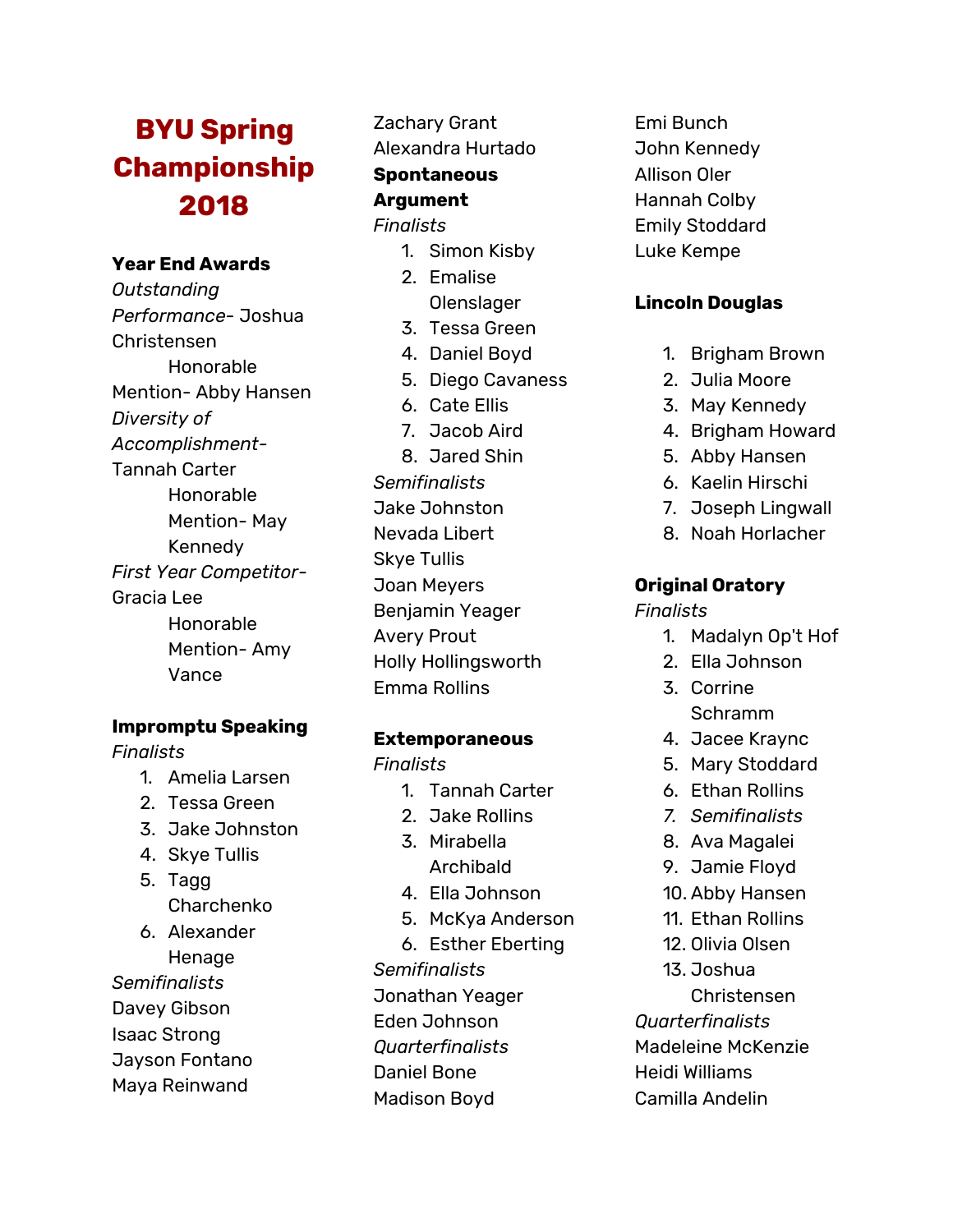Eden Reinwand Emalise Olenslager Treysen Anderson Sydney Nielsen Salem Tullis David Whetten Adam LaMont Isabella Montalvan Mack Fontano

### **Presidential Debate**

# *Finalists*

- 1. Gracia Lee
- 2. Luke Kaschmitter
- 3. Robyn Russell
- 4. Talee Robinson
- 5. Kennedy Pawloski
- 6. Caden Greene
- *Semifinalists*
- Joshua Bowen Luke Bunch
- Matthew Hatch Chase Watkins Joshua Slade
- Stephen Beeli

# **States Student Congress**

# *Speaker*

- 1. Amy Vance
- 2. Spencer Skinner
- 3. Spencer Anderson
- 4. Andrew May
- 5. Julia Petrich
- 6. Aubrey George

*Chair* Spencer Skinner Amy Vance Aubrey George

# **Federal Student Congress**

# *Speaker*

- 1. Zachary Young
- 2. Paige Sandoval
- 3. Jaxson Whitehorn
- 4. Caleb Cummings
- 5. Hunter Uresk
- 6. Cassidy Cook
- 7. Darvel Hatch
- 8. Emma Hoffman
- 9. Reese **Schmickrath**
- 10. Alan Slack
- 11. Caroline
	- **Horlacher**
- *Chair*
- Reese Schmickrath
- Hunter Uresk
- Emma Hoffman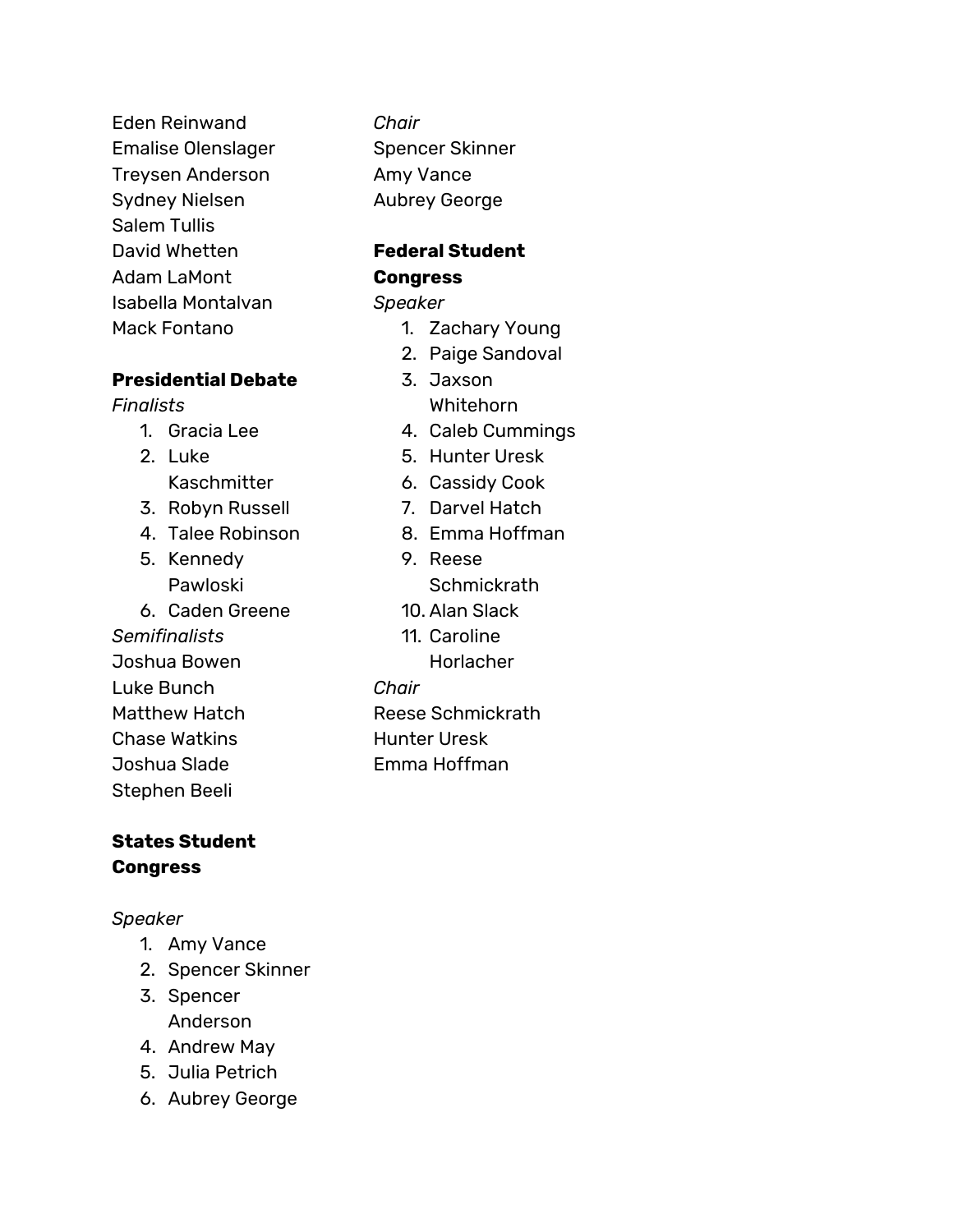# **AHS Spring Into Debate 2018**

### **Senior Novice Extemporaneous**

- 1. Alexander **Henage**
- 2. Jane McConkie
- 3. Peter Ricks
- 4. Savannah Orton
- 5. Jared Shin
- 6. Chris Eager

# **Original Oratory**

- 1. Emily Bunch
- 2. McKya Anderson
- 3. Ethan Rollins
- 4. Liberty Gonzalez
- 5. Calvin Pineda
- 6. Madalyn Op't Hof
- 7. Michael Ure
- 8. Tannah Carter
- 9. Jaxon Floyd
- 10. Joshua Christensen
- 11. Abby Hansen
- 12. Sydney Nielsen
- 13. Kaitlyn Robinson
- 14. Jessica Collett
- 15. Madison **Carpentier**
- 16. Sam Nelson
- 17. Talee Robinson
- 18. Mack Fontano
- 19. May Kennedy
- 20.Joseph Lingwall

# 21.

# **Extemporaneous**

- 1. Madeleine McKenzie
- 2. Corrine Schramm
- 3. Kaelin Hirschi
- 4. Brigham Brown
- 5. Sarah Bekker
- 6. Hyrum Saunders
- 7. Olivia Holt
- 8. Daniel Gillis
- 9. Brigham Howard
- 10. Zachary Young
- 11. Genevieve Herrmann

### **Impromptu Speaking**

- 1. Savannah Orton
- 2. Amelia Larsen
- 3. Isabella Montalvan
- 4. Caleb Wilde
- 5. Skye Tullis
- 6. Hyrum Boyle
- 7. Caleb Cummings
- 8. Alexandra Hurtado
- 9. Isaac Strong
- 10. Andrew May
- 11. Jacob
	- Kaiserman

# **Spontaneous Argument**

- 1. Skye Tullis
- 2. Jacob Kaiserman
- 3. Preston Thomas
- 4. Elizabeth Barney
- 5. Abby Erickson
- 6. Bryn Tullis
- 7. Maren Barney
- 8. Holly
- Hollingsworth 9. Drew Lambson
- 
- 10. Samuel Ellis
- 11. Emma Rollins
- 12. André Paulsen

# **Lincoln Douglas**

- 1. Emi Bunch
- 2. Tannah Carter
- 3. Gracia Lee
- 4. Joshua Christensen
- 5. Abby Hansen
- 6. Emily Stoddard
- 7. Camilla Andelin
- 8. Rebecca Daley
- 9. Julia Moore
- 10. Jeydan Gosman
- 11. Matthew Hatch

# **Federal Student Congress**

#### *Speaker*

- 1. Youngberg Carson
- 2. Olenslager Emalise
- 3. Greene Caden
- 4. Whitehorn Jaxson
- 5. Johnston Luke
- 6. Scott Camron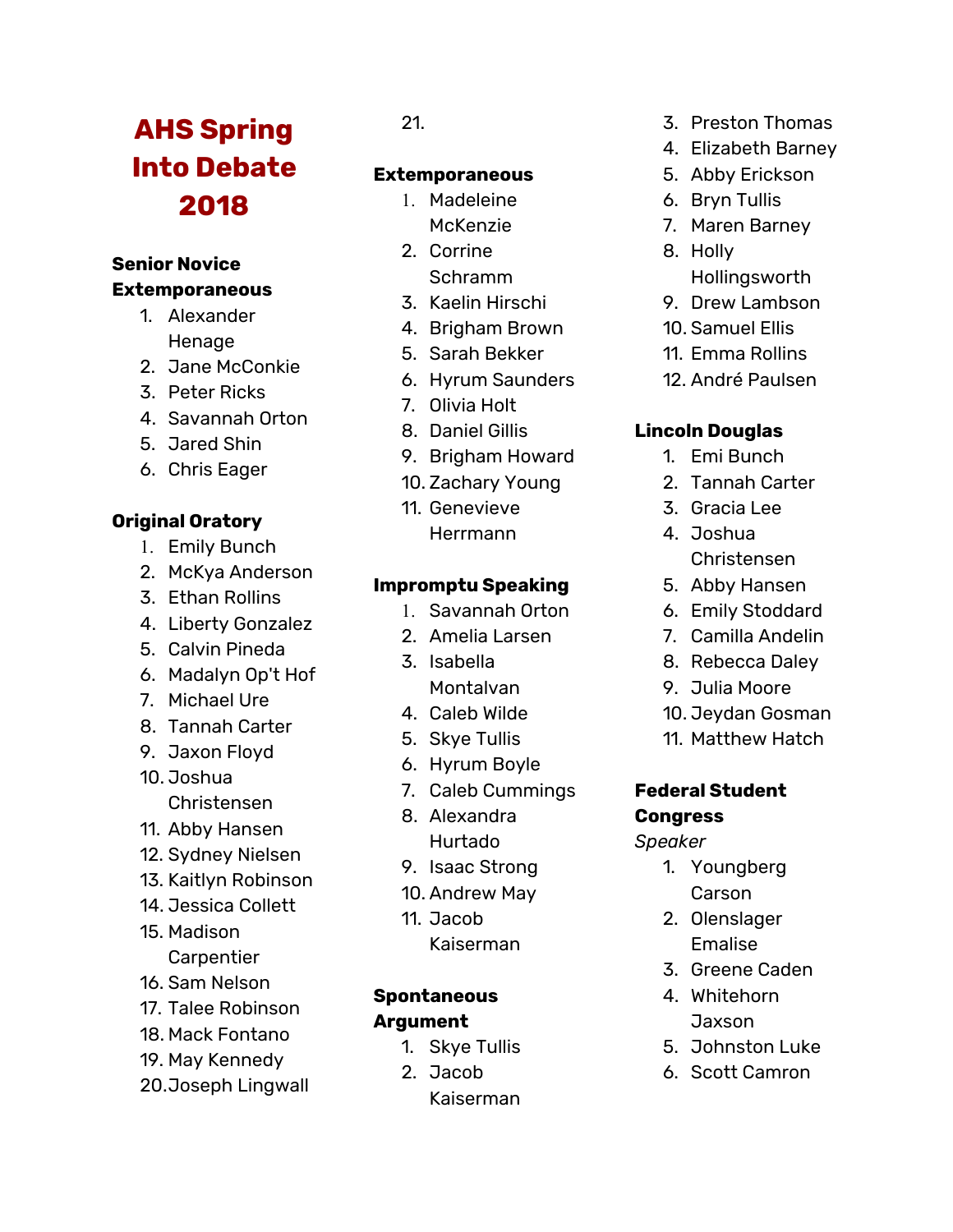- 7. Thygerson **McKinley**
- 8. Johnson Samuel
- 9. Engstrom Amber

# *Chair*

- 1. Johnston Luke
- 2. Olenslager Emalise
- 3. Greene Caden

### **States Student Congress**

# *Speaker*

- 1. Scott Keaton
- 2. Hoffman Caleb
- 3. Craig Connor
- 4. Skinner Spencer
- 5. Olsen Jayda
- 6. Silva Elijah

# *Chair*

- 1. Scott Keaton
- 2. Silva Elijah
- 3. Skinner Spencer

# **Presidential Debate**

- 1. Dallin Christensen
- 2. Mary Stoddard
- 3. Ellie Ferrell
- 4. Gideon Warnock
- 5. Joshua Bowen
- 6. Luke Kempe
- 7. Emma Harrison
- 8. Zach Doumit
- 9. Jake Rollins
- 10. John Kennedy
- 11. Salem Tullis
- 12. Ellie Hyde
- 13. Eden Johnson
- 14. Jacob Jenkins
- 15. Rebekah Preston
- 16. Tessa Greene
- 17. Eli Ferrell
- 18. Mary Hampton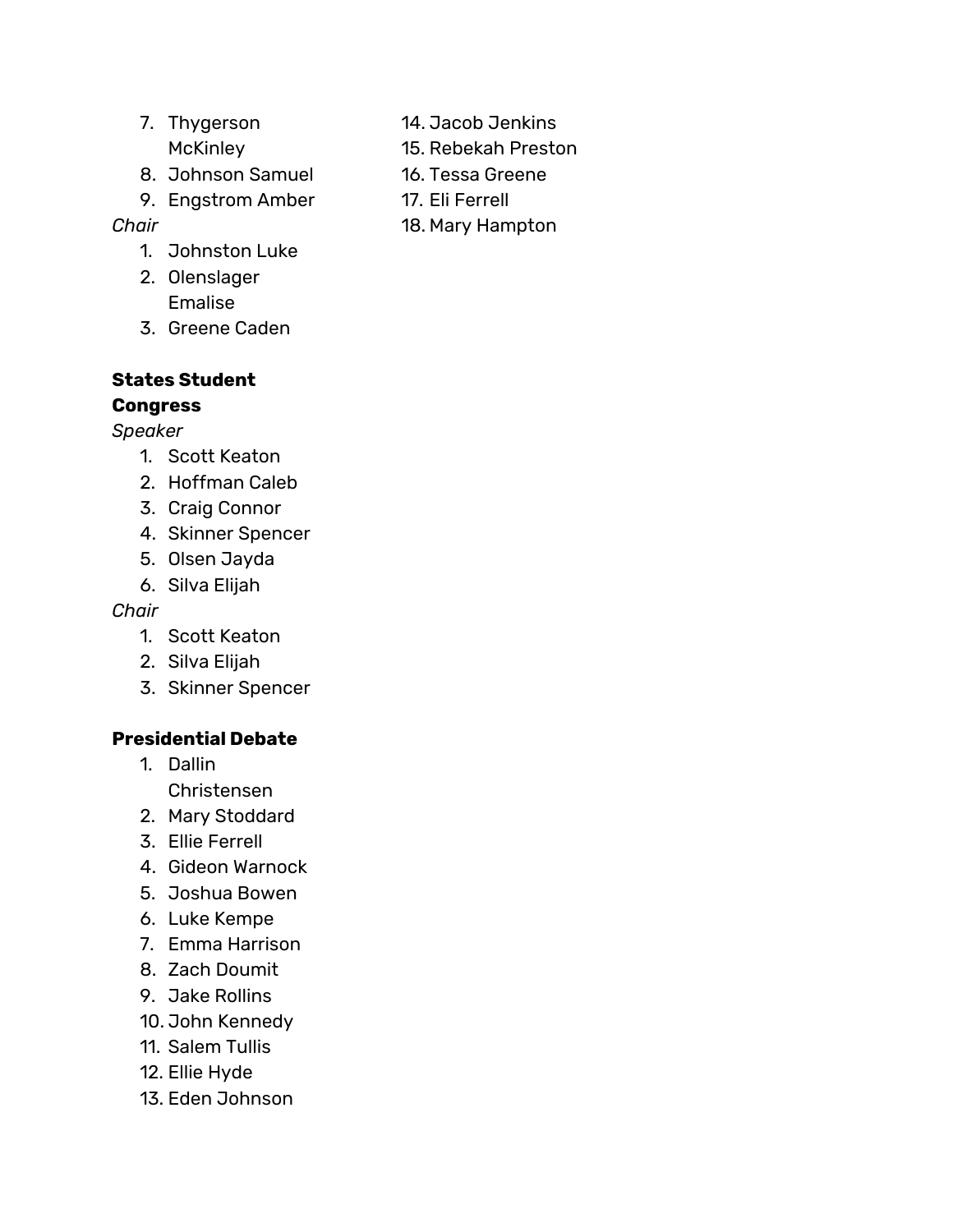# **U of U Winter 2018**

### **Beginning FSC 1**

*Speaker*

- 1. Sharpe Mia
- 2. Greene Tessa
- 3. Orton Savannah
- 4. Cummings Caleb
- 5. Olenslager Emalise
- 6. Wilde Caleb
- 7. Barney Maren
- 8. Gibson Davey
- 9. Wilde Ian
- 10. Larsen Amelia

# *Chair*

- 1. Orton Savannah
- 2. Olenslager Emalise
- 3. Mia Sharpe

# **Beginning FSC 2**

*Speaker*

- 1. Johnston Luke
- 2. Eagar Chris
- 3. Boden Kerisa
- 4. Shin Jared
- 5. Johnson Samuel
- 6. Petrich Julia
- 7. Petrich Hailey
- 8. Paulsen André
- 9. Johnston Jake
- 10. Millward Joshua

# *Chair*

- 1. Petrich Julia
- 2. Johnston Luke

3. Whitehorn **Jaxson** 

# **Intermediate FSC 1**

# *Speaker*

- 1. Kempe Luke
- 2. Pineda Calvin
- 3. Lee Gracia
- 4. Anderson Spencer
- 5. Slade Joshua
- 6. Anderson Treysen
- 7. Kennedy John
- 8. Eyre Chandler
- 9. Bowen Joshua
- 10. Beeli Stephen

# *Chair*

- 1. Kempe Luke
- 2. Fryer Wesley
- 3. Kennedy John

# **Intermediate FSC 2**

*Speaker*

- 1. Williams Heidi
- 2. Magalei Jarom
- 3. Gosman Jeyden
- 4. Latham Dylan
- 5. Higgins Anna
- 6. Burns Celeste
- 6. Grant Avery
- 8. Riches James
- 9. Orton James
- 10. Slack Alan
- *Chair*
	- 1. Burns Celeste
	- 2. Williams Heidi
	- 3. Gosman Jeyden

# **Elite FSC 1**

# *Speaker*

- 1. Brown Brigham
- 2. Kennedy May
- 3. Endemano Enoch
- 4. Floyd Jamie
- 5. Ehlers Charity
- 6. Op't Hof Madalyn
- 7. Stoddard Mary
- 8. Russell Robyn
- *9. Chair*
- 10. Op't Hof Madalyn
- 11. Watters Michaela
- 12. Cook Addy

# **Elite FSC 2**

# *Speaker*

- 1. Archibald Mirabella
- 2. Carter Tannah
- 3. Stoddard Emily
- 4. Warnock Gideon
- 5. Pawloski Kennedy
- 6. Barber Sarah
- 7. Bennion Daniel
- 8. Rinquest Jaden
- *9. Chair*
- 10. Pawloski Kennedy
- 11. Rinquest Jaden
- 12. Greene Caden

# **Elite FSC 3**

# *Speaker*

- 1. Christensen **Dallin**
- 2. Horlacher Noah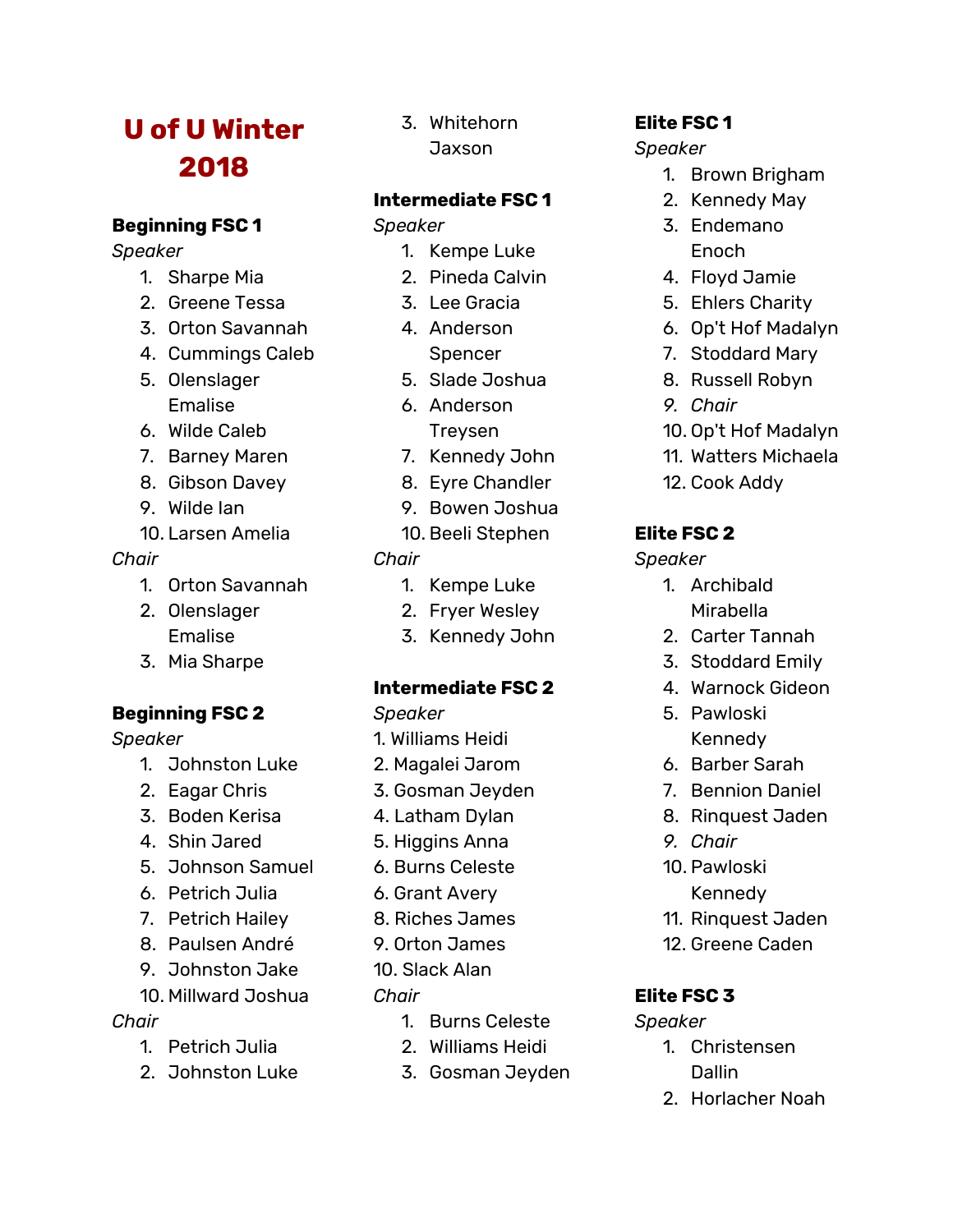- 3. Prince Jack
- 4. Johnson Ella
- 5. Reinwand Eden
- 6. Dailey Elijah
- 7. Lingwall Joseph
- 8. Andelin Camilla

# *Chair*

- 1. Christensen Dallin
- 2. Johnson Ella
- 3. Prince Jack

# **Beginning SSC 1**

*Speaker*

- 1. Kisby Simon
- 2. Betts Sophie
- 3. May Andrew
- 4. Erickson Abby
- 5. Riddle Eric
- 6. Fillmore Adam
- 7. Grant Zachary
- 8. Haas Dane

# *Chair*

- 1. Goff Spencer
- 2. Reinwand Maya
- 3. Erickson Abby

# **Beginning SSC 2**

*Speaker*

- 1. Vance Amy
- 2. Wilde Jacob
- 3. Henage
- Alexander
- 4. Ellis Cate
- 5. Fontano Jayson
- 6. Sandoval Juvan 7. Pulley Isaac
- 8. Jentzsch Angela

# 1. Vance Amy

- 2. Wilde Jacob
- 3. Ellis Cate

# **Intermediate SSC 1**

# *Speaker*

- 1. Whiting Chloe
- 2. Duncan Bruce
- 3. Chad Laursen Richard
- 4. Hyde Ella
- 5. Ellis Hannah
- 6. Hampton Mary
- 7. Vaughn Solomon
- 8. Ferrell Ellie
- 9. Whetten Devin
- *Chair*
	- 1. Hampton Mary
	- 2. Hyde Ella
	- 3. Bosh Lindsay

# **Elite SSC 1**

# *Speaker*

- 1. Hansen Abby
- 2. Bates William
- 3. Christensen Joshua
- 4. Eyre Topher
- 5. Bunch Luke
- 6. Bunch Emi
- 7. Riddle Hayden
- 8. Smith Maclain
- 9. Rollins Jake

# *Chair*

- 1. Bunch Emi
- 2. Christensen Joshua
- 3. Bunch Luke

# *Chair*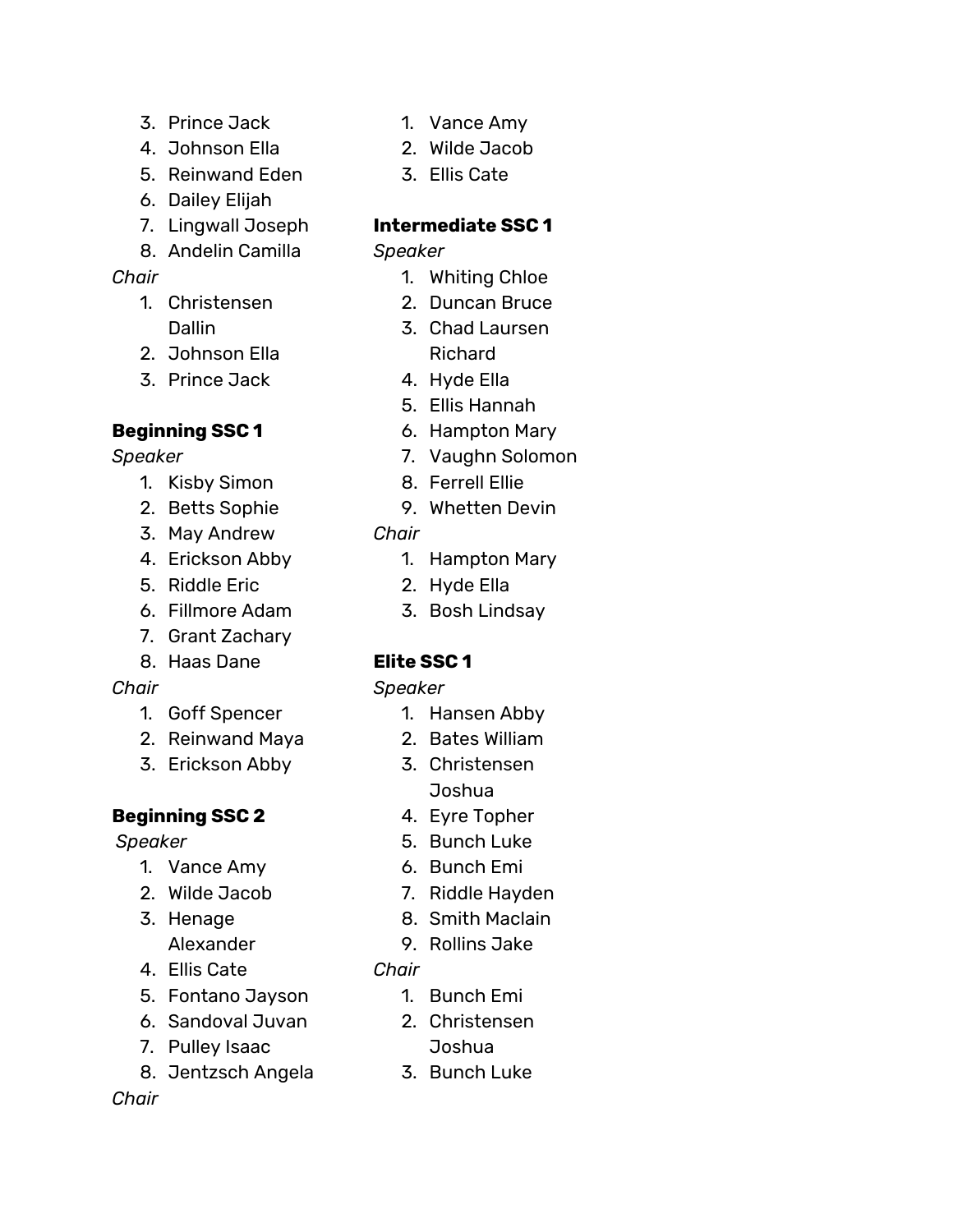# **LDSBC Winter 2018**

# **Lincoln Douglas**

- 1. Joshua Christensen
- 2. Luke Kaschmitter
- 3. Rebecca Daley
- 4. Robyn Russell
- 5. May Kennedy
- 6. McKya Anderson
- 7. Jacee Kraync
- 8. Kalob Baldwin
- 9. Gideon Warnock
- 10. Sydney Nielsen
- 11. Emma Engstrom
- 12. Olivia Holt
- 13. Stephen Beeli
- 14. Joseph Lingwall
- 15. Keaton Scott

# **Mixed Student**

# **Congress**

- *Speaker*
	- 1. Enoch Endemano
	- 2. Daniel Bennion
	- 3. Jenna Southwick
	- 4. Eli Ferrell
	- 5. Michaela Watters
	- 6. Darvel Hatch
	- 7. Dylan Latham
	- 8. Ian Wilde

# *Chair*

1. Enoch Endemano

- 2. Michaela Watters
- 3. Dylan Latham

# **Original Oratory**

- 1. William Bates
- 2. Joshua Christensen
- 3. Emma Harrison
- 4. Tannah Carter
- 5. Jonathan Neel
- 6. Brigham Howard
- 7. Ella Johnson
- 8. Gracia Lee
- 9. Sarah Bekker
- 10. Ava Magalei
- 11. Abby Hansen
- 12. Carter Mitchell
- 13. Addy Cook
- 14. Joshua Bowen
- 15. Brandon **Millington**
- 16. Sarah Barber
- 17. Jessica Collett
- 18. Luke Johnston
- 19. Isaac Sligting
- 20.Jack Prince

# **Senior Novice Lincoln Douglas**

- 1. Isabel Tingey
- 2. Adam Fillmore
- 3. Liberty Gonzalez
- 4. Anna Mullis
- 5. Benjamin Yeager
- 6. Alexander
	- Henage
- 7. Jarom Magalei
- 8. Ethan Tingey
- 9. Julia Petrich

10. Mia Sharpe

# **Impromptu**

- 1. Kerisa Boden
- 2. Amy Vance
- 3. Skye Tullis
- 4. Abby Erickson
- 5. Nevada Libert
- 6. Hyrum Boyle
- 7. Zachary R Grant
- 8. Tessa Greene
- 9. Savannah Orton
- 10. Isabella Montalvan
- 11. Alexandra Hurtado
- 12. Jake Johnston
- 13. Dane Haas
- 14. Samuel Boden
- 15. Avery Prout
- 16. Joan Meyers
- 17. Fisher Maxfield
- 18. Jaykob Fontano
- 19. Sean Henrie

### **Extemporaneous**

- 1. Dallin Christensen
- 2. Ryan Rollins
- 3. Madeleine McKenzie
- 4. Talee Robinson
- 5. Joshua Slade
- 6. Jonathan Yeager
- 7. Hyrum Saunders
- 8. Daniel Gillis
- 9. Rahel Hiatt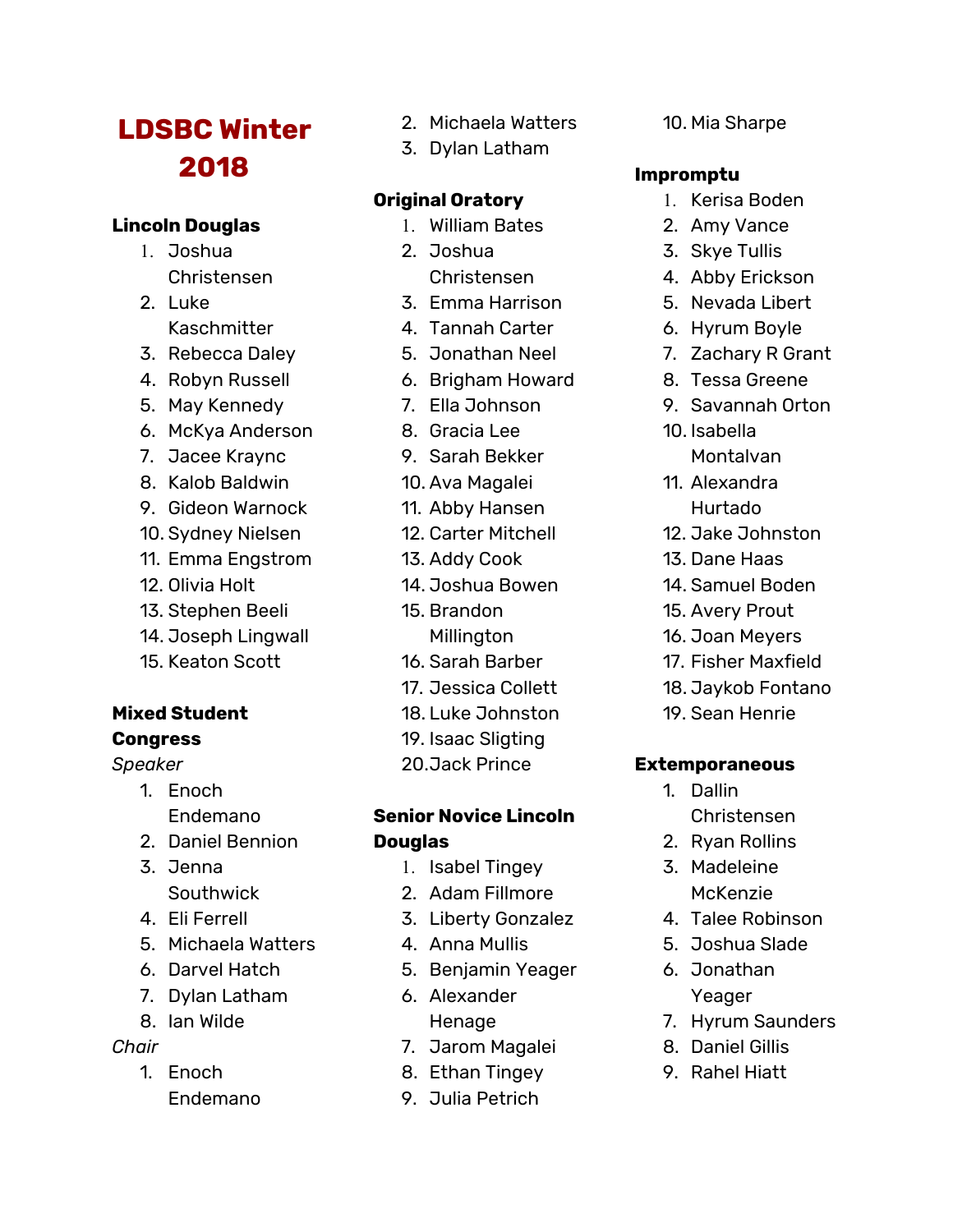- 10. Katy
- Hollingsworth
- 11. Aaron Silva
- 12. Connor Craig
- 13. Alan Slack
- 14. Peter Hyde
- 15. Chloe Whiting
- 16. Jacob Jenkins

### **Spar**

- 1. Hailey Petrich
- 2. Preston Thomas
- 3. Tessa Greene
- 4. Amy Vance
- 5. robby pincock
- 6. Kenneth Mears
- 7. Aubrey George
- 8. Emma Rollins
- 9. Dane Haas
- 10. Andrew May
- 11. Emalise
	- **Olenslager**
- 12. Daniel Boyd
- 13. Angela Jentzsch
- 14. Bryn Tullis
- 15. Caleb Wilde
- 16. Jacob Wilde
- 17. Justice Gonzalez
- 18. Zachary R Grant
- 19. Isaac Munford

# **Presidential Debate**

- 1. Michael Ure
- 2. Esther Eberting
- 3. Emi Bunch
- 4. Camilla Andelin
- 5. Mirabella Archibald
- 6. Luke Bunch
- 7. Emma Erickson
- 8. John Kennedy
- 9. Kaelin Hirschi
- 10. Caden Greene
- 11. Hayden Riddle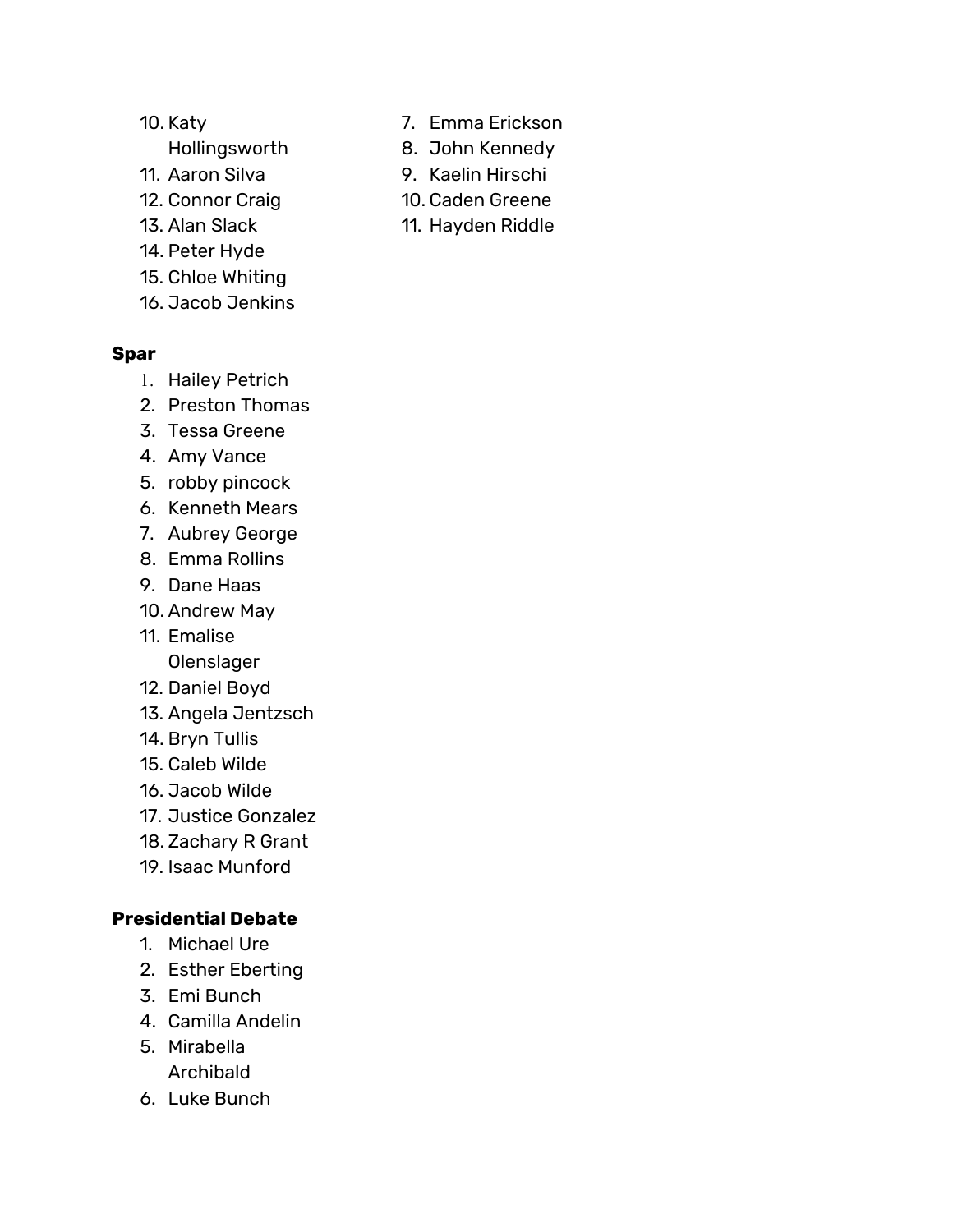# **WSU Winter 2017**

### **Lincoln Douglas**

- 1. Luke Bunch
- 2. Jacob Jenkins
- 3. Esther Eberting
- 4. Emma Engstrom
- 5. Kaelin Hirschi
- 6. Sarah Bekker
- 7. Brielle Martin
- 8. Hunter Uresk
- 9. Salem Tullis
- 10. Emmaline **Saunders**

#### **Mixed Student Congress**

#### *Speaker*

- 1. Williams Heidi
- 2. Cook Addy
- 3. Kennedy John
- 4. Norton Maxwell
- 5. Orton James
- 6. Schmickrath Reese

#### *Chair*

- 1. Norton Maxwell
- 2. Kennedy John
- 3. Schmickrath Reese

### **Extemporaneous**

- 1. McKya Anderson
- 2. Abby Hansen
- 3. Halle Hirschi
- 4. Charity Ehlers

#### 5. Luke

Kaschmitter

# **Senior Novice Lincoln Douglas**

- 1. Benjamin Yeager
- 2. Adam Fillmore
- 3. Jane McConkie
- 4. Sara Malmstrom
- 5. Spencer Goff
- 6. Eric Riddle
- 7. Aubrey George

# **Impromptu**

- 1. Savannah Orton
- 2. Amy Vance
- 3. Jaxson Whitehorn
- 4. Davey Gibson
- 5. Angelina Orton
- 6. Maya Reinwand
- 7. Zachary R Grant

# **Original Oratory**

- 1. Sabrina Ferrell
- 2. Connor Craig
- 3. May Kennedy
- 4. Adam LaMont
- 5. Abby Hansen
- 6. Olivia Olsen
- 7. Corrine
	- Schramm
- 8. Amelia Larsen
- 9. Emi Bunch
- 10. Carson
- Youngberg
- 11. Treysen
	- Anderson
- 12. Robyn Russell
- 13. Tessa Greene
- 14. Chloe Whiting
- 15. Solomon Vaughn
- 16. Taia Wolfe
- 17. Carter Mitchell
- 18. Abby Erickson
- 19. Hayden Riddle
- 20.Matthew Hatch
- 21. Miles Pack
- 22.Ellie Ferrell

#### **Spar**

- 1. Savannah Orton
- 2. Tessa Greene
- 3. Jared Shin
- 4. Abby Erickson
- 5. Maya Reinwand
- 6. robby pincock
- 7. Amy Vance
- 8. Preston Thomas
- 9. Roger Bluemel
- 10. Mia Sharpe
- 11. Jacob Wilde
- 12. Haven tanner
- 13. Simon Kisby
- 14. Jacquelyn
- Bazinet
- 15. Chris Eagar
- 16. Beth Barney
- 17. Ian Wilde
- 18. Dane Haas
- 19. Stockton
	- Jackson
- 20.Maren Barney

# **Presidential Debate**

- 1. Joshua Christensen
- 2. Gracia Lee
- 3. Dallin Christensen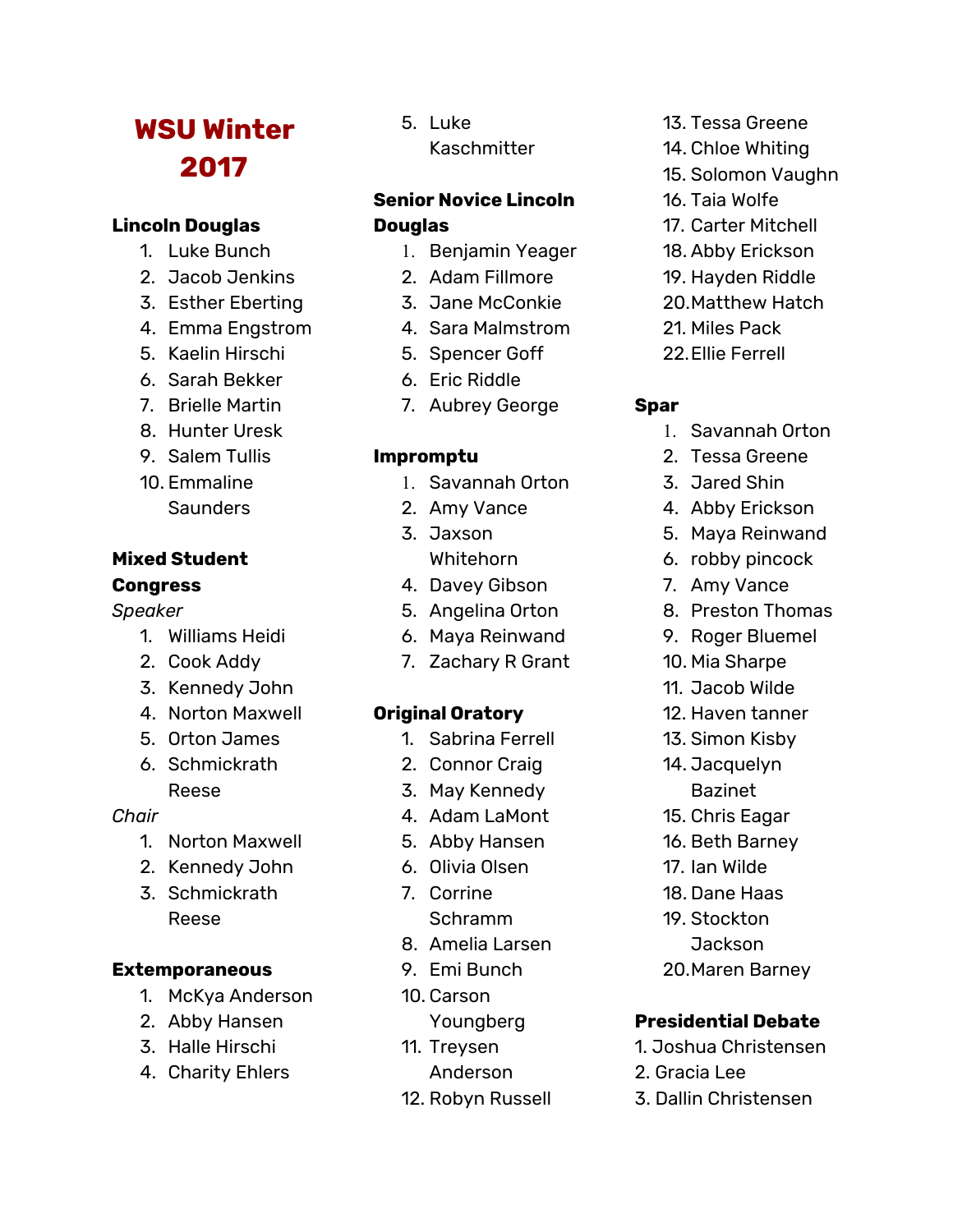- 4. Luke Kempe
- 4. Brigham Brown
- 6. Joshua Slade
- 7. William Bates
- 8. Zach Doumit
- 9. Tannah Carter
- 10. Jeydan Gosman
- 11. Hyrum Saunders
- 12. Brigham Howard
- 13. Kalob Baldwin
- 14. Jonathan Yeager
- 15. Isaac Sligting
- 16. Caden Greene
- 17. Eden Reinwand
- 18. Jacee Kraync
- 19. Caleb Mitchell
- 20. Daniel Bennion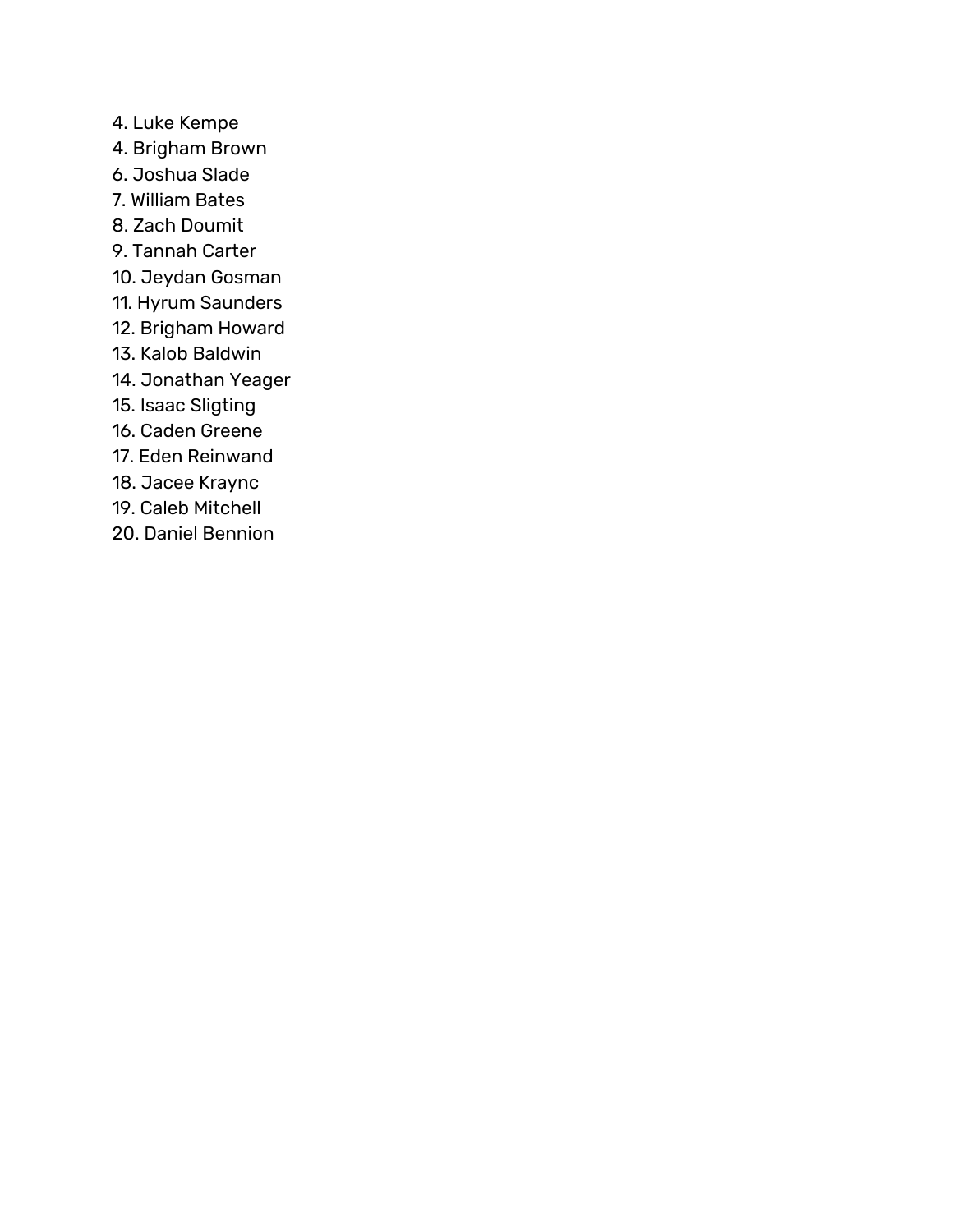# **UVU Fall 2017**

### **Original Oratory**

- 1. Jaxon Floyd 2. Brigham Brown 3. Liberty Gonzales 4. Michael Ure 5. Calvin Pineda 6. Gracia Lee 7. Isaac Sligting 8. Kate Mulder 9. Emma Erickson 10. Emma Engstrom 11. Sabrina Ferrell 12. Salem Tullis 12. Jamie Floyd 14. Katy Hollingsworth 15. Amber Engstrom 16. Ryan Rollins 17. Sydney Nielsen
- 18. Elijah Silva
- 19. Hayden Riddle
- 20. Noah Horlacher

### **Spar**

- 1. Amelia Larsen
- 2. Avery Prout
- 3. Jared Shin
- 4. Amy Vance
- 5. Holly Hollingsworth
- 6. Robbie Pincock
- 7. Justice Gonzales
- 8. Caleb Cummings
- 9. Joan Meyers
- 10. Stockton Jackson
- 11. Benjamin Yeager
- 12. Daniel Boyd
- 13. Anna Mullis
- 14. Alexander
	- Henage
- 15. Caleb Wilde
- 16. Jacob Wilde
- 17. Josh Millward
- 18. Maren Barney
- 19. Simon Kisby
- 20.Ian Wilde

# **Impromptu**

- 1. Jared Shin
- 2. Hailey Petrich
- 3. Hyrum Boyle
- 4. Angelina Orton
- 5. Abby Erickson
- 6. Jaxson Whitehorn
- 7. Robby Pincock
- 8. Anna Mullis
- 9. Savannah Orton
- 10. Maria Moesinger
- 11. Amy Vance
- 12. Kerisa Boden
- 13. Andrew May
- 14. Caroline
	- **Horlacher**
- 15. Eric Riddle
- 16. Brock Lauritzen
- 17. Emma Rollins
- 18. Kenzi McKeon
- 19. Mia Sharpe
- 20.Jacob Aird

### **Extemporaneous**

1. Emma Harrison

- 2. Joshua
	- Christensen
- 3. Mirabella Archibald
- 4. Sarah Barber
- 5. McKya Anderson
- 6. Kate DeForest
- 7. Tannah Carter
- 8. Isaac Sligting

# **Lincoln Douglas**

- 1. Hyrum Saunders
- 2. Dallin Christensen
- 3. Kaelin Hirschi
- 4. Anna Higgins
- 5. Camilla Andelin
- 6. William Bates
- 7. Jacob Jenkins

# **Senior Novice Oratory**

- 1. Julia Petrich
- 2. Tessa Greene
- 3. Taia Wolfe
- 4. Adam Fillmore
- 5. Harmony Siufanua
- 6. Jewelia Dobkins
- 7. Isabela Montalvan

# **Mixed Student Congress**

#### *Speaker*

- 1. Gideon Warnock
- 2. Kennedy Pawloski
- 3. Joshua Bowen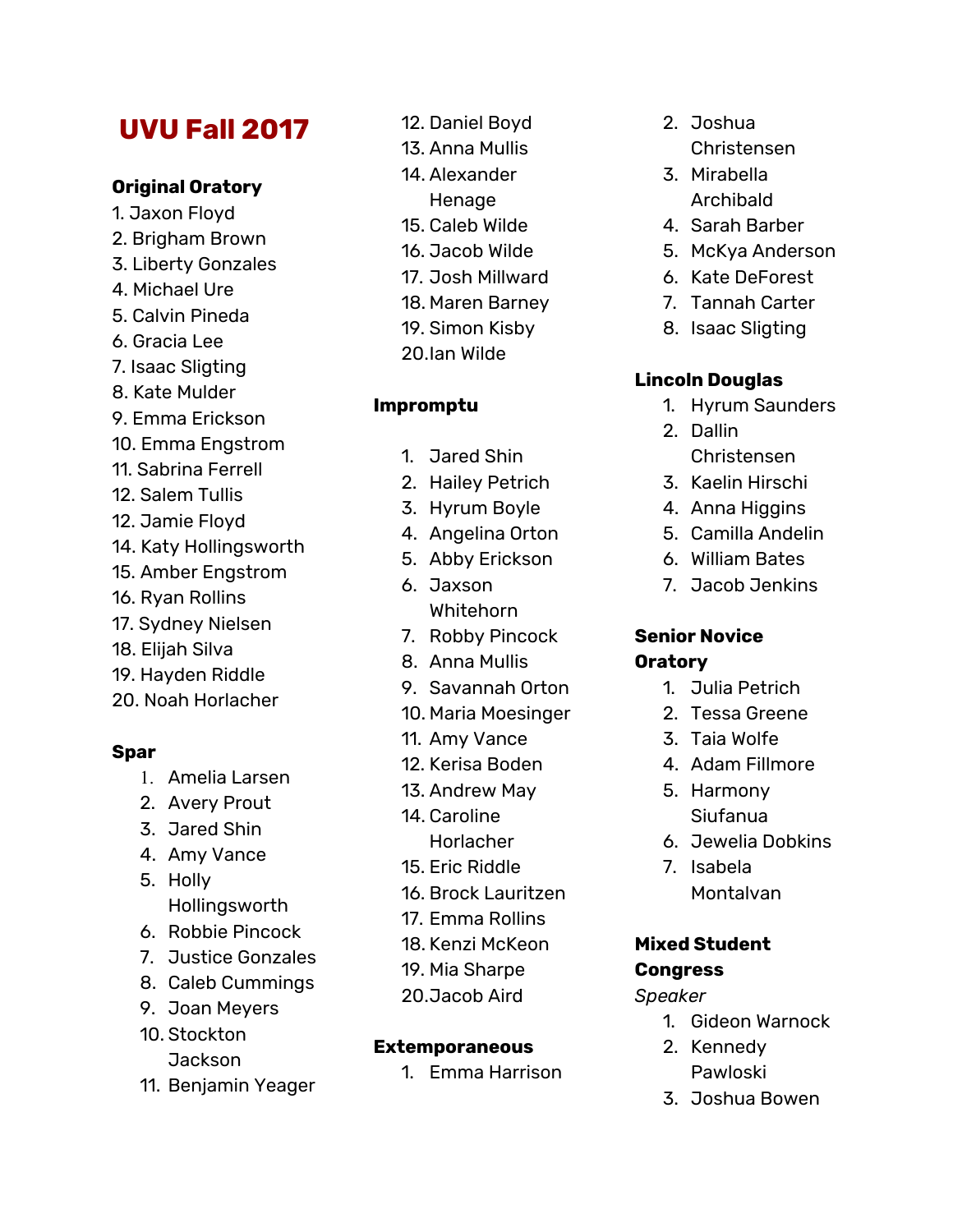- 4. Maclain Smith
- 5. Sarah Bekker
- 6. Spencer Anderson
- 7. Victoria Villeda
- 8. Wesley Fryer

# *Chair*

- 1. Kennedy Pawloski
- 2. Joshua Bowen
- 3. Maclain Smith

# **Presidential Debate**

- 1. May Kennedy
- 2. Olivia Holt
- 3. Luke Bunch
- 4. Ella Johnson
- 5. Luke Kaschmitter
- 6. Abby Hansen
- 7. Rahel Hiatt
- 8. Talee Robinson
- 9. Madeleine McKenzie
- 10. Steve Oler
- 11. Zach Doumit
- 12. Allison Oler
- 13. Adam Herrmann
- 14. Stephen Beeli
- 15. Topher Eyre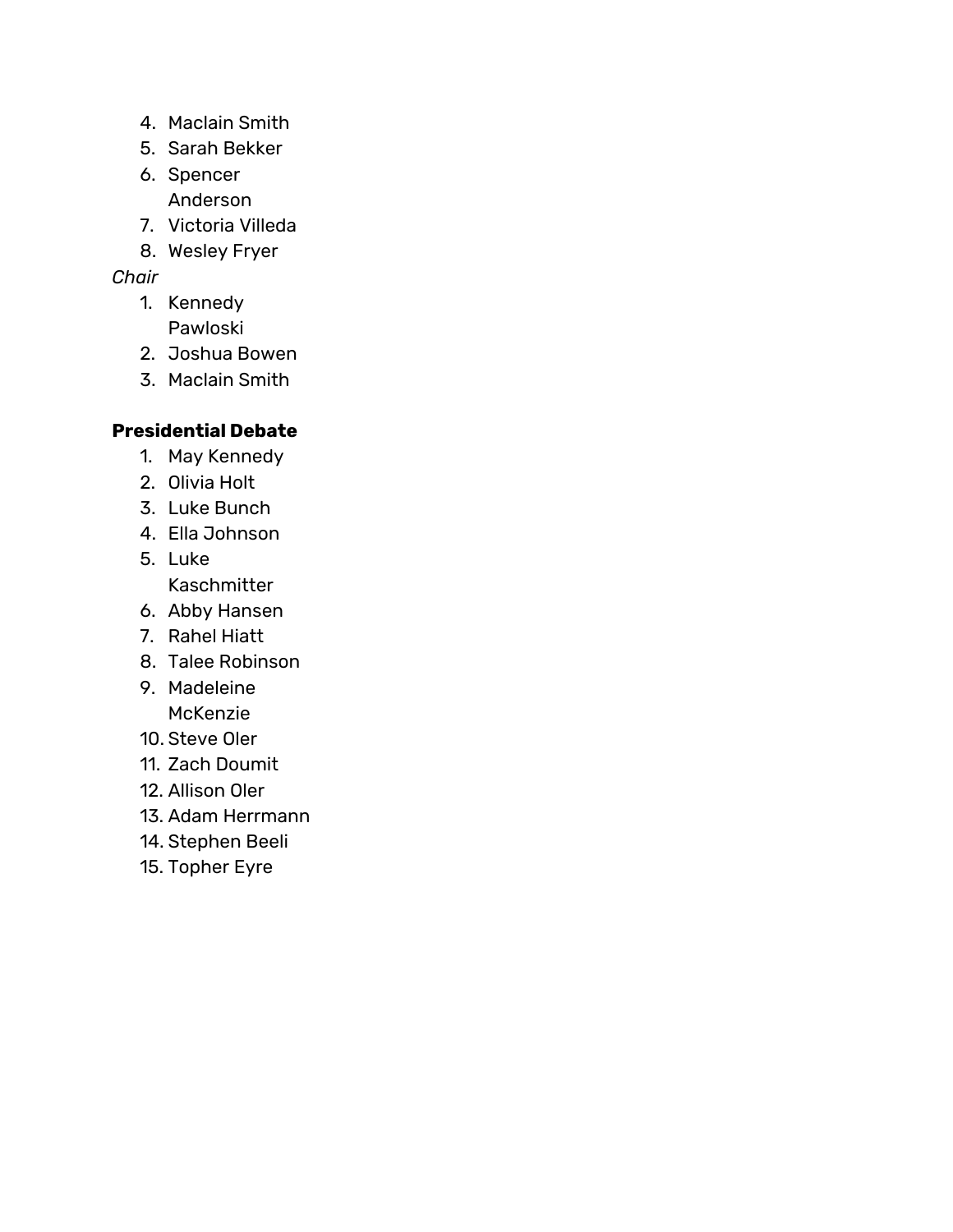# **BYU Fall Classic 2017**

### **Lincoln Douglas**

- 1. May Kennedy
- 2. Jonathan Yeager
- 3. Tannah Carter
- 4. Mirabella Archibald
- 5. Daniel Gillis
- 6. Heidi Williams
- 7. Hayden Riddle
- 8. Kalob Baldwin
- 9. Maxwell Norton
- 10. Israel Sheber

#### **Federal Student Congress**

### *Speaker*

- 1. Scott Keaton
- 2. Floyd Jamie
- 3. Ellis Hannah
- 4. Hyde Ellie
- 5. Scott Camron
- 6. Hurtado Natalya
- 7. Hyde Peter
- 8. Hollingsworth Katy
- 9. Riches James
- 10. Bone Daniel

#### *Chair*

- 1. Scott Keaton
- 2. Hurtado Christian
- 3. Floyd Jamie

### **Impromptu**

- 1. Amelia Larsen
- 2. Aubrey George
- 3. Benjamin Yeager
- 4. Savannah Orton
- 5. Amy Vance
- 6. Jared Shin
- 7. Roger B: uemel
- 8. Tessa Greene
- 9. Maya Reinwand
- 10. Angela Jentzsch
- 11. Elizabeth Barney
- 12. Parker Skinner
- 13. Fisher Maxfield
- 14. Cassidy
	- **Satterthwaite**
- 15. Sara Malmstrom
- 16. Dane Haas
- 17. Kenneth Mears
- 18. Emma Rollins
- 19. Jayson Fontano
- 20.Drew Lambson
- 21. Joan Meyers
- 22.Ian Wilde
- 23.Kenzi McKeon

#### **Extemporaneous**

- 1. Michael Ure
- 2. William Bates
- 3. Luke Bunch
- 4. Allison Oler
- 5. Christian Horlacher
- 6. John Kennedy
- 7. Esther Eberting
- 8. Matthew Hatch
- 9. Bruce Duncan
- 10. Topher Eyre
- 11. Madi Boyd
- 12. Hannah Colby

### **Original Oratory**

1. Olivia Olsen

- 2. Ella Johnson
- 3. Dylan Latham
- 4. Calvin Pineda
- 5. Carlie Nielsen
- 6. Emma Erickson
- 7. Anna Higgins
- 8. Sarah Bekker
- 9. Tannah Carter
- 10. Isaac Sligting
- 11. Liberty Gonzalez
- 12. McKya Anderson
- 13. Caleb Mitchell
- 14. Mack Fontano
- 15. Eden Johnson
- 16. Cassidy Cook
- 17. Kate DeForest
- 18. Jessica Collett
- 19. Nicholas Olsen
- 20.Jenna
	- Southwick
- 21. Kennedy Pawloski

#### **Spar**

- 1. Samuel Boden
- 2. Kerisa Boden
- 3. Joshua Millward
- 4. Caleb Cummings
- 5. Hailey Petrich
- 6. Davey Gibson
- 7. Peter Ricks
- 8. Alexander Henage
- 9. Maren Barney

11. Angelina Orton 13. Zachary R Grant 14. Luke Johnston 15. Benjamin Yeager

10. Eric Riddle 11. Avery Prout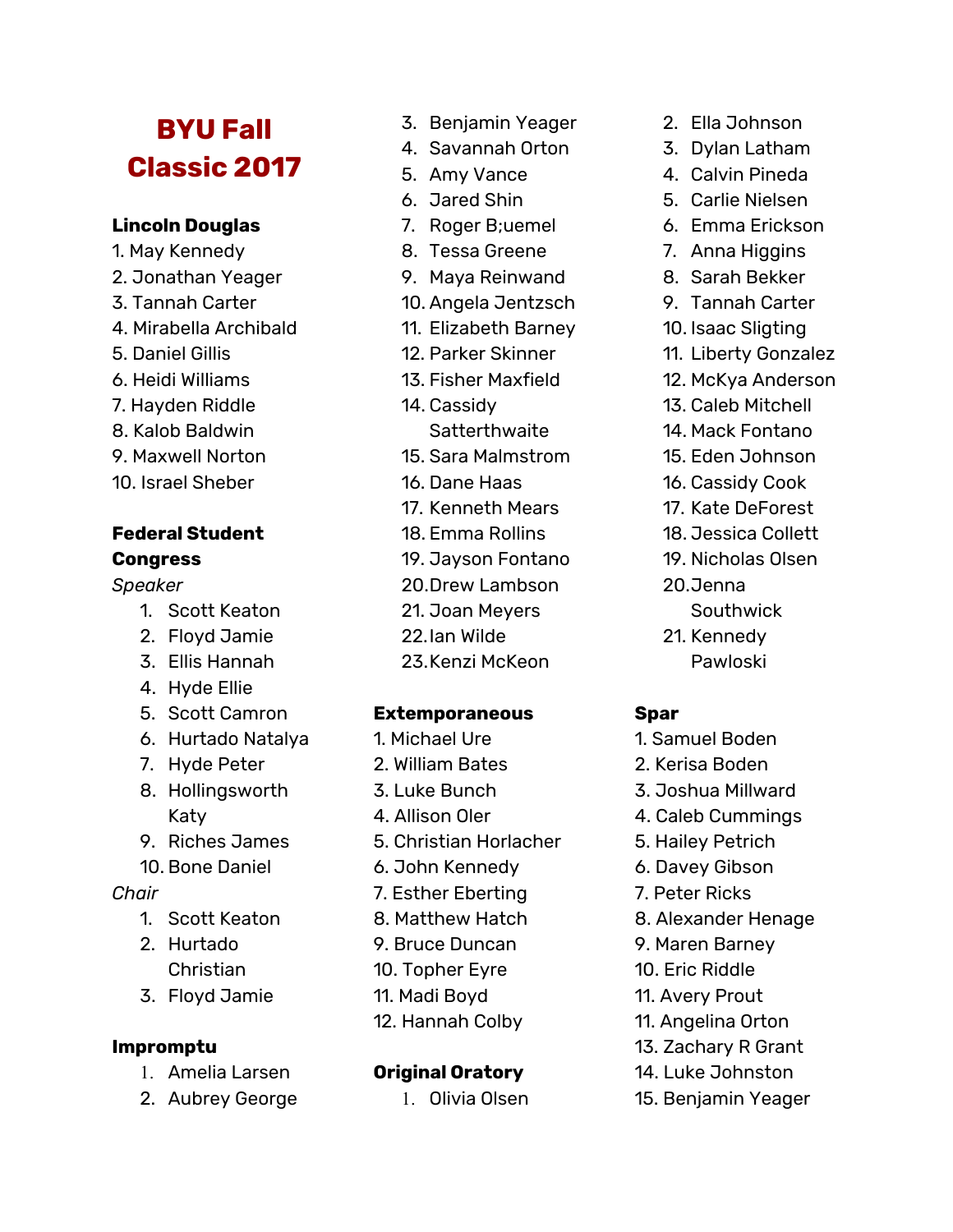- 16. Tessa Greene
- 17. Haven Tanner
- 18. Abby Erickson
- 19. Isabella Montalvan

# **Presidential Debate**

- 1. Camilla Andelin
- 2. Charity Ehlers
- 3. Luke Kempe
- 4. Gracia Lee
- 5. Brigham Brown
- 6. Emma Engstrom
- 7. Corrine Schramm
- 8. Enoch Endemano
- 9. Madeleine
- McKenzie 10. Ethan Rollins
- 11. Madalyn Op't Hof
- 12. Sarah Barber
- 13. McKinley
	- Thygerson
- 14. Joshua Bowen
- 15. Noah Horlacher
- 16. Justin Barlow
- 17. Zachary D. Young

# **Senior Novice Oratory**

- 1. Julia Petrich
- 2. Isabel Tingey
- 3. Elijah Nyberg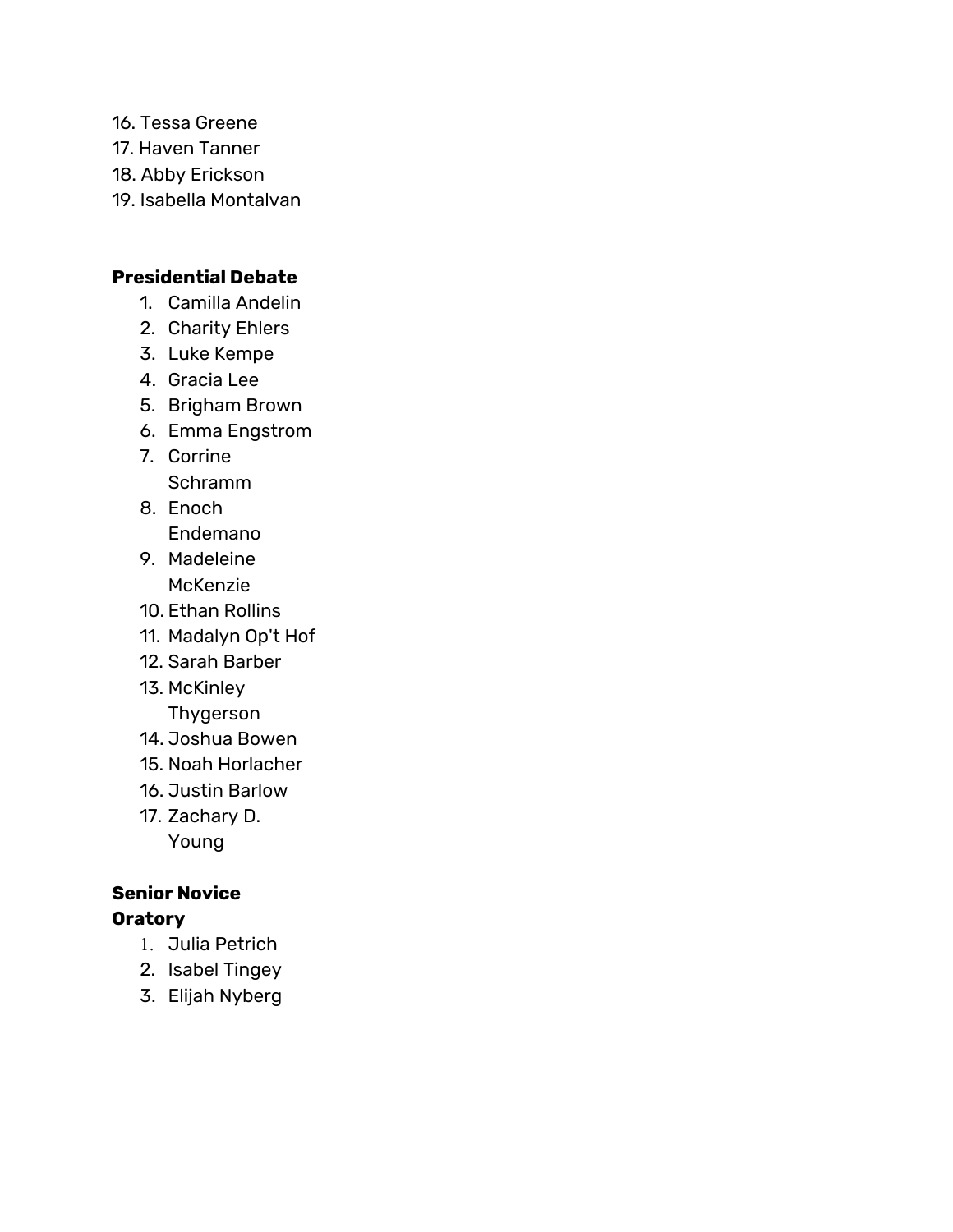# **BYU Spring Championship 2 0 1 7**

#### Year End Awards

*Outstanding P e r fo rm a n c e -* A e rin **Burns** Honorable Mention- May **Kennedy** *D i v e rs i t y o f A c c o m p l is h m e n t -* Joseph Holt Honorable Mention- Emma Engstrom *First Year Competitor-*Tannah Carter Honorable Mention-Mir a b ella A r c hib ald

#### **Lincoln Douglas**

1. J o s h C h ris t e n s e n 2. Aerin Burns 3. Mic h a el U r e 4. Kaelin Hirschi 5. Ella Johnson 6. Joseph Holt 7. Garren Craig 8. Dallin Christensen

#### **Extemporaneous**

1. Rahel Hiatt 2. T ale e R o bin s o n 3. Emma Engstrom 4. E mi B u n c h 5. M a y Ken ned y 6. M a d d y s o n B o y d *Se m i Fin a l is t s* Jaredy Lytle Olivia H olt Madeleine Mckenzie E d e n P res t o n Isaac Slightin g Allis o n Ole r

### **Spar**

1. J o h n K e n ned y 2. M c Ken n a Miller 3. Kennedy Pawloski 4. S tep hen Beeli 5. Zach Doumit 6. Robyn Russell 7. Joshua Bowen 8. Charity Ehlers *Se m i Fin a l is t s* Ellie H y d e Pierce Baker Connor Campbell Jayda Olsen Graci Cheney Nora Law Victoria Villeda Emily Twitchell

### **Impromptu**

1. Caleb Mitchell 2. McKenna Miller 3. McKya Anderso n 4. John Kennedy 5. Mir a b ella A r c hib ald 6. Matthew Hatch *Se m i Fin a l is t s*

Kennedy Pawloski Chloe Whiting Sarah Bekker Rebekah Smith Ella Hyde Jack Palmer

### **Federal Student Congress**

#### *Speaker*

- 1. B rig h a m B r o w n
- 2. J a x o n Flo y d
- 3. A d a L a w
- 4. Enoch Endemano
- 5. Olivia Ols e n
- 6. LeeAnn Zea
- 7. Zach Young
- 8. Spencer Burns
- 9. J o s h Sla d e
- 1 0. C h ris tia n H u r t a d o
- 11. Teagan Broadbent *C h a ir*
- 1. J a x o n Flo y d
- 2. LeeAnn Zea
- 3. C h ris tia n H u r t a d o

### **O r a t o r y**

- 1. J o h n J e n s e n
- 2. Elij a h D aile y
- 3. E d e n R ein w a n d
- 4. D a niel Gillis
- 5. Sophie Cutler
- 6. Mack Fontano
- *Se m i Fin a l is t s*
- Abby Hansen
- E d e n J o h n s o n
- H alle Hir s c hi
- Tannah Cart e r Brielle Martin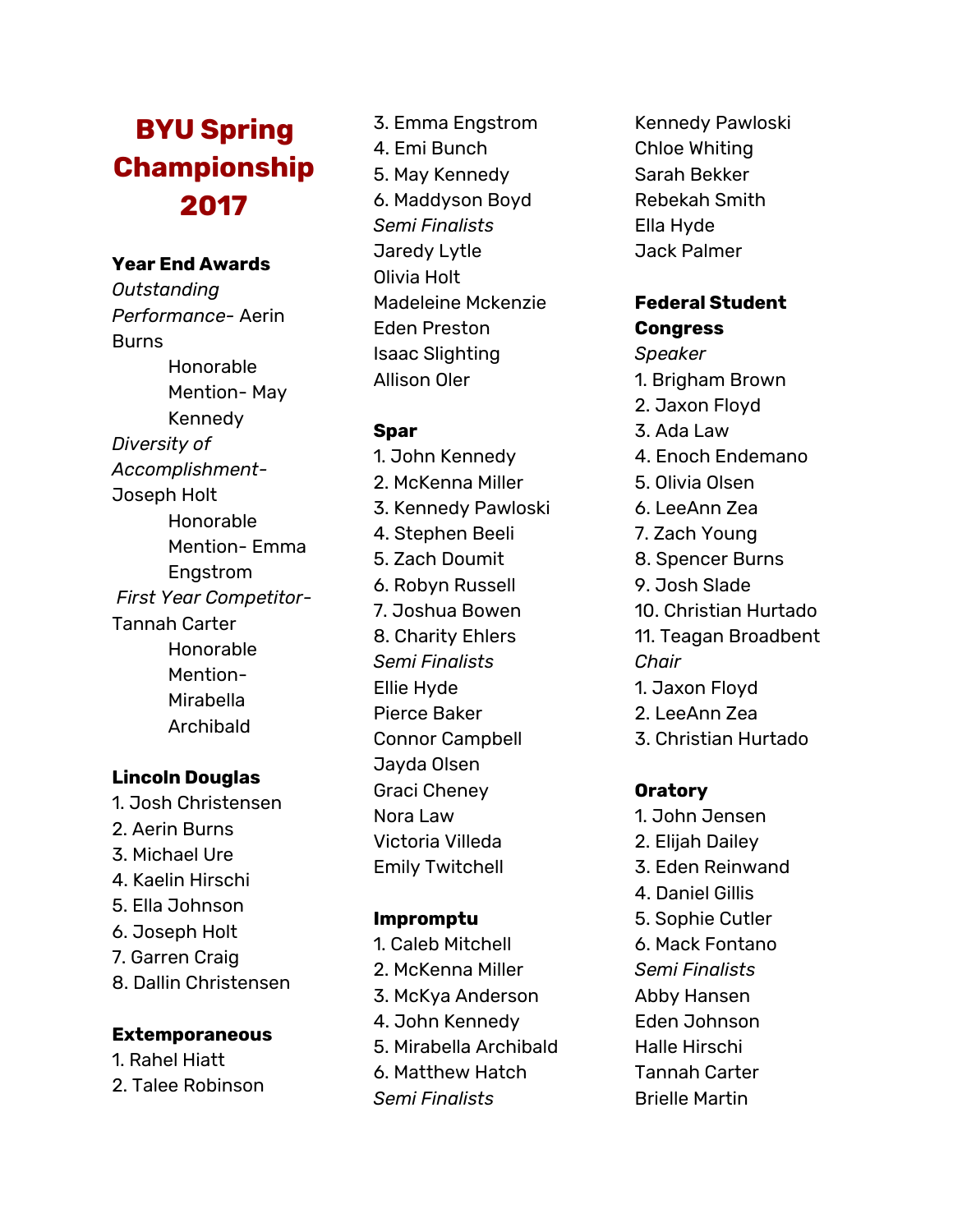William Bates *Quarter Finalists* Keaton Scott Salem Tullis Carter Mitchell Aerin Burns Jamison Mitchell Davis Black Ethan Rollins Calvin Pineda Gideon Warnock Sarah Barber Hyrum Nebeker Brigitta Broadbent

### **State Student Congress**

# *Speaker*

- 1. Reese Schmickrath
- 2. Michaela Waters
- 3. James Ritches
- 4. Hannah Ellis
- 5. Carson Youngberg
- 6. Anabel Jackson
- 7. Caden Greene
- 8. Jessica Barr
- 9. Porter Chamberlain *Chair*
- 1. Hannah Ellis
- 2. Reese Schmickrath
- 3. Michaela Waters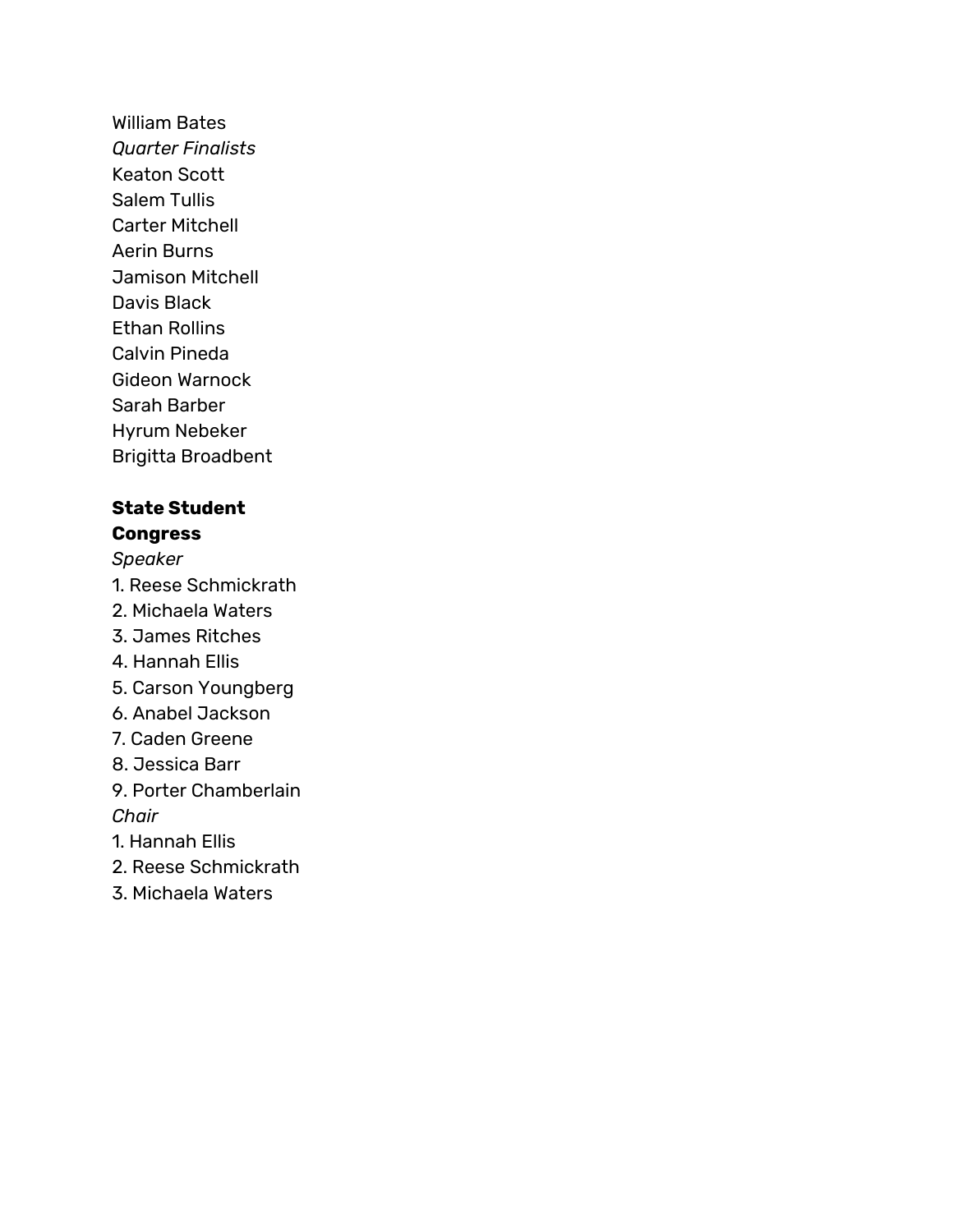# **AHS Spring 2017 Tournament**

### **Lincoln Douglas**

- 1. Mirabella Archibald
- 2. Salem Tullis
- 3. Daniel Gillis
- 4. Maxwell Norton
- 5. Brigham Brown
- 6. Layton Zea
- 7. Hayden Riddle
- 7. Joshua Christensen
- 9. Jake Rollins
- 10. Israel Sheber
- 11. Zachary Young
- 12. Ethan Rollins
- 12. Heidi Williams
- 14. Ella Johnson
- 15. Zion Gonzalez

### **Extemporaneous**

- 1. Aerin Burns
- 2. Tannah Carter
- 3. Joseph Holt
- 4. McKya Anderson
- 5. Michael Ure
- 6. May Kennedy
- 7. Sarah Barber
- 8. Emi Bunch
- 9. Matthew Hatch
- 10. Esther Eberting
- 11. Joe Kennedy
- 12. Nathan Nielson
- 13. Eden Preston
- 14. Dallin Christensen
- 14. Jonathan Yeager
- 16. Rahel Hiatt 17. Eden Johnson 18. Lili DeForest
- 19. Reilly Price

# **Oratory**

- 1. Jonathan Neel
- 2. Joseph Holt
- 3. Jacee Kraync
- 4. Elijah Dailey
- 5. Kaelin Hirschi
- 6. Joshua Christensen
- 7. Charles Crofts
- 8. Tannah Carter
- 9. Abby Hansen
- 10. Madeleine McKenzie
- 11. Israel Sheber
- 12. Jessica Collett
- 13. Emi Bunch
- 14. Eden Preston
- 15. McKinley Thygerson
- 16. LeeAnn Zea
- 17. Olivia Jackson
- 18. William Bates
- 19. Emma Harrison

### **Impromptu**

- 1. Jamie Floyd
- 2. Charity Ehlers
- 3. Rebekah Smith
- 4. Raylee Cook
- 5. Alan Slack
- 6. Stephen Beeli
- 7. Tyler Wadman
- 8. Hannah Ellis
- 9. Kate Allen
- 10. Marjorie Black
- 11. Grace Harrison
- 11. Taylor Anderson

# **Federal Student Congress**

- *Speaker*
- 1. Ada Law
- 2. Sophie Cutler
- 3. Olivia Olsen
- 4. Robyn Russell
- 5. Emily Georgeson
- 6. Matt Stead
- 7. Madelyn Brown
- 8. Ian Canfield
- 9. Naomi Collett *Chair*
- 1. Matt Stead
- 2. Ian Canfield
- 3. Olivia Olsen

### **State Student Congress**

#### *Speaker*

- 1. Isaac Nichols
- 2. Camron Scott
- 3. Keaton Scott
- 4. Corinne Schramm
- 5. Jared Lytle
- 6. Emma Erickson
- *Chair*
- 1. Camron Scott
- 2. Caleb Payne
- 3. Corinne Schramm

#### **Spar**

- 1. Zach Doumit
- 2. Stephen Beeli
- 3. Elijah Manwill

6. Graci Cheney

- 4. Natalya Hurtado
- 5. Conner Campbell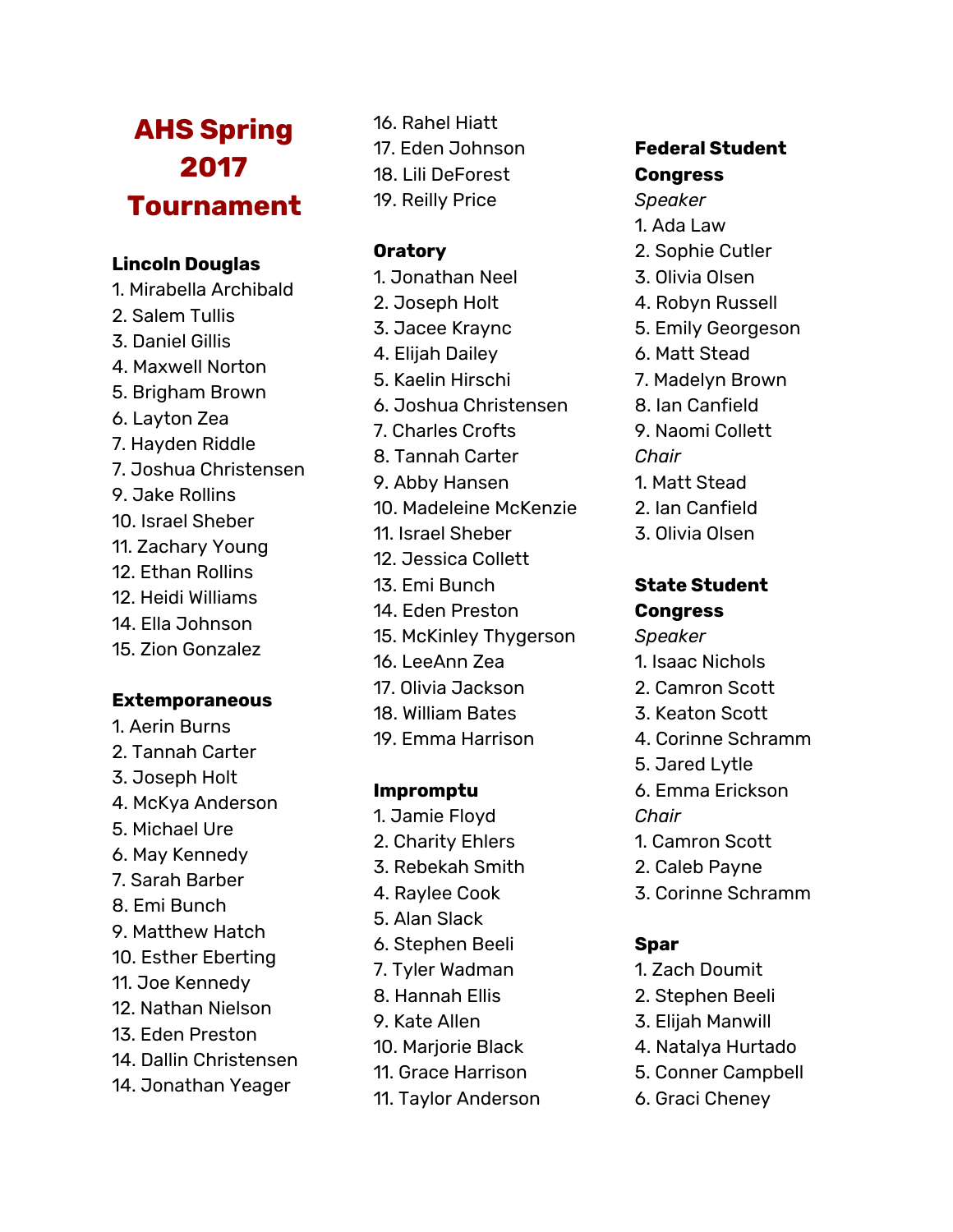- 7. McKenna Miller
- 8. Ellie Hyde
- 9. Jamie Floyd
- 10. Brigham Brown
- 11. Alena McMillan
- 12. Enoch Endemano
- 13. Nora Law
- 14. Dylan Latham
- 15. Abby Christensen

# **Senior Novice Extemporaneous**

- 1. Caden Youngberg
- 2. Katherine Nelson
- 3. Kate Deforest
- 4. Brigitta Broadbent
- 5. Carson Youngberg
- 6. Nora Law
- 6. Peter Hyde
- 8. Elijah Silva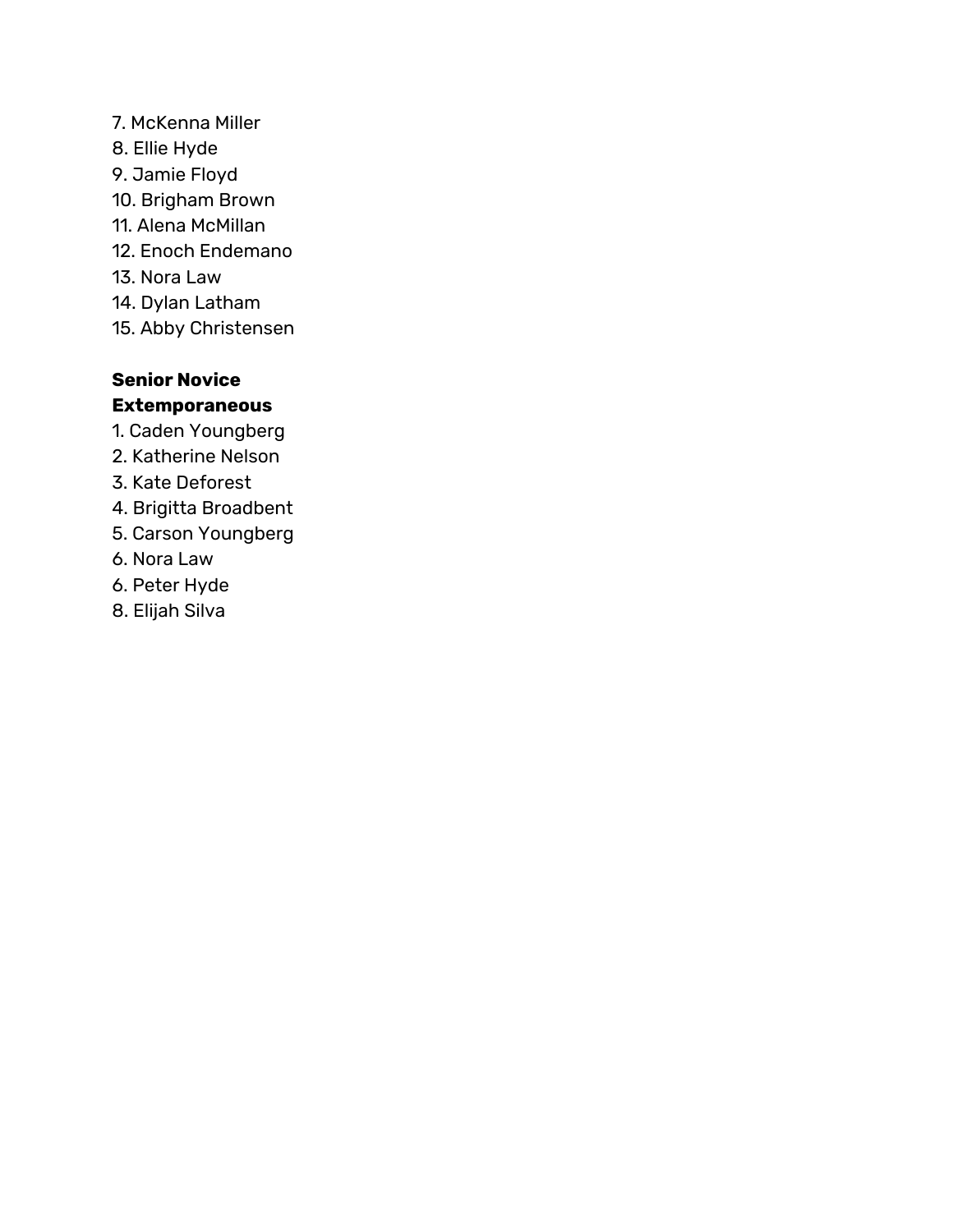# **U**ofU Winter **2 0 1 7 Tournament**

# **Beginning FSC**

*Speaker* 1. Kate Mulder 2. Wesley Fryer 3. Matt Stead 4. Esther Collett 5. Emily Georgeson 6. C hlo e W hitin g 7. H eidi Willia m s 7. Jessica Collett 9. Israel Sheber 9. Naomi Collett *C h a ir* 1. Israel Sheber 2. Emily Georgeson 3. H a n n a h Ellis 3. Tyler Wadman

# Intermediate MSC

*Speaker* 1. Lauren Green 2. J a x o n Flo y d 3. J o s e p h Lin g w all 4. Hayden Riddle 5. Daniel Bennion 6. Enoch Endeman o 7. Joseph Riches 8. Kimball Muhlestein 8. Gideon Warnock 1 0. S t e v e Ole r *C h a ir* 1. J a x o n Flo y d 2. Enoch Endemano

3. E m m aline S a u n der s

# **E l i t e F S C**

*Speaker* 1. Aerin B u r n s 2. Emma Engstrom 3. Mic h a el U r e 4. T alee R o bin s o n 5. Lili DeF o res t 6. B rig h a m B r o w n 7. Aaron Silva 8. D a niel Gillis 9. Michaela Watters *C h a ir* 1. Aerin B u r n s 2. Lili DeF o res t 3. A a r o n Silv a

# **Beginning FSC2**

*Speaker* 1. Abby Hansen 2. Anna Higgins 3. McKya Anderson 4. C ale b Mit c hell 5. Samuel Nelson 6. Sarah Bekker 7. Cassidy Cook 8. Lindsay Bosh 9. Spencer Skinner 10. Jenna Olsen *Chair* 1. Abby Hansen 2. Jenna Olsen 3. McKya Anderson 3. Connor Craig

# **Elite SSC**

*Speaker* 1. L e e A n n Zea

- 2. Olivia Jackson
- 3. Sarah Barber
- 4. Maxwell Norton
- 4. Spencer Burns
- 6. M a d aly n O p't H o f 6. E d e n R ein w a n d
- *C h a ir*
- 1. Maxwell Norton
- 2. LeeAnn Zea
- 3. M a d aly n O p't H o f

# **E l i t e M S C**

- *Speaker*
- 1. Joseph Holt
- 2. Joshua Christensen
- 3. Ella J o h n s o n
- 4. Layton Zea
- 4. J a k e R ollin s
- 6. Hyrum Saunders
- 7. Eden Preston
- 8. Elij a h D aile y
- *C h a ir*
- 1. Joseph Holt
- 2. Hyrum Saunders
- 3. Eden Preston

# **Beginning SSC**

- *Speaker*
- 1. Ellie Ferrell
- 2. Solomon Vaughn
- 3. Reese Schmickrath
- 4. S a b rin a Ellis
- 4. Kate Allen
- 6. C ale b P a y n e
- 7. David Whetten
- 7. Elij a h M a n will
- 9. Benjamin Mon s o n
- *C h a ir*
- 1. Ellie Ferrell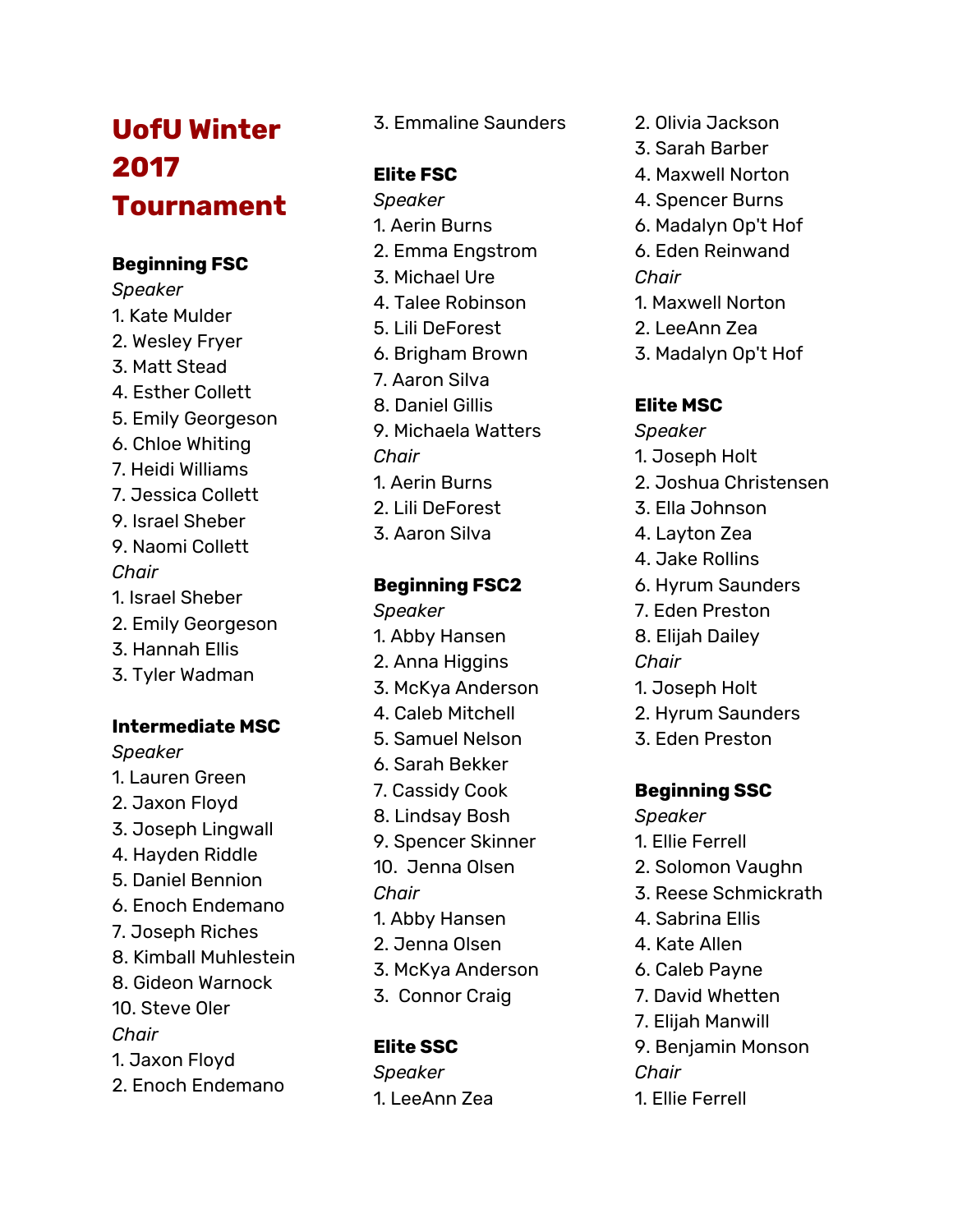- 2. Sabrina Ellis 3. David Whetten **Beginning MSC** *Speaker*
- 1. Teagan Broadbent
- 2. Bruce Duncan
- 3. Luke Kempe
- 3. Natalya Hurtado
- 5. Hunter Muhlestein
- 6. Caden Greene
- 7. Genevieve Herrmann 8. Celeste Burns
- *Chair*
- 
- 1. Natalya Hurtado
- 2. Luke Kempe
- 3. Caden Greene

# **Intermediate SSC**

*Speaker*

- 1. Emi Bunch
- 1. Allison Oler
- 3. Dallin Christensen
- 4. William Bates
- 5. McKinley Thygerson
- 6. Porter Kwiatkowski
- 7. Zion Gonzalez
- 8. Josh Williams
- 8. Katy Hollingsworth
- 10. Porter Chamberlain

# *Chair*

- 1. Allison Oler
- 1. Dallin Christensen
- 3. Porter Kwiatkowski

# **Intermediate FSC**

*Speaker* 1. Luke Kaschmitter

- 2. Jamie Floyd
- 3. Mirabella Archibald
- 4. Kate DeForest
- 5. Kennedy Pawloski
- 6. Topher Eyre
- 7. Joshua Bowen
- 8. Stephen Beeli
- 9. Ellie Hyde
- 10. Christian Hurtado
- *Chair*
- 1. Mirabella Archibald
- 2. Jamie Floyd
- 3. Kate DeForest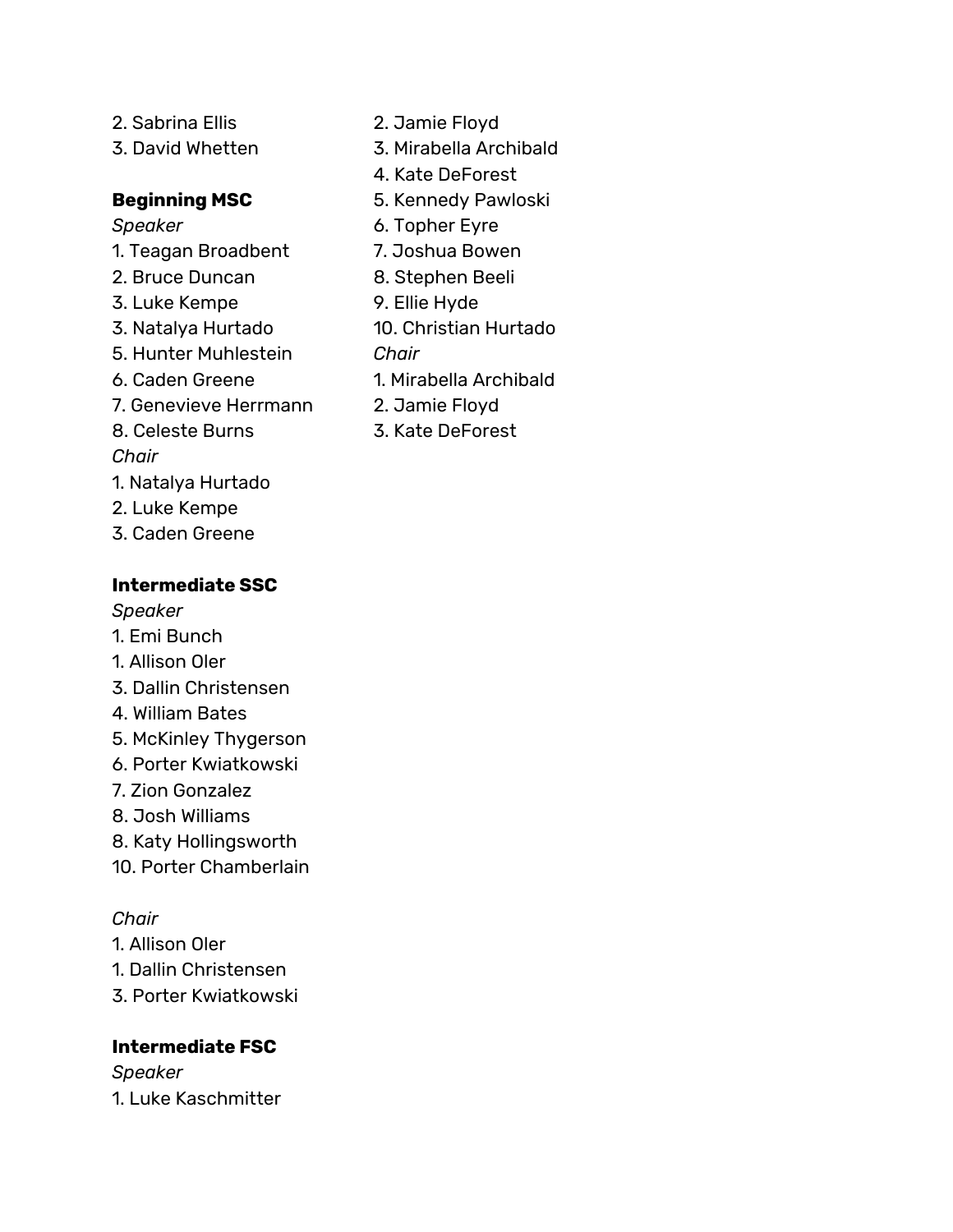# **LDSBC Winter 2017 Tournament**

#### **Spar**

- 1. McKya Anderson 2. Emma Erickson
- 3. Keaton Scott
- 4. Robyn Russell
- 5. Nora Law
- 6. Sarah Bekker
- 7. McKenna Miller
- 8. Matthew Hatch
- 9. Zach Doumit
- 10. Joshua Bowen
- 11. Stephen Beeli
- 12. Sabrina Ferrell
- 13. Emily Twitchell
- 14. Reese Schmickrath 15. Jessika Castle
- 16. Ariah Stromsdorfer
- 17. Elise Chapman
- 18. Devyn Whetten
- 19. Alexander Davidson
- 20. Alena McMillan
- 21. Jack Palmer
- 22. Conner Campbell

### **Extemporaneous**

- 1. Aerin Burns
- 2. Michael Ure
- 3. Jonathan Yeager
- 4. Anna Higgins
- 5. Jake Rollins
- 6. Jaxon Floyd
- 7. Eden Reinwand
- 7. Eli Orr
- 9. Kaelin Hirschi 10. William Bates
- 11. Sophie Sutherland
- 
- 12. Garren Craig
- 13. Hannah Whiting

#### **Lincoln Douglas**

- 1. May Kennedy
- 2. Joseph Holt
- 3. Emi Bunch
- 4. Tannah Carter
- 5. Sarah Barber
- 6. Norton Maxwell
- 7. Joshua Christensen
- 8. Israel Sheber
- 9. Joe Kennedy
- 10. Naomi Collett
- 11. Mirabella Archibald
- 12. Isaiah Pack
- 13. Isaac Sligting
- 14. Camille Erickson

### **Impromptu**

- 1. Sarah Bekker
- 2. Elijah Allen
- 3. Stephen Beeli
- 4. Emma Erickson
- 5. Raylee Cook
- 6. Chloe Whiting
- 7. Caleb Mitchell
- 8. Genevieve Herrmann
- 9. Emma Hodges

#### **State Congress**

- *Speaker*
- 1. Fox Elinor
- 2. Op't Hof Madalyn
- 3. Thygerson McKinley
- 4. Neel Jonathan
- 5. Oldham Madilyn
- 6. Boyd Madi
- 7. Preston Rebekah
- 8. Ferrell Ellie

#### *Chair*

- 1. Neel Jonathan
- 2. Fox Elinor
- 3. Thygerson McKinley

#### **Federal Congress**

*Speaker*

- 1. Riddle Hayden
- 2. Endemano Jacob
- 3. Brown Brigham
- 4. Dallin Christensen
- 5. DeForest Kate
- 6. Grow Brighton
- 7. Canfield Ian
- 8. Endemano Enoch
- 9. Broadbent Teagan

10. Skinner Spencer *Chair*

- 1. Endemano Jacob
- 2. Brown Brigham
- 3. Floyd Jamie

### **Oratory**

- 1. Layton Zea
- 2. Joseph Holt
- 2. Talee Robinson
- 4. Olivia Schnell
- 5. Emma Engstrom
- 6. May Kennedy
- 7. Mirabella Archibald
- 8. Jamison Mitchell
- 9. Nathan Nielson 10. Jessica Collett

11. Jacee Kraync 11. Charity Ehlers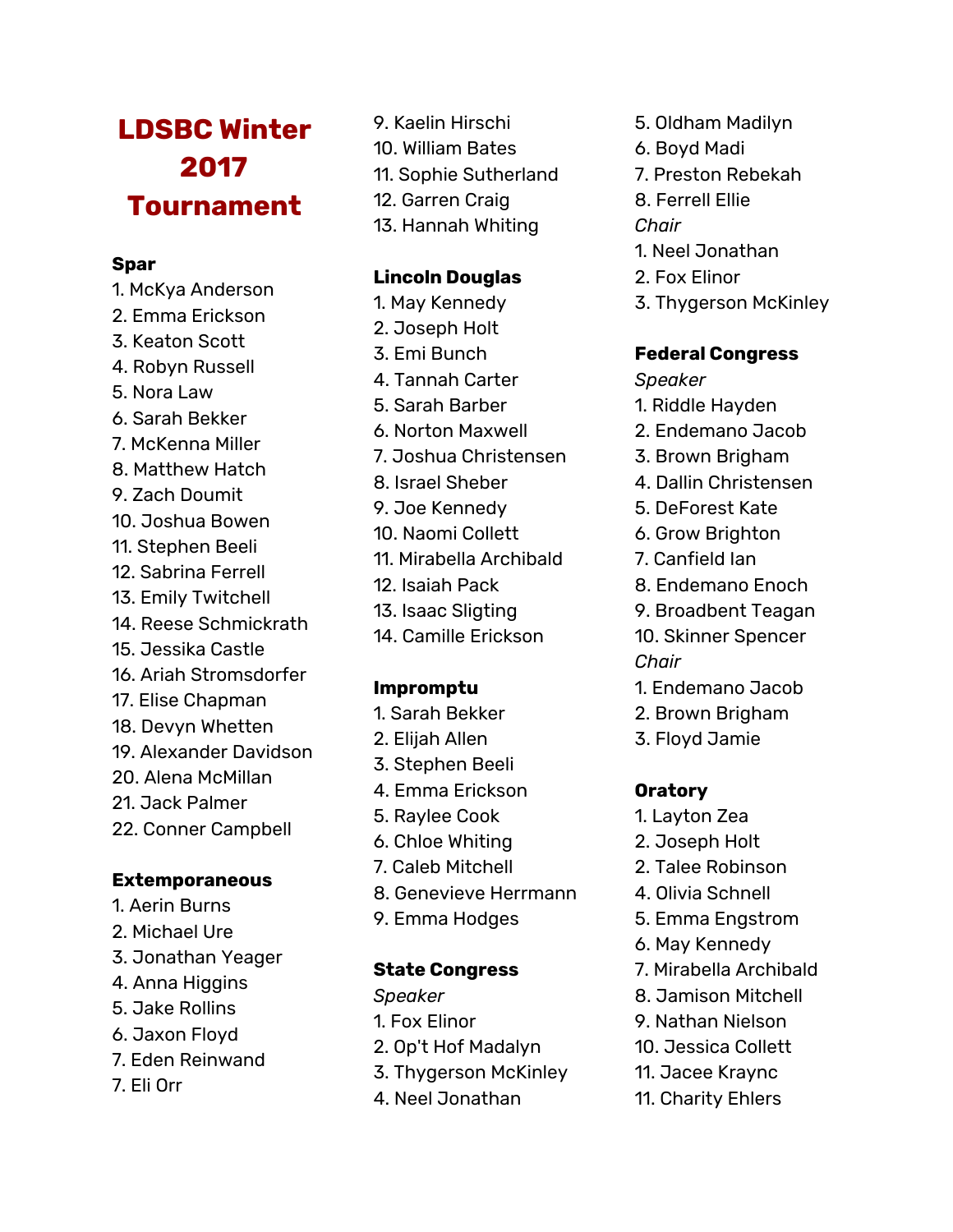13. Ethan Rollins 14. Joe Kennedy 15. Madeleine McKenzie 16. Michael Ure 17. Emmaline Saunders 18. Addy Cook 19. Karl Black

# **Novice Lincoln Douglas**

- 1. Esther Eberting
- 2. Jessica Twitchell
- 3. Jenna Olsen
- 4. Luke Kempe
- 5. Kennedy Pawloski
- 6. Lindsay Bosh
- 7. Sabrina Ellis
- 8. Kimball Muhlestein
- 9. Carlie Nielsen
- 10. Camron Scott
- 11. Kaitlyn Robinson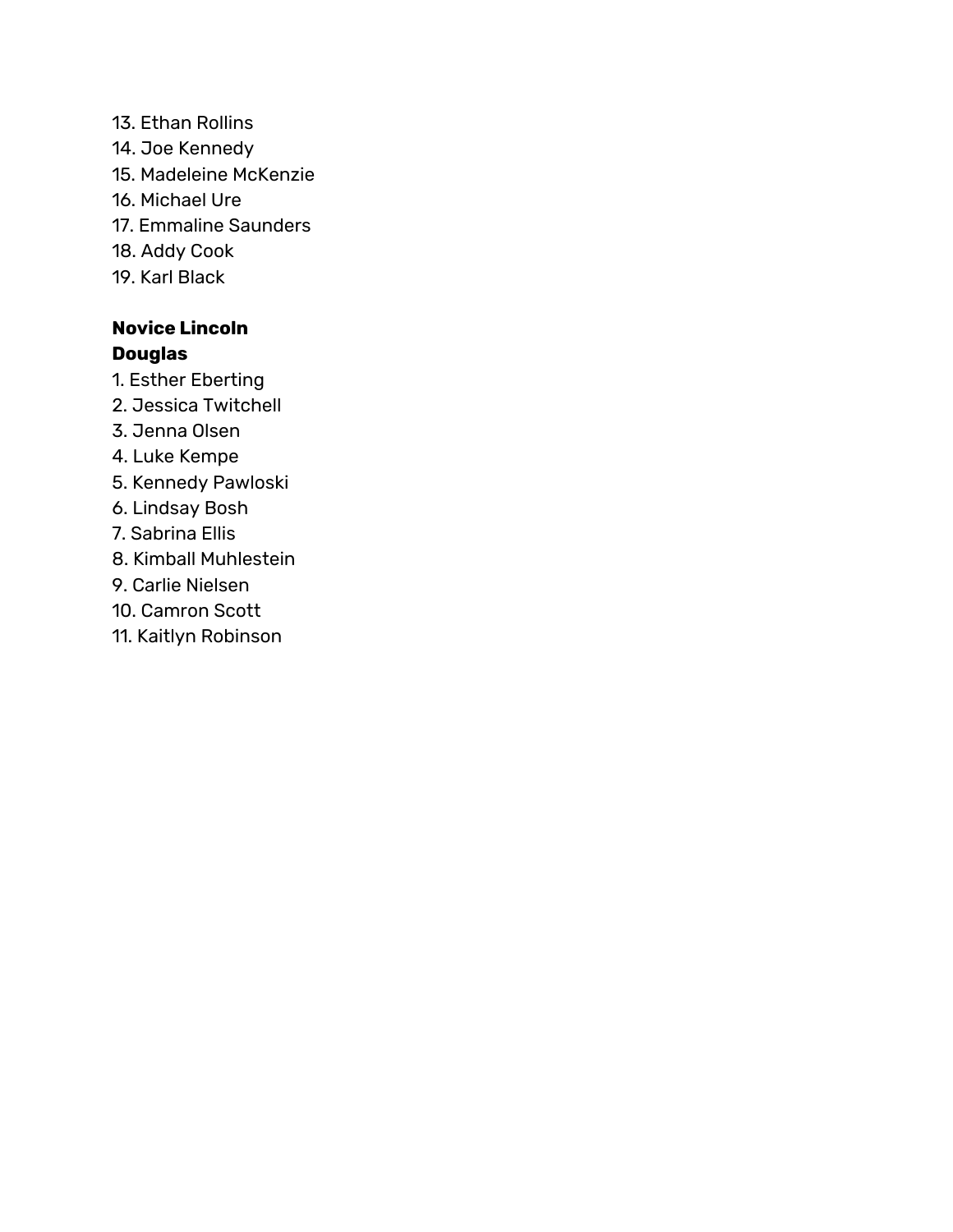# **WSU Fall 2016, Tournament**

#### **Spar**

- 1. Mirabella Archibald
- 2. Kennedy Pawloski
- 3. Charity Ehlers
- 4. Keaton Scott
- 5. Conner Campbell
- 6. Ella Hyde
- 7. Emma Sanchez
- 8. Jayda Olsen
- 9. Emma Erickson
- 10. Abigail Budge
- 11. Tyman Felix
- 12. David Whetten
- 13. Benjamin Monson
- 13. Jarem Williams
- 15. Neilson Ward
- 16. Reese Schmickrath

#### **Extemporaneous**

1. Corrine Schramm 2. Emma Engstrom 3. Ella Johnson 4. Tannah Carter 5. Joe Kennedy 6. Allison Oler 7. Madeleine McKenzie 8. Topher Eyre 9. Isaiah Pack 10. Jonathan Yeager 11. Eden Preston

### **Lincoln Douglas**

- 1. Joseph Holt
- 2. Camilla Andelin
- 3. Noah Sanchez
- 4. Aerin Burns
- 5. Dallin Christensen
- 6. Michael Ure
- 7. Luke Kaschmitter
- 8. Robyn Russell
- 9. Sydney Nielsen
- 10. Israel Sheber
- 11. Christian Horlacher

### **Impromptu**

- 1. McKya Anderson
- 2. Tyler Wadman
- 3. Jesse Brown
- 4. Cassidy Cook
- 5. Ella Hyde
- 6. Bruce Duncan
- 7. Jayda Olsen
- 8. Sabrina Ferrell
- 9. Alan Slack

#### **State Congress**

*Speaker* 1. Luke Bunch 2. Sarah Barber 3. Olivia Holt 4. Abby Hansen 5. Daniel Bone 6. Matthew Hatch 7. Mary Ure 8. Rahel Hiatt *Chair* 1. Luke Bunch 2. Daniel Bone 3. Sarah Barber

### **Federal Congress**

*Speaker* 1. Joshua Bowen 2. Norton Maxwell

- 3. Joseph Riches
- 4. Ian Canfield
- 5. Olivia Schnell
- 6. Lauren Green *Chair*
- 1. Norton Maxwell
- 2. Joseph Riches
- 3. Olivia Schnell

# **Oratory**

- 1. Aerin Burns
- 2. Joe Kennedy
- 3. Josh Christensen
- 4. Emi Bunch
- 5. May Kennedy
- 6. Sophie Cutler
- 7. Brigham Brown
- 8. Halle Hirschi
- 9. Ellie Ferrell
- 10. Jonathan Neel
- 11. Zachary D. Young
- 11. Zion Gonzalez
- 13. Treysen Anderson
- 14. Noah Horlacher
- 15. Eli Orr
- 15. Jack Prince

#### **Novice Lincoln Douglas**

- 1. Kennedy Pawloski
- 2. Mirabella Archibald
- 3. Rylee Fryer
- 4. Enoch Endemano
- 4. Luke Kempe
- 6. Esther Eberting
- 7. Connor Craig
- 8. Gideon Warnock
- 9. Lindsay Bosh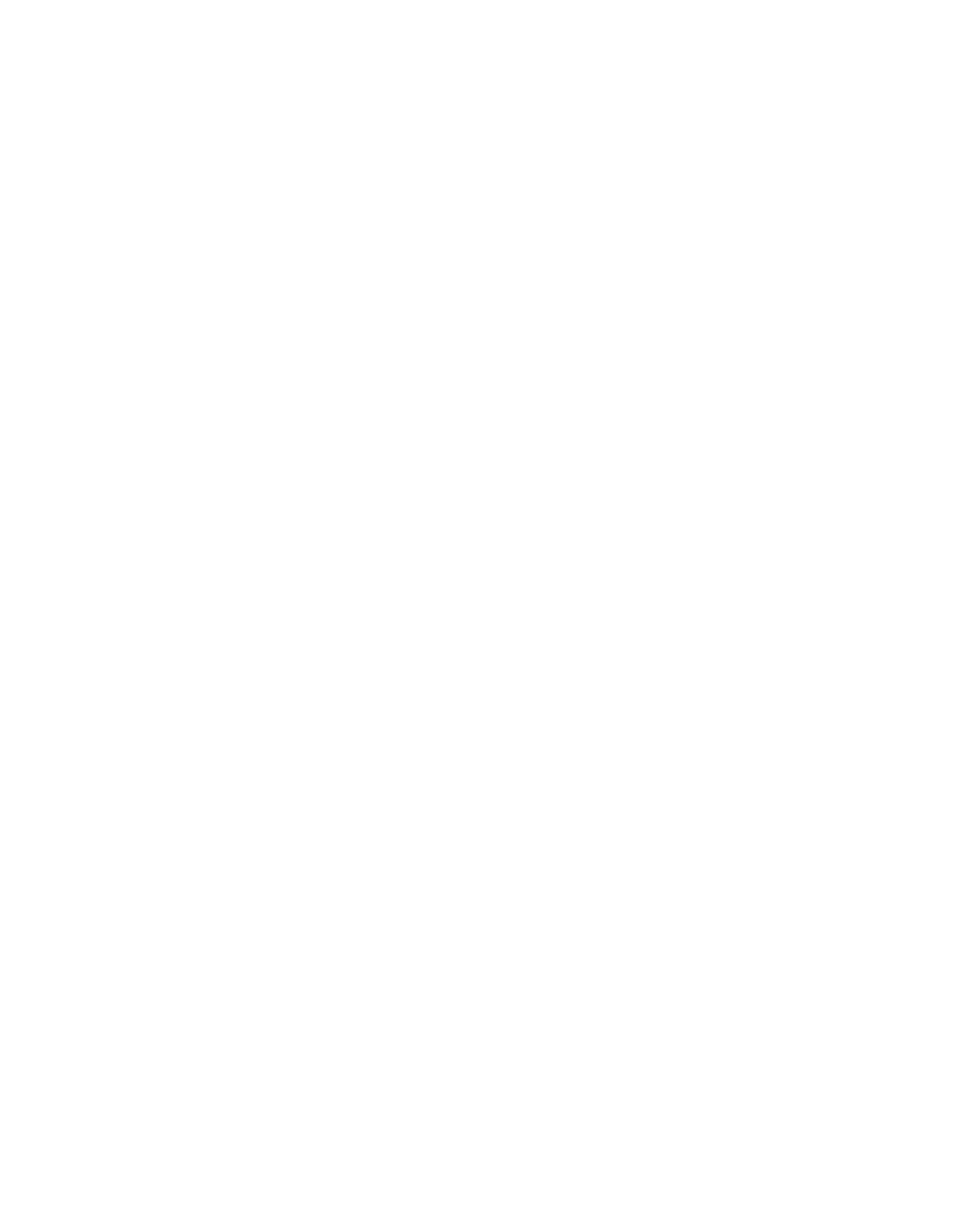# **AHS Fall 2016, Tournament**

#### **Spar**

1. Ellie Hyde 2. Caleb Mitchell 3. Joshua Bowen 4. Kennedy Pawloski 5. Jamie Floyd 6. Stephen Beeli 7. Abigail Budge 8. Spencer Skinner 8. Zach Doumit 10. Reese Schmickrath 11. Anna Higgins 12. Teagan Broadbent 13. Chloe Whiting 13. Emma Sanchez 15. Enoch Endemano 16. Kate DeForest 17. Dylan Latham 18. Ariah Stromsdorfer 19. Isaac Nichols 20. Celeste Burns 21. Sarah Bekker 22. Luke Mulder 23. Caden Greene 24. John Kennedy

### **Extemporaneous**

- 1. Luke Kaschmitter
- 1. May Kennedy
- 3. Kaelin Hirschi
- 4. Madeleine McKenzie
- 5. Halle Hirschi
- 6. Abby Hansen
- 7. Isaiah Pack
- 8. Norton Maxwell

# **Lincoln Douglas**

- 1. Emma Engstrom
- 2. Aerin Burns
- 3. Robyn Russell
- 4. Joseph Holt
- 4. Kalob Baldwin
- 6. Israel Sheber
- 7. Camilla Andelin
- 8. Weston Nigbur
- 9. Daniel Bone

### **Impromptu**

- 1. Jamie Floyd 2. Kennedy Pawloski
- 3. Sarah Bekker
- 4. Stephen Beeli
- 5. Anna Higgins
- 6. Jesse Brown
- 7. Rebekah Smith
- 8. Raylee Cook
- 9. Elijah Manwill
- 10. Hannah Ellis
- 11. Kathryn Allen
- 
- 
- 16. Bodil Olson
- 16. Emily Cannon

### **State Congress**

- *Speaker*
- 1. Rollins Jake
- 2. Johnson Ryan
- 3. Muhlestein Hunter
- 4. Uresk Hunter
- 5. Zea LeeAnn
- 6. Barlow Justin
- 7. Horlacher Noah
- 8. Robinson Talee
- 9. Burns Spencer
- 10. Op't Hof Madalyn *Chair*
- 1. Johnson Ryan
- 2. Robinson Talee
- 3. Zea LeeAnn

### **Federal Congress**

*Speaker*

- 1. Brown Brigham
- 2. Yeager Jonathan
- 3. Deforest Lili
- 4. Sanchez Noah
- 5. Grant Ben
- 6. Scott Camron
- 7. Fox Elinor
- 8. Ehlers Charity
- 9. Rinquest Jaden

10. Archibald Mirabella *Chair*

- 1. Ehlers Charity
- 2. Yeager Jonathan
- 3. Fox Elinor

### **Oratory**

- 1. Aerin Burns
- 2. Joe Kennedy
- 2. Salem Tullis
- 4. McKya Anderson
- 5. Ethan Rollins
- 6. Corinne Schramm
- 6. Jack Prince
- 8. Tannah Carter
- 9. Carlie Nielsen
- 9. John Jensen
- 11. Eli Orr
- 12. Jessica Collett
- 
- 

- - 12. Eli Ferrell
	- 13. Tyler Wadman
	- 14. Graci Cheney
	- 15. Tanner Liechty
	-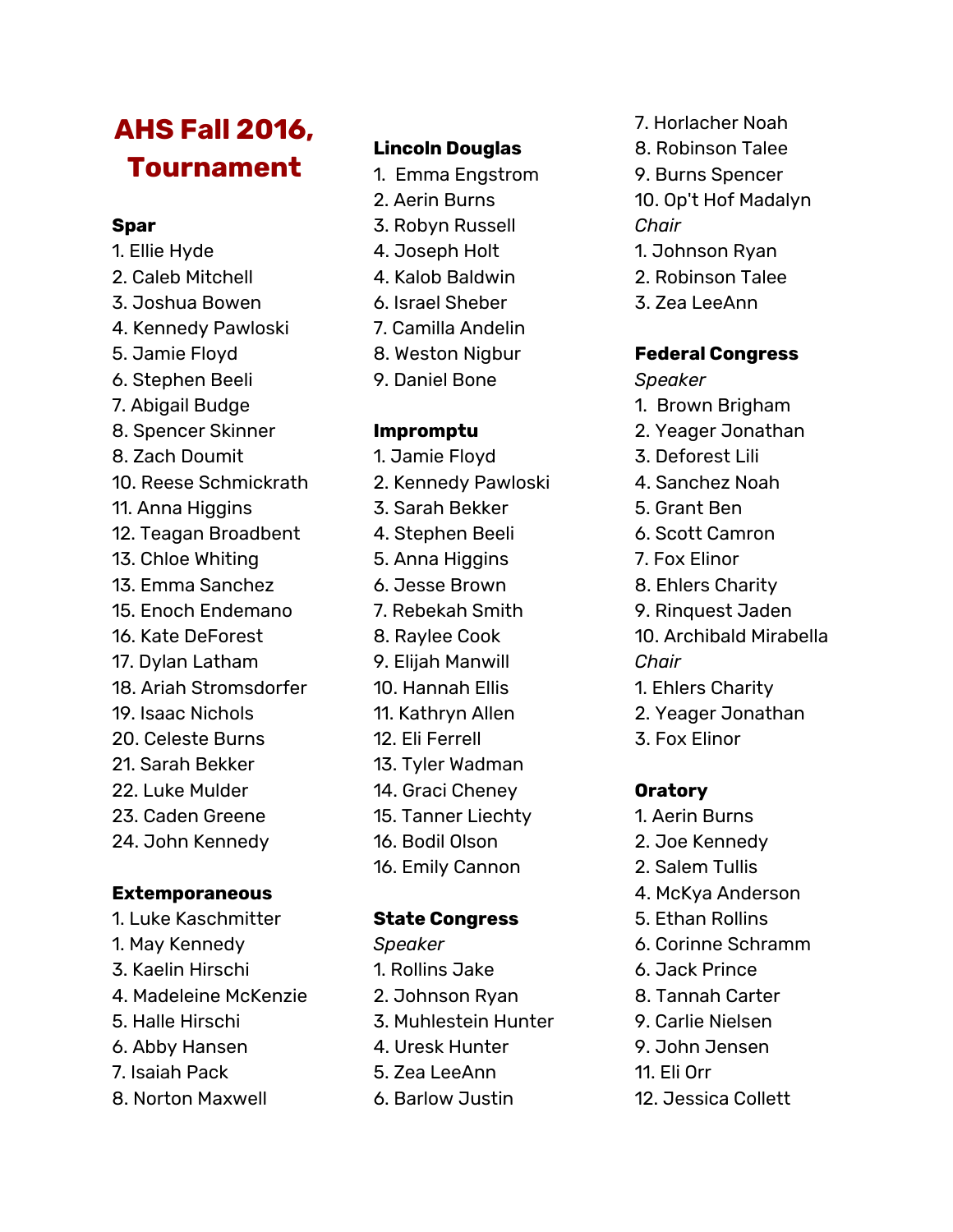- 12. Rebecca Daley
- 14. Kate Mulder
- 15. Esther Eberting
- 16. Olivia Schnell
- 17.Kjerstin Cope
- 18. Melissa Smith
- 19. Johanna Neilson

# **Senior Novice Oratory**

- 1. Katherine Nelson
- 2. Ellie Ferrell
- 3. Brigitta Broadbent
- 4. Madelyn Brown
- 5. Keaton Scott
- 6. Jenna Olsen
- 7. Emma Skinner
- 8. Heidi Williams
- 9. Nicholas Olsen

# **Mixed Congress**

*Speaker*

- 1. Jonathan Neel
- 2. Porter Chamberlain
- 3. Luke Bunch
- 4. Jared Lytle
- 5. Ethan Cox
- 6. Joshua Slade
- 7. Hyrum Saunders
- 8. Melissa Chamberlain *Chair*
- 1. Luke Bunch
- 2. Porter Chamberlain
- 3. Hyrum Saunders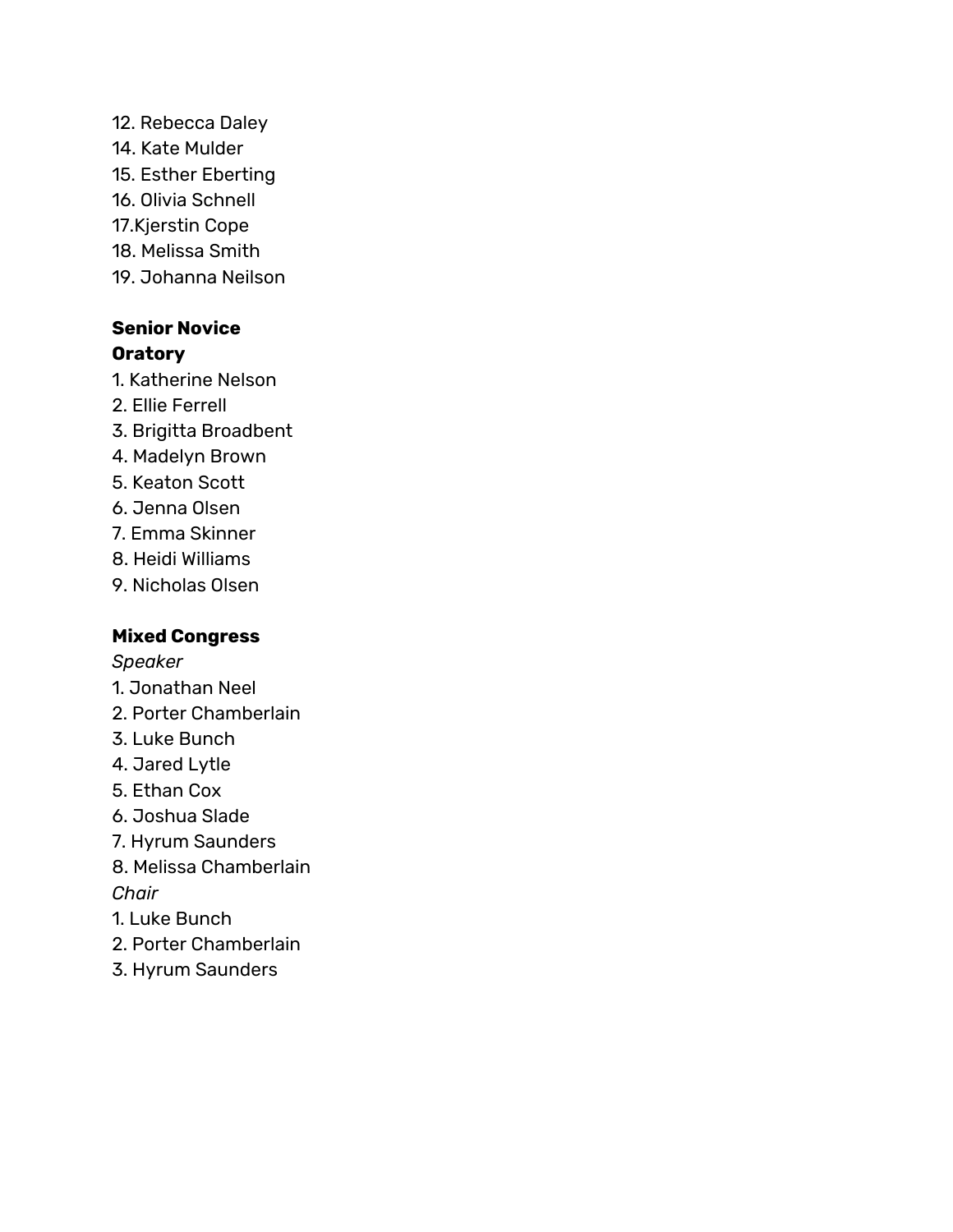# **BYU Fall 2016, Opening Tournament**

#### **Spar**

1. Robyn Russell 2. Mary Hampton 3. Nora Law 4. Keaton Scott 5. Emma Wilkinson 6. Stephen Beeli 7. Isaac Wolfe 8. Abigail Budge 9. Jessika Castle 10. Zachary Doumit 11. Alexander Davidson 11. Celeste Burns 13. Caden Greene 14. Chandler Eyre 15. Marjorie Black 16. Neilson Ward 17. Isaac Nichols 18. Amber Engstrom 19. Jayda Olsen

#### **Extemporaneous**

1. Aerin Burns 2. Joseph Holt 3. Madison Boyd 4. Jake Rollins 4. Sophie Cutler 6. Zach Young 7. Jonathan Yeager 8. Luke Bunch 9. Jonathan Neel 10. Olivia Jackson

### **Impromptu**

- 1. McKya Anderson
- 2. Caleb Mitchell
- 3. Matthew Hatch 4. Bruce Duncan
- 5. Bodil Olson
- 5. Kate Allen
- 5. Kennedy Pawloski
- 8. John Kennedy
- 9. Anna Higgins
- 10. McKenna Miller
- 11. Mary Hampton 12. Rebekah Smith
- 
- 13. Sarah Bekker
- 14. Spencer Skinner
- 15. Jack Palmer 15. Kaden Saltzgiver
- 17. Hannah Anderson
- 18. Enoch Endemano
- 19. Amber Engstrom
- 20. Raylee Cook
- 21. Ella Hyde
- 
- 22. Miriam McAllister
- 23. Genevieve Herrmann
- 

# **Novice Oratory**

1. Esther Eberting 2. Kate Mulder 3. Julienne **Schmickrath** 4. Adam Olsen 5. Emmaline Saunders 6. Kennedy Pawloski 7. Connor Craig

### **Lincoln Douglas**

- 1. Noah Sanchez
- 2. Talee Robinson
- 3. Charles Crofts
- 4. Lauren Green
- 5. Josh Christensen
- 6. Jaxon Floyd
- 7. Lili DeForest
- 8. Noah Horlacher
- 9. Joe Kennedy
- 10. Garren Craig
- 11. Nathan Nielson
- 12. Eden Preston
- 13. Hyrum Saunders
- 14. Madeleine McKenzie
- 15. Ben Grant
- 16. Sarah Barber
- 17. Joseph Lingwall
- 18. Layton Zea
- 19. Jaden Rinquest
- 20. May Kennedy
- 21. Rebekah Preston
- 22. Aaron Silva
- 23. Amanda Jentzsch
- 24. Adam Lamont
- 25. Mary Ure
- 26. Jacob Norton
- 27. Taylor Wolfe
- 28. Jared Lytle
- 29. Spencer Burns
- 30. Tanner Woodbrey
- 31. Davis Black

### **Oratory**

- 1. Isaiah Pack
- 2. Calvin Pineda
- 3. Eden Johnson
- 4. Tannah Carter
- 5. Corrine Schramm
- 6. Livii Lundberg
- 7. Israel Sheber
- 8. Ella Johnson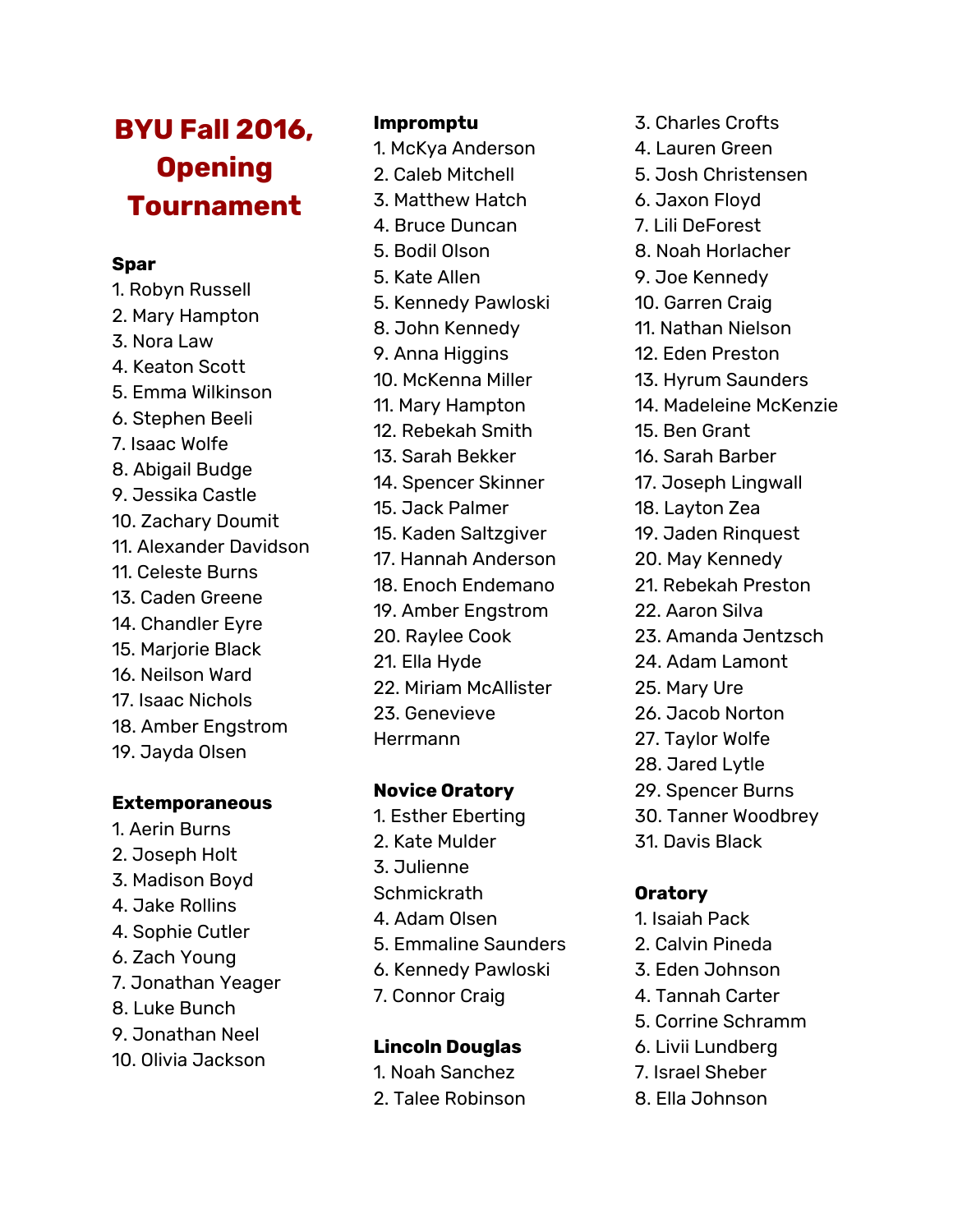9.Eden Reinwand 10. Ethan Rollins 11. Emma Engstrom 12. Emma Harrison 13. Jessica Collett 14. Ada Law 15. Halle Hirschi 16. Mirabella Archibald 17. Sydney Nielsen 18. Katherine Nelson 19. Olivia Olsen 20. Johanna Neilson 21. Abby Hansen 22. Kaelin Hirschi 23. Naomi Collett 24. Brielle Martin

# **State Congress**

*Speaker*

- 1. Kaschmitter Luke
- 2. Fontano Mack
- 3. Kraync Jacee
- 4. Bone Daniel
- 5. Heaton Hailey
- 6. Herrmann Adam
- 7. Chamberlain Melissa
- 8. Chamberlain Porter
- 9. Hollingsworth Katy 10. Maurer Elena

*Chair*

- 1. Bone Daniel
- 2. Fontano Mack
- 3. Williams Joshua

# **Federal Congress**

*Speaker*

- 1. Christensen Dallin
- 2. Ehlers Charity
- 3. Norton Maxwell
- 4. Broadbent Teagan
- 5. Hurtado Christian
- 6. Floyd Jamie
- 7. Endemano Jacob
- 8. Smith Maclain
- 9. Kempe Luke
- 10. Brown Brigham
- 11. Twitchell Jessica
- 12. Anderson Treysen
- *Chair*
- 1. Christensen Dallin
- 2. Smith Maclain
- 3. Kempe Luke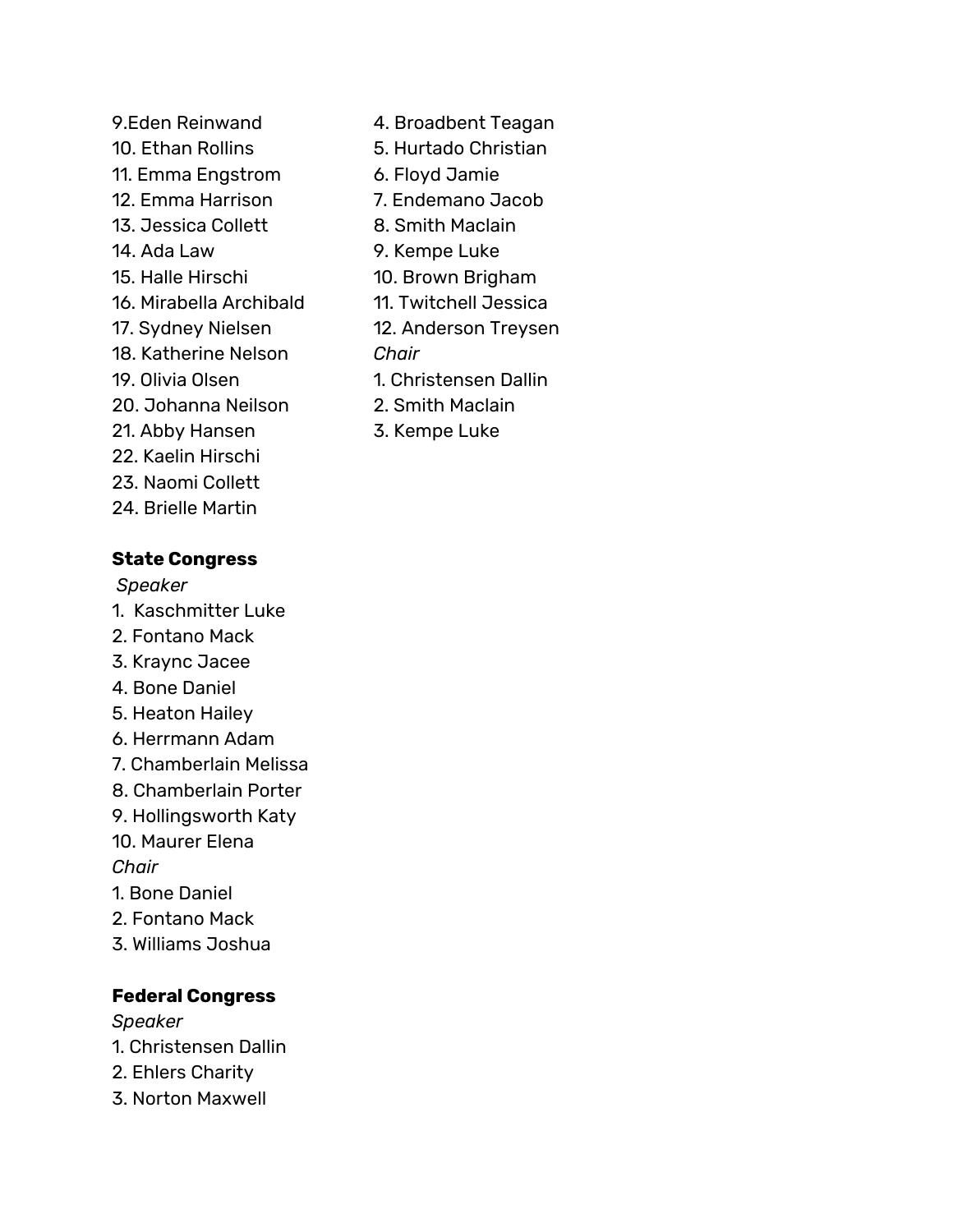# **BYU Spring Championship 2 0 1 6**

#### Year End Awards

Outstanding Performance-A e rin B u r n s Honorable Mention- Ari Johnson Diversity of Accomplishment-Joseph Holt Honorable Mention- Seth Harrison First Year Competitor- Allison Ole r Honorable Mention- Nathan Niels e n

#### **Lincoln Douglas**

1. Seth Harrison 2. Marissa Johnson 3. James McKenzie 4. Elij a h D aile y 5. Joseph Holt 6. Garren Craig 7. Dillo n Kin s e r 8. Michael Collett

### **O r a t o r y**

1. Nic h ola s N e el 2. Aerin Burns

3. D allin S h u m w a y 4. Joseph Holt 5. Devi n Kin ser 6. R e bec c a D ale y *Se m i Fin a l is t s* Jessica Collett Madalyn Op't Hof Mandy Scott Marissa Johnson R a ven Fly n n Set h H a r ris o n *Quarter Finalists* A ri J o h n s o n Brandon Millington Cassia Bates Eli Orr Ella Johnson Emma Engstrom E s t her C ollet t Hayley Strong Jacob Strong McKenna Black McKinley Thygerson Sophie Cutler

#### **Federal Congress**

*Speaker* 1. Clark Fox 2. Tanner Thygerson 3. Jack Prince 4. Noah Horlacher 5. Matthew **Chamberlain** 6. S u n n y W hitin g 7. Michaela Watters 8. Lauren Green 9. Ben j a min Lin g w all 10. Noah Spotten 11. Zach Young

- 12. Joseph Lingwall *Chair* 1. Sunny Whiting
- 2. Jack Prince
- 3. Michaela Watters

### **State Congress**

- *Speaker*
- 1. Brigham Howard
- 2. Luke Bunch
- 3. A a r o n Silv a
- 4. Elinor Fox
- 5. Brighton Grow
- 6. Sarah Barber
- 7. Leeann Zea
- 8. Henry Anderson
- 9. K alo b B ald win
- 10. Hunter Uresk
- 11. Andrew Rogers 1 2. D allin J o h n s o n
- *C h a ir*
- 1. K alo b B ald win
- 2. Brigham Howard
- 3. A a r o n Silv a

- 1. Israel Sheber
- 2. C h ris tia n H u r t a d o
- 3. Jonas Knochelmann
- 4. Chloe Terry
- 5. Elinor Fox
- 6. William Bates
- 7. Olivia Schnell
- 8. Hannah Whitin g
- *Se m i Fin a l is t s*
- E d e n J o h n s o n
- J o h a n n a N eils o n
- Katy Hollingsworth
- Naomi Collett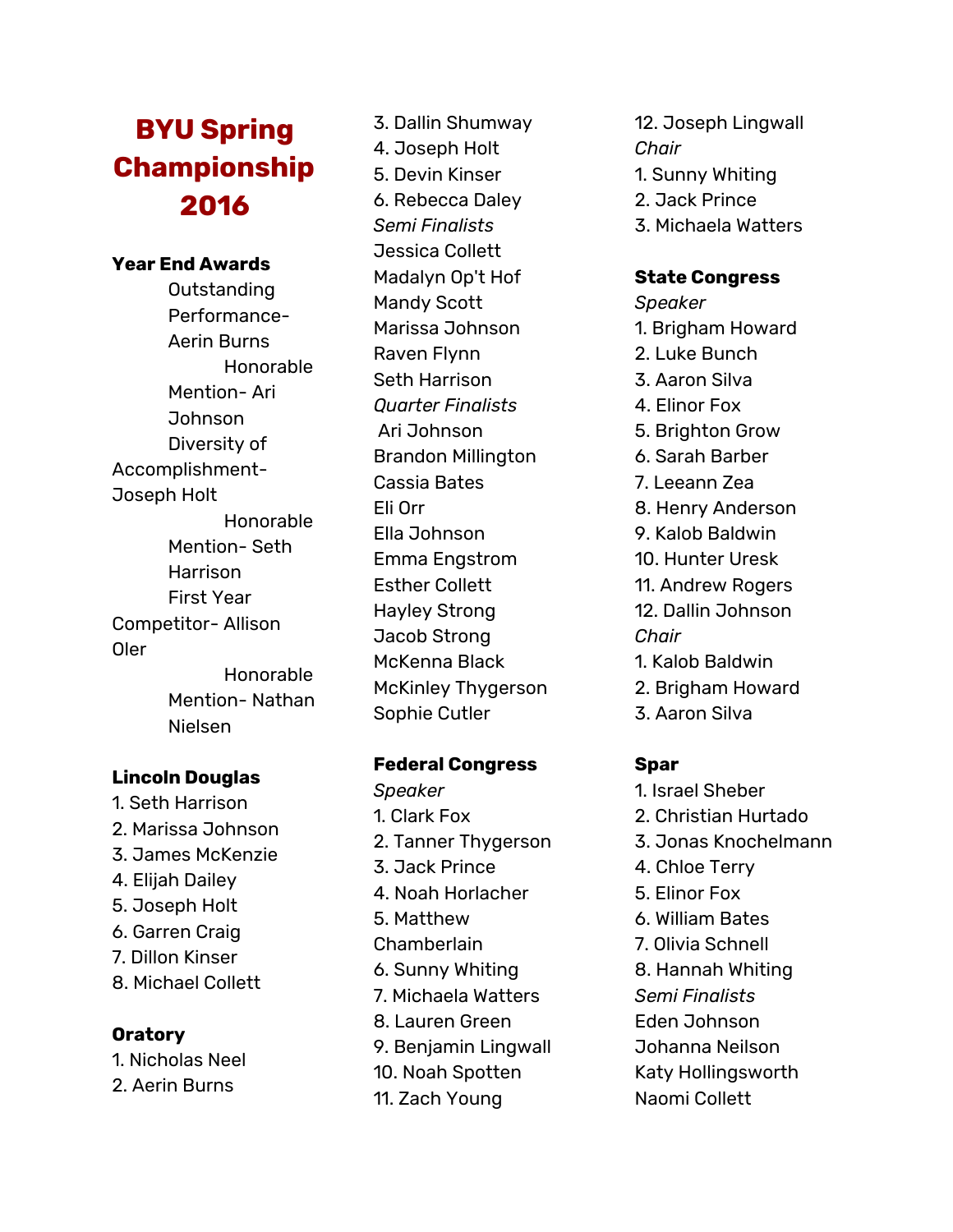Slade Daniel Sydney Nielsen Zion Gonzalez

# **Impromptu**

- 1. Israel Sheber
- 2. Sydney Nielsen
- 3. Eden Johnson
- 4. Halle Hirschi
- 5. Talyor Wolfe
- 6. Isabela Calchera
- 7. Jessi Barr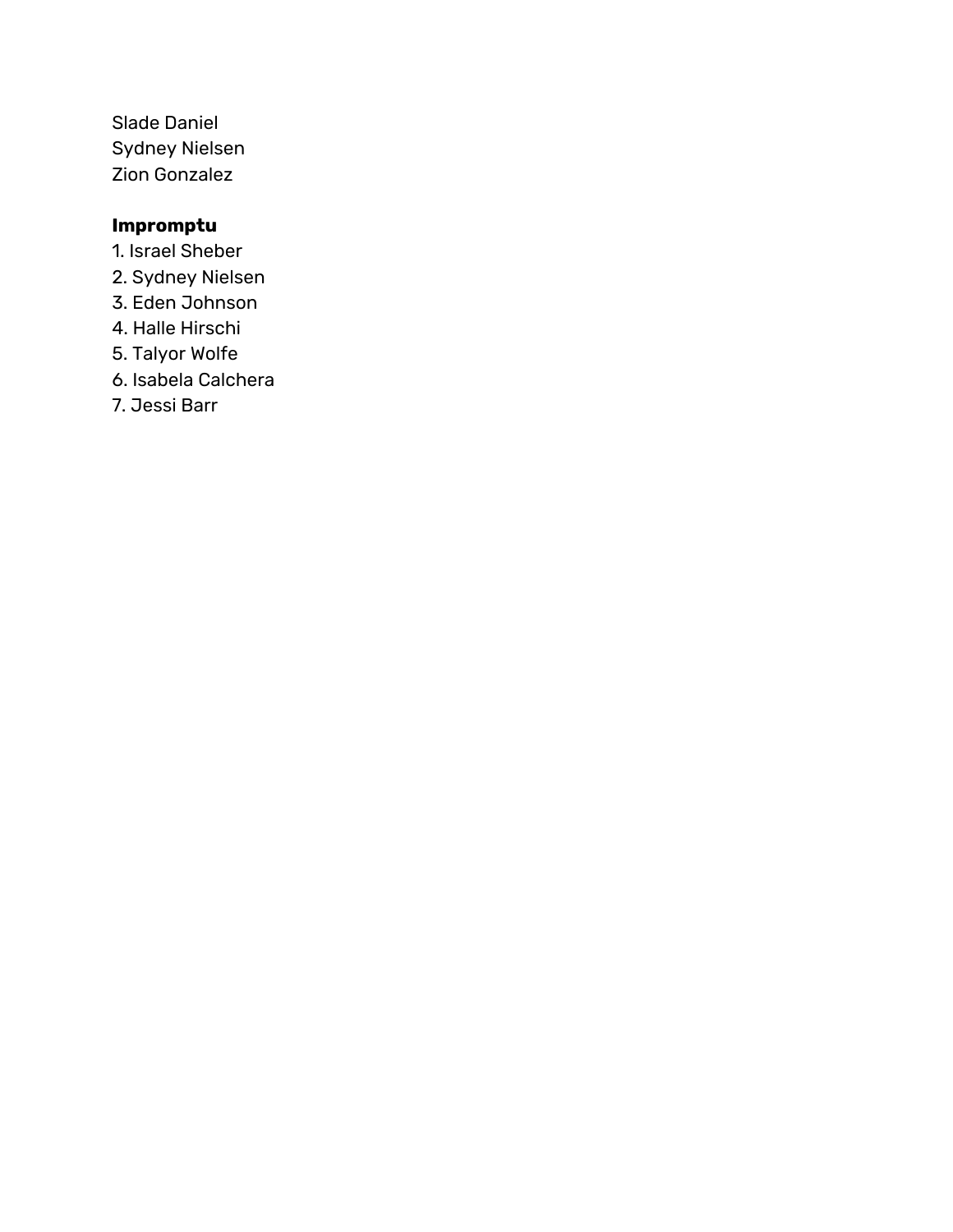# **American Heritage School Spring 2016**

#### **Spar**

- 1. Tyler Pincock
- 2. Madison Carpentier
- 3. Olivia Schnell
- 4. Dallin Christensen
- 5. Alexa Stromsdorfer
- 6. Carter Mitchell
- 7. Rachael Elliot
- 8. Walker Nigbur

### **Lincoln Douglas**

- 1. Joseph Holt
- 2. Sam Neill
- 3. Aerin Burns
- 3. Devin Kinser
- 5. Dillon Kinser
- 6. James McKenzie

# **Oratory**

- 1. Ella Johnson
- 2. Seth Harrison
- 3. Ari Johnson
- 4. Emily Colby
- 5. Mandy Scott
- 6. Madalyn Op't Hof
- 7. Karl Black
- 8. Joe Kennedy
- 9. Aerin Burns
- 9. Eden Preston
- 9. Marissa Johnson
- 9. Sophie Cutler
- 13. Hailey Heaton
- 13. Kaelin Hirschi
- 15. Michael Ure
- 16. McKenna Black
- 17. Rahel Hiatt

### **Extemporaneous**

- 1. Seth Harrison
- 2. Andrew Saunders
- 3. Dallin Shumway
- 4. Joey Kennedy
- 5. Ada Law
- 6. Joshua Christensen
- 7. Noah Sanchez
- 8. Hyrum Saunders
- 9. Brendan Williams
- 10. Eli Orr

# **Impromptu**

- 1. James Orton
- 2. Carter Mitchell
- 3. Kjerstin Cope
- 4. Jessi Barr
- 5. Axel Burt
- 6. Halle Hirschi
- 7. Eden Johnson
- 8. Emmaline Saunders

### **Mixed Congress**

1. Josh Crackett 2. Jack Prince 3. Matthew Chamberlain 4. Henry Anderson 5. LeeAnn Zea 6. Josh Williams 7. Chloe Terry *Chair* 1. Jack Prince 2. LeeAnn Zea

3. Justin Barlow

# **State Congress**

- *Speaker*
- 1. Madeleine McKenzie
- 2. May Kennedy
- 3. Aaron Silva
- 4. Ben Bischoff
- 5. Tanner Garner
- 6. Steve Oler
- 7. Gideon Warnock
- 8. Eden Reinwand
- *Chair*
- 1. Steve Oler
- 2. Aaron Silva
- 3. Gideon Warnock

### **Federal Congress**

- *Speaker*
- 1. Talee Robinson
- 2. Layton Zea
- 3. Lauren Willardson
- 4. Benjamin Lingwall
- 5. McKenna
- Hollingsworth
- 6. Daniel Bone
- 7. Jonas Knochelman
- 8. Allison Oler
- *Chair*
	- 1. Talee Robinson
	- 2. Allison Oler
	- 3. Layton Zea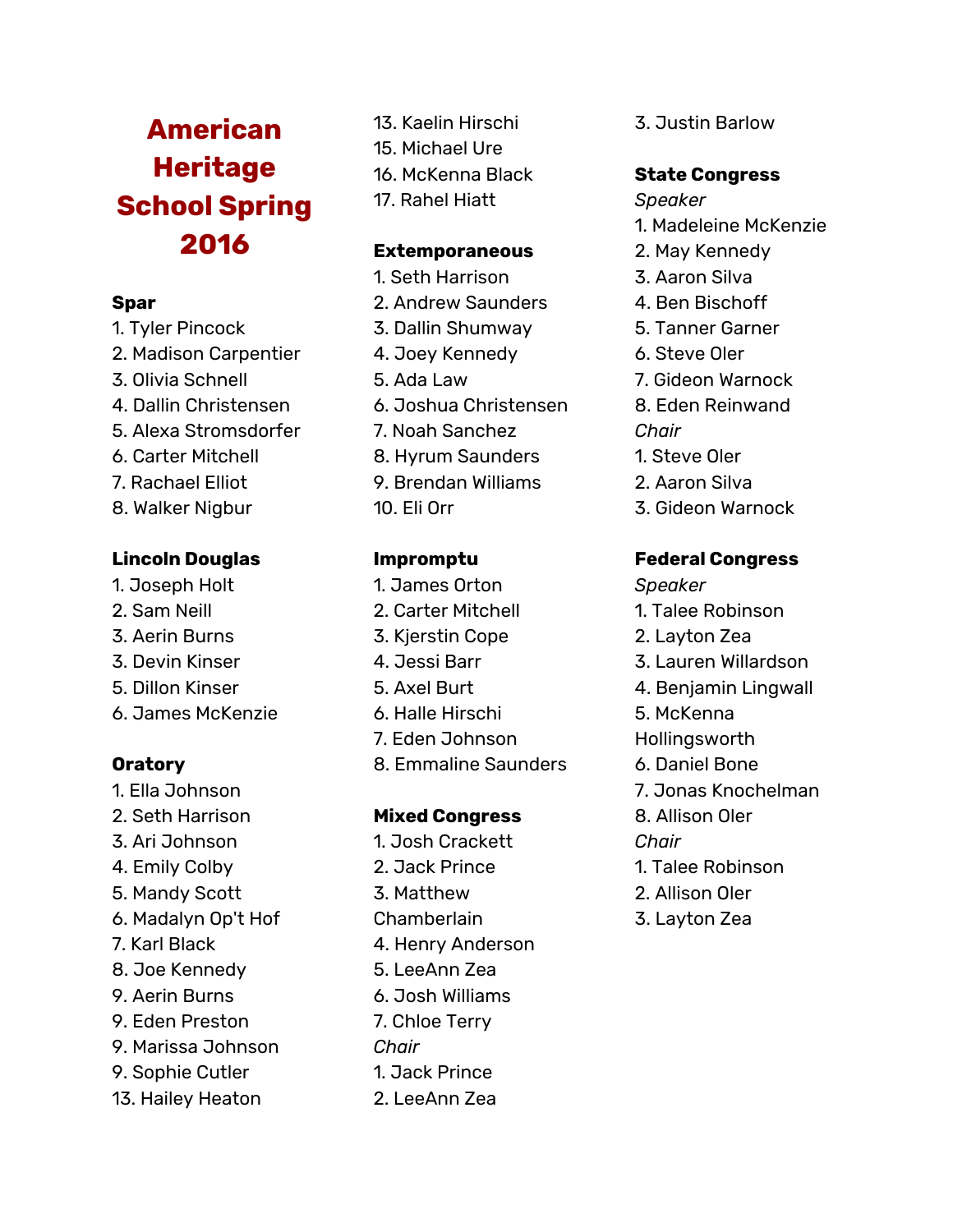# **University of Utah Spring 2016**

### **Extemporaneous**

- 1. Aerin Burns 2. Joseph Holt 3. James McKenzie 4. Rebecca Daley 5. Olivia Jackson 6. Emily Colby 7. Joshua Christensen
- 8. Raven Flynn
- 9. Talee Robinson
- 10. Eden Reinwand
- 10. Hyrum Saunders
- 11. Eden Preston

# **Oratory**

- 1. Devin Kinser 2. McKenna Black 3. Jake Rollins
- 4.Tanner Garner
- 5. Aylish Kelly
- 6. Amanda Jentzsch
- 7. Bethany Fox
- 8. Hannah Whiting
- 9. Joseph Kennedy
- 10. Corrine Schramm
- 11. Collin Nelson
- 11. Madeleine McKenzie
- 12. Rahel Hiatt
- 13. Ashlie Jackson
- 13. Axel Burt

# **Lincoln Douglas**

1. Collin Nelson

- 2. Dallin Shumway
- 3. May Kennedy
- 4. Rebecca Black
- 5. Jack Prince
- 6. Dillon Kinser
- 7. Ella Johnson
- 8. Camilla Andelin
- 9. Olivia Holt
- 10. Kendall Rogers
- 11. Meredith Schnell
- 12. Andrew Saunders
- 13. Joe Kennedy
- 14. Noah Sanchez
- 15. Marissa Johnson
- 15. Eli Orr

# **Spar**

- 1. Alexa Stromsdorfer
- 2. Maclain Smith
- 3. Israel Sheber
- 4. Olivia Schnell
- 5. Eden Johnson
- 6. Rachael Elliot
- 7. Walker Nigbur
- 8. Christian Hurtado
- 8. Jonathan Neel
- 9. Justin Barlow
- 10. Matthew Bytendorp
- 11. Porter Kwiatkowski
- 11. Sydney Nielsen
- 12. Topher Eyre
- 13. Jonas
- Knochelmann
- 14. Johanna Neilson
- 14. Porter Chamberlain

# **Impromptu**

- 1. Porter Kwiatkowski
- 2. Sydney Nielsen
- 3. Berret Stoddart
- 4. Eden Johnson
- 5. Johanna Neilson
- 6. Kyra Garn
- 7. Johnathan Neel

# **State Congress**

- *Speaker*
- 1. Luke Bunch
- 2. Layton Zea
- 3. Noah Horlacher
- 4. Arianna Nelson
- 5. Sariah Kwiatkowski
- 6. Aaron Johnson
- 7. Jonathan Yeager
- 8. Hunter Uresk

# *Chair*

- 1. Arianna Nelson
- 2. Aaron Johnson
- 3. Sariah Kwiatkowski

#### **Novice Extemporaneous**

- 1. Allison Oler
- 2. Dallin Christensen
- 3. Tyler Pincock
- 4. LeeAnn Zea
- 5. Tanner Woodbrey
- 6. Taylor Wolfe

### **Federal Congress**

- *Speaker*
- 1. Lili Deforest
- 2. Ada Law
- 3. Adam Gowans
- 4. Noah Spotten
- 5. Ethan Rollins
- 6. Kalob Baldwin
- 7. Sunny Whiting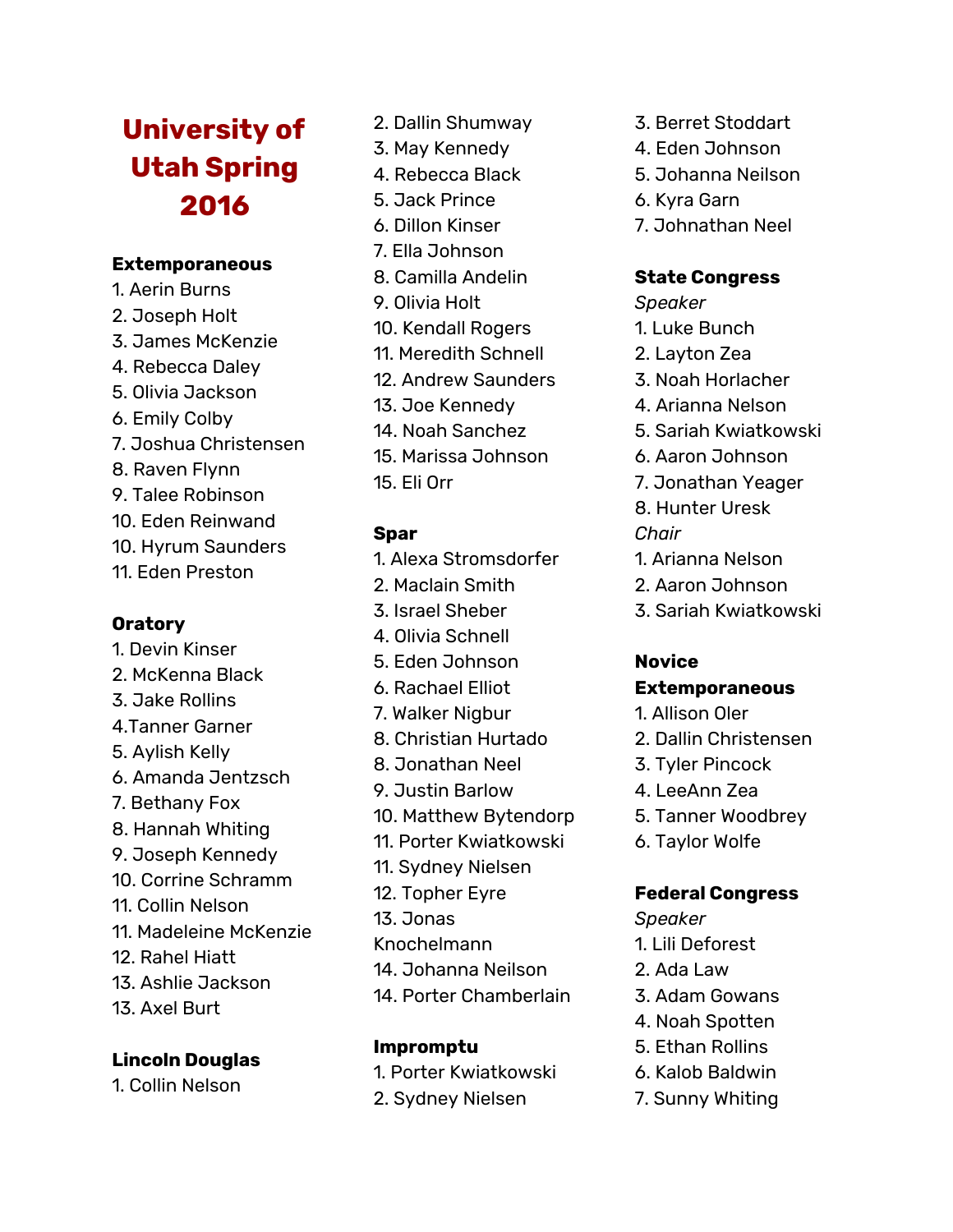- 8. Garrett Rinquest
- 9. Jaden Rinquest
- 10. McKinley Thygerson
- 11. Daniel Bone
- 12. Joshua Williams
- 13. Gideon Warnock

*Chair*

- 1. Jaden Rinquest
- 2. Hayden Bytendorp
- 3. Garrett Rinquest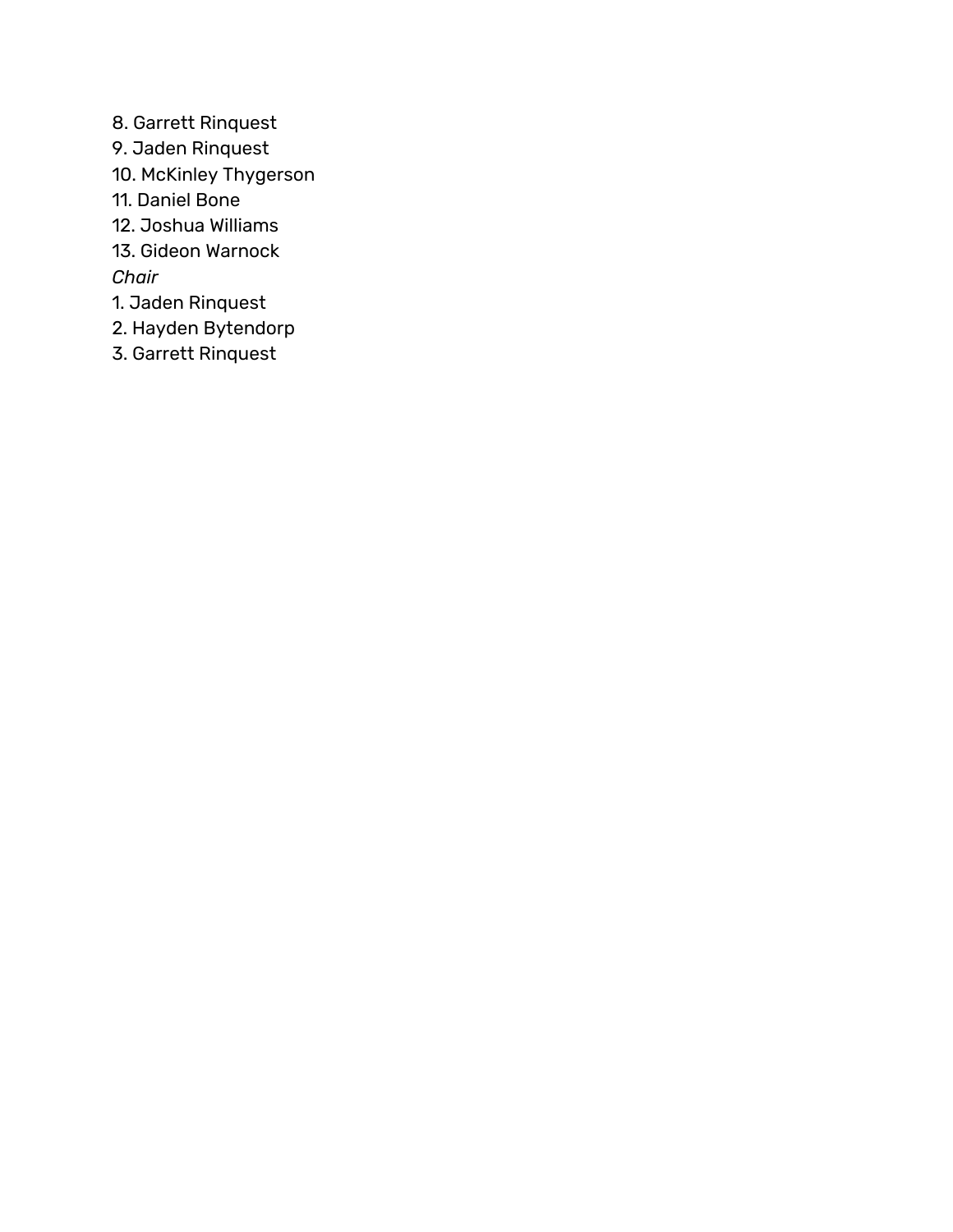# **LDS Business College Winter 2016**

#### **Extemporaneous**

- 1. James McKenzie
- 2. Talee Robinson
- 3. Michael Ure
- 4. Joe Kennedy
- 5. Josh Christensen
- 6. Mack Fontano

#### **Impromptu**

- 1. Tyler Pincock
- 2. Walker Nigbur
- 3. Heather Neill
- 4. Johanna Neilson
- 5. Elena Maurer
- 6. Adam Herrmann
- 7. Tianna Kirton

### **Oratory**

- 1. McKinley Thygerson
- 2. Aerin Burns
- 3. Joseph Holt
- 4. Salem Tullis
- 5. Madeleine McKenzie
- 6. Hailey Heaton
- 7. Hannah Whiting
- 8. Bethany Fox
- 9. Austin Kinser
- 10. Daniel Gillis
- 10. Layton Zea
- 12. Sunny Whiting
- 13. Axel Burt
- 13. Lili Deforest
- 15. Raven Flynn
- Lincoln Douglas
- 1. Seth Harrison
- 2. May Kennedy
- 3. Collin Nelson
- 4. McKenna Black
- 5. Ari Johnson
- 6. Kaelin Hirschi
- 6. Sam Neill
- 8. Andrew Saunders
- 8. Marissa Johnson
- 10. Camilla Andelin
- 11. Rebecca Black
- 12. Ella Johnson
- 13. Meredith Schnell
- 14. Jessica Brown
- 15. Reilly Price

#### **Spar**

- 1. Kjerstin Cope
- 2. Dallin Christensen
- 3. Tanner Woodbrey
- 4. Johanna Neilson
- 5. Davis Black
- 6. Halle Hirschi
- 7. Porter Kwiatkowski
- 8. Maclain Smith
- 9. Porter Chamberlain
- 10. Gideon Warnock
- 11. Madison Carpentier
- 11. Steve Oler
- 11. Tyler Pincock
- 12. Olivia Schnell
- 13. Weston Nigbur
- 14. Daniel Bennion
- 14. Trevor Lamont
- 15. Jaycee Kraync

#### **State Congress**

*Speaker*

- 1. Nicholas Neel
- 2. Lilian Perkey
- 3. Sariah Kwiatkowski
- 4. Madeline Anderson
- 5. Kalob Baldwin
- 6. Katie Duncan
- 7. Arianna Nelson
- 8. Garren Craig

#### *Chair*

- 1. Arianna Nelson
- 2. Michaela Watters
- 3. Kalob Baldwin

#### **Federal Congress**

- *Speaker*
- 1. Allison Oler
- 2. Ada Law
- 3. Rebecca Daley
- 4. Nathan Nielsen
- 5. Brigham Duncan
- 6. Adam Gowans
- 7. Ethan Rollins
- 8. Seth Brown
- 9. Ethan Leonard
- 10. Aaron Johnson *Chair*
- 1. Allison Oler
- 2. Nathan Nielsen
- 3. Jonathan Neel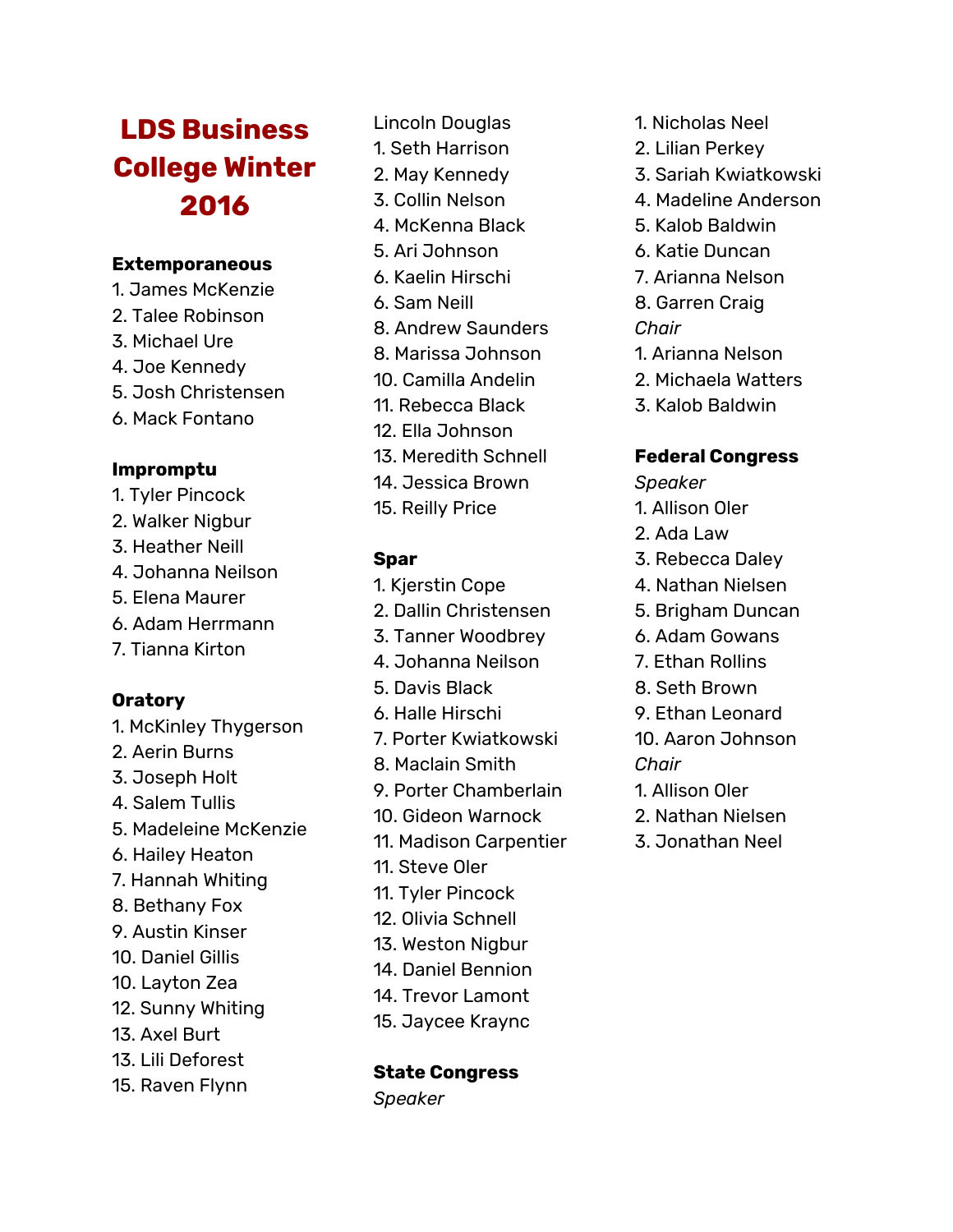# **Weber State University Tournament 2015**

# **Spar**

- 1. Eden Johnson
- 2. Johanna Neilson
- 3. Alexa Stromsdorfer
- 4. Chloe Terry
- 4. Sydney Nielsen
- 5. Elena Maurer
- 6. Maclain Smith
- 7. Jonas Knockelmann
- 8. Dallin Christensen
- 8. Madison Carpentier
- 9. Taylor Wolfe
- 10. Weston Nigbur
- 11. James Orton
- 12. Katy Hollingsworth
- 12. Mckinley
- Thyrgerson

# **Extemporaneous**

- 1. Ari Johnson
- 2. Tanner Thygerson
- 3. Ella Johnson
- 4. Noah Sanchez
- 5. Kaelin Hirschi
- 6. Brendan Williams

# **Lincoln Douglas**

- 1. Josh Christensen
- 2. Collin Nelson
- 3. Emma Engstrom
- 4. Aerin Burns
- 5. John Adams
- 6. Brigham Howard

# **Impromptu**

- 1. Dallin Christensen
- 2. Halle Hirschi
- 3. McKinley
	- Thygerson
- 4. James Orton
- 5. Walker Nigbur
- 6. Adam Herrmann
- 7. Isabela Calchera

# **State Congress**

#### *Speaker*

- 1. Sophie Cutler
- 2. Katie Duncan
- 3. Arianna Nelson
- 4. Ryan Johnson
- 5. Madi Boyd
- 6. Noah Horlacher
- 7. William Alba Christensen

# *Chair*

- 1. Ryan Johnson
- 2. Spencer Christensen
- 3. Noah Horlacher

### **Federal Congress**

*Speaker*

- 1. Joseph Holt
- 2. Talee Robinson
- 3. Olivia Olsen
- 4. Joe Kennedy
- 5. Sam Neill
- 6. Emily Colby

### *Chair*

- 1. Talee Robinson
- 2. Emily Colby
- 3. Joseph Holt

# **Oratory**

- 1. Sarah Barber
- 2. Aerin Burns
- 3. Mandy Scott
- 4. James Mckenzie
- 5. Ari Johnson
- 6. Dallin Shumway
- 7. Hayden Riddle
- 8. Ari Cohen
- 9. Alyssa Riddle
- 9. Eli Orr
- 10. May Kennedy
- 11. Luke Bunch
- 12. Aylish Kelly
- 13. Rei Cohen

# **Novice Lincoln Douglas**

- 1. Michael Collett
- 2. Elijah Dailey
- 3. Garrett Rinquest
- 4. Israel Sheber
- 5. Spencer Burns
- 6. LeeAnn Zea
- 7. Naomi Collett
- 8. Allison Oler
-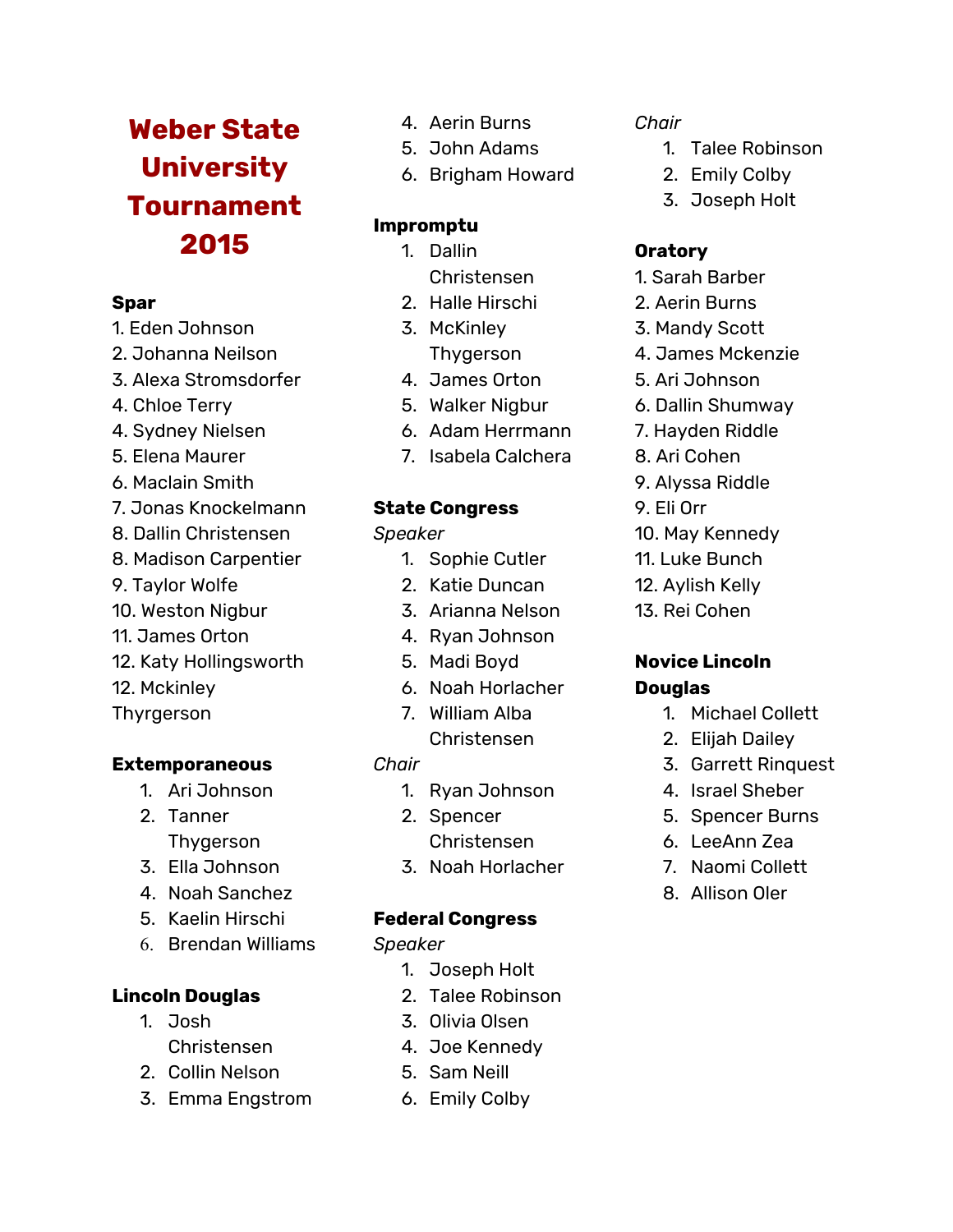# **American Heritage School Nov. 2015**

### **Spar**

- 1. Rebekah Preston
- 2. Mclain Smith
- 3. Abby Larson
- 4. Sarah Barber
- 5. Gideon Warnock
- 6. McKinley Thygerson
- 7. Daniel Bennion
- 8. Rahel Hiatt
- 9. William Bates
- 10. Rachael Elliot
- 11. Jonathan Neel
- 12. Matt Bytendorp
- 13. Katy Hollingsworth
- 13. Zach Young
- 15. Chloe Terry
- 16. Davis Black
- 16. Jesse Barr
- 16. Jonathan Yeager
- 19. Justin Barlow
- 20. Emmaline Saunders
- 21. Ben Larson
- 22. Isabela Calchera
- 23. Alexa Stromsdorfer

### **Extemporaneous**

- 1. Marissa Johnson
- 2. Nathan Nielsen
- 3. Noah Sanchez
- 4. Adam Lamont
- 5. Devin Kinser
- 6. Mack Fontano

7. Sophie Cutler

# **Lincoln Douglas**

- 1. Aerin Burns
- 2. Josh
- Christensen
- 3. Joseph Holt
- 4. Kalob Baldwin
- 5. Emma Engstrom
- 6. Peter Hansen
- 7. Daniel Gillis

# **Impromptu**

- 1. Berrett Stoddart
- 2. Jonathan Neel
- 3. McKinley Thygerson
- 4. Isabela Calchera
- 5. Hunter Uresk
- 6. James Orton
- 7. Elinor Fox
- 7. Jonathan Yeager
- 9. Carter Mitchell
- 10. Rebekah Rollins

# **State Congress**

### *Speaker*

- 1. Lindsey Edgecomb
- 2. Ryan Johnson
- 3. Tara Fontano
- 4. Arianna Nelson
- 5. Andrew Rogers
- 6. Michaela Watters
- 7. Noah Horlacher
- 8. Aaron Silva

### *Chair*

- 1. Ryan Johnson
- 2. Lindsey
	- Edgecomb

3. Andrew Rogers

# **Federal Congress**

### *Speaker*

- 1. Clark Fox
- 2. Landon Shumway
- 3. Jake Rollins
- 4. Dillon Kinser
- 5. Talee Robinson
- 6. Collin Nelson
- 7. Mandy Scott
- 8. Olivia Olsen
- 9. Ada Law
- 10. Aaron Johnson
- 11. Joseph Lingwall
- 12. Benjamin Lingwall
- 13. Ben Grant
- *Chair*
	- 1. Landon Shumway
	- 2. Talee Robinson
	- 3. Dillon Kinser

# **Oratory**

- 1. Nicholas Neel
- 2. Corrine Schramm
- 3. Ella Johnson
- 4. Ari Johnson
- 5. McKenna Black
- 6. Kaelin Hirschi
- 7. Aylish Kelly
- 8. Rebecca Daley
- 9. May Kennedy

13. Layton Zea

- 10. Hailey Heaton
- 11. Madalyn Op't Hof
- 12. Violence Curland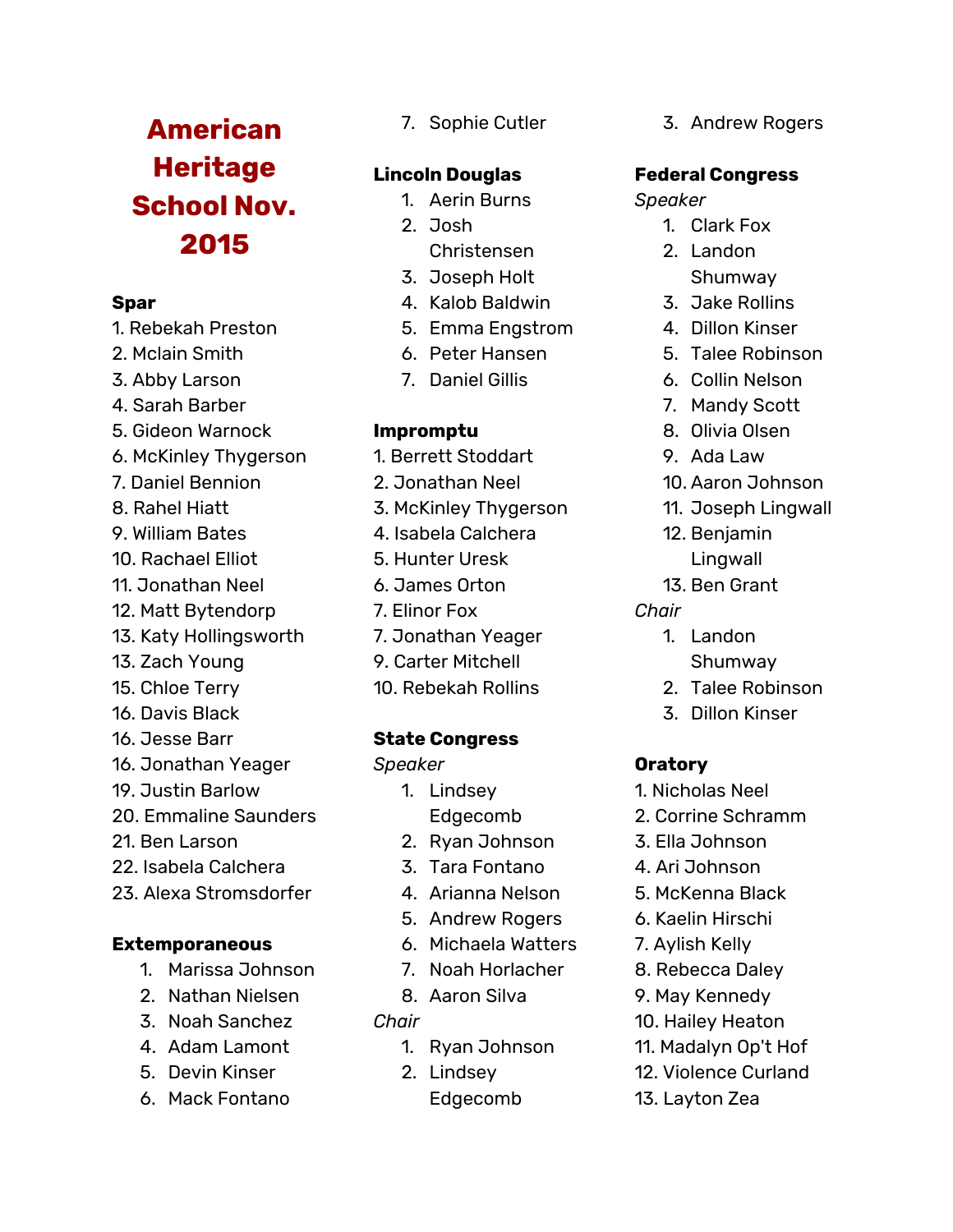- 13. Livi Lundberg 13. Nathan Gillis 16. Haley Strong 17. Amanda Jentzsch 18. Halle Hirschi 18. Madeleine McKenzie 18. Sunny Whiting 21. Madilyn Oldham 22. Ashlie Jackson 22. Esther Collett 24. Jacob Strong
- 25. Rebekah Bennion

# **Novice Lincoln Douglas**

- 1. Allison Oler
- 2. Eden Reinwand
- 3. Michael Collett
- 4. William Collett
- 5. Topher Eyre
- 6. Jonny Williams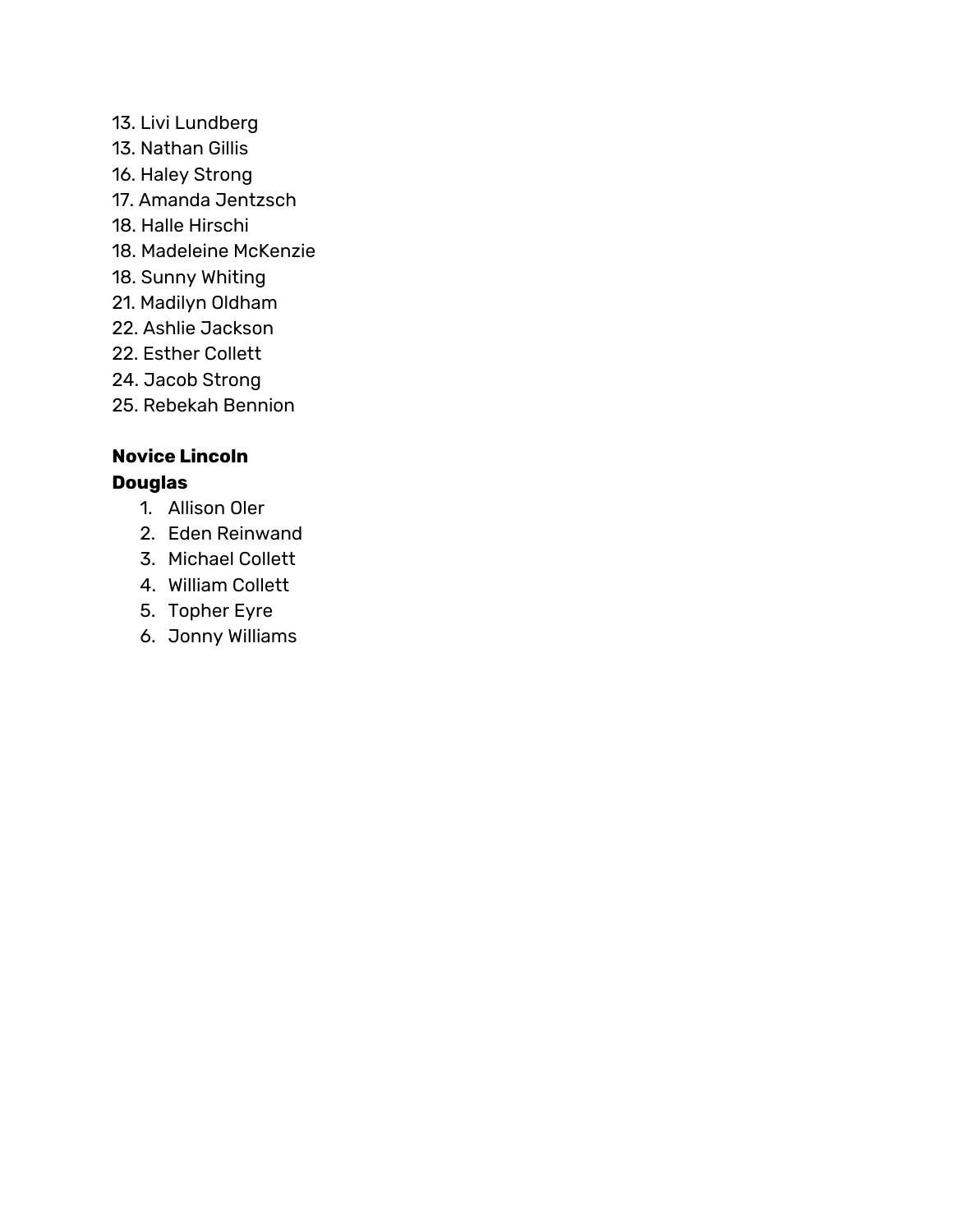# **WHDL Fall BYU 2015**

### **Spar**

- 1. Corrine Schramm
- 2. Sarah Barber
- 3. Sunny Whiting
- 4. Elijah Dailey
- 5. Rahel Harrison
- 6. Rachel Kaiserman
- 7. Tyler Pincock
- 8. Daniel Bone
- 9. Madison **Carpentier**
- 10. Rebekah Preston
- 11. Sydney Nielsen
- 12. Jonathan Neel
- 13. William Bates
- 14. Steve Oler
- 15. McKinley
- Thygerson
- 16. Kjerstin Cope
- 17. Jonas Knochelmann
- 18. Allison Oler
- 19. Tianna Kirton
- 20.Gideon Warnock
- 21. Elinor Fox
- 22.Weston Nigbur
- 23.Dallin
	- Christensen

# **Extemporaneous**

- 1. Aerin Burns
- 2. Ari Johnson
- 3. Joseph Holt
- 4. Nathan Gillis
- 5. Brandon Millington
- 6. Ella Johnson
- 7. Rebecca Daley
- 8. Dallin Shumway
- 9. Kaelin Hirschi
- 10. Marissa Johnson
- 11. Tanner Garner
- 12. Lindsey
	- Edgecomb

# **Lincoln Douglas**

- 1. Jacob Hansen
- 2. Josh
- Christensen
- 3. Collin Nelson
- 4. Emma Engstrom
- 5. Seth Harrison
- 6. Meredith Schnell
- 7. Sam Neill
- 8. Rebecca Black
- 9. Madalyn Op't Hof
- 10. Karl Black
- 11. Mandy Scott
- 12. Clark Fox
- 13. Dillon Kinser

# **Impromptu**

- 1. Corrine Schramm
- 2. Zach Young
- 3. Lauren Green
- 4. Isabela Calchera
- 5. Dallin
- Christensen
- 6. Jonathan
	- Yeager
- 7. Ben Larson
- 8. Rebekah Preston
- 9. Leila Tuinei
- 10. Eden Johnson
- 11. Carter Mitchell
- 12. Dallin Johnson
- 13. Trevor LaMont
- 14. Mary Ure
- 15. Tyler Pincock
- 16. Emma Harrison

# **State Congress**

# *Speaker*

- 1. Zachary Smith
- 2. Brigham Howard
- 3. Katie Duncan
- 4. May Kennedy
- 5. Kalob Baldwin
- 6. Tara Fontano
- *Chair*
	- 1. Kalob Baldwin
	- 2. Brigham Howard
	- 3. Zachary Smith

# **Federal Congress**

*Speaker*

- 1. Tawney Udy
- 2. Robert Harsh
- 3. Austin Kinser
- 4. Ryan Johnson
- 5. Landon Shumway
- 6. Matthew **Chamberlain**
- 7. Jackson Warden
- 8. Benjamin Lingwall
- 9. Joseph Lingwall

*Chair*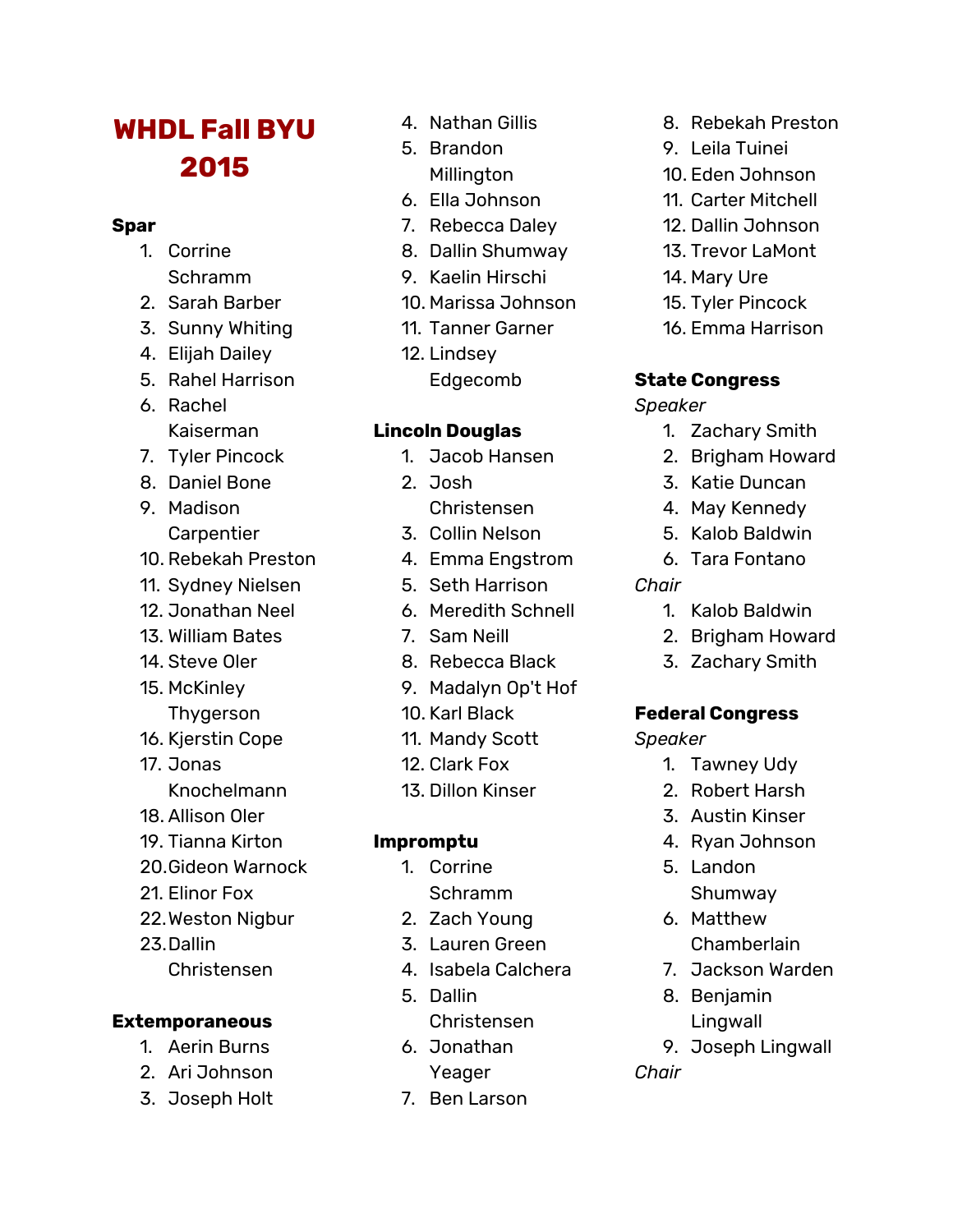- 1. Landon
	- Shumway
- 2. Austin Kinser
- 3. Tawney Udy

# **Oratory**

- 1. Devin Kinser
- 2. Aerin Burns
- 3. Michael Ure
- 4. Rebecca Blanton
- 5. Salem Tullis
- 6. Mack Fontano
- 7. Nicholas Neel
- 8. Emily Colby
- 9. Ari Cohen
- 10. Haley Strong
- 11. Livia Lundberg
- 12. Alyssa Riddle
- 13. Ethan Rollins
- 14. Violet Curland
- 15. Talee Robinson
- 16. Eli Orr

# **Novice Oratory**

- 1. Esther Collett
- 2. Cassia Bates
- 3. Naomi Collett
- 4. Spencer Burns
- 5. Michael Collett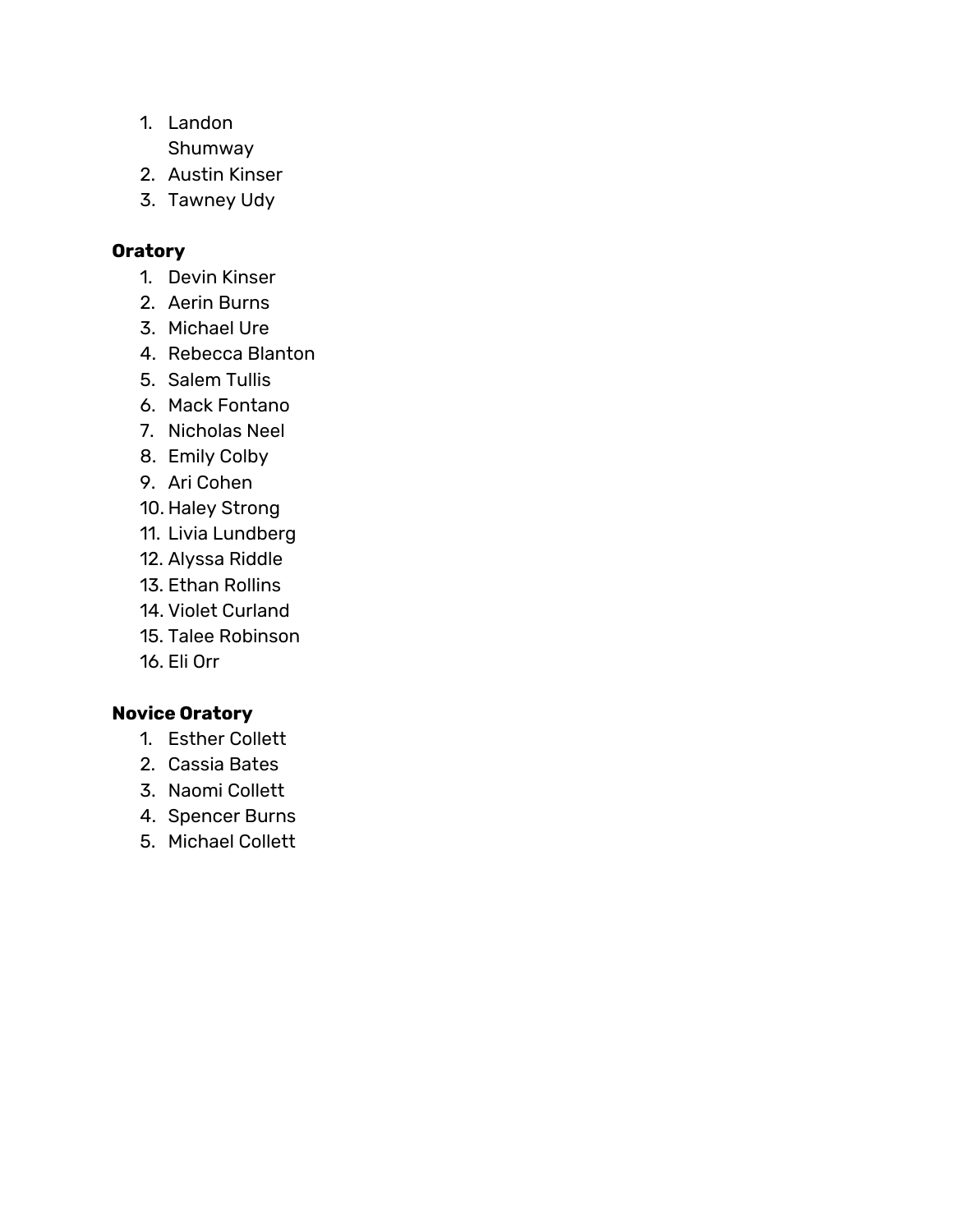# **WHDL Spring Championship 2015 at BYU**

#### **Year End Awards**

*Outstanding Performance-* Aerin **Burns** Honorable Mention- Arielle Eberting *Diversity of Accomplishment-*Nathan Gillis Honorable Mention- Jacob Hansen *Inspirational Leadership-* Rebecca Blanton Honorable Mention- Joseph Holt *Most Improved-* Josh Christensen Honorable Mention- Noah Sanchez *First Year Competitor-*Jordan Housholder Honorable Mention- Jarom Strong

#### **Oratory**

- 1. Raven Flynn
- 2. Mary Moore
- 3. Aerin Burns
- 4. Davin Parish
- 5. Amy Chevrier

6. Emily Colby *Semi Finalists* Jennifer Boekweg Kaelin HIrschi Mack Fontano Rachel Duncan Brandon Millington Rebecca Daley *Quarter Finalists* Elizabeth Beeli Jessica Boekweg Sydney Orton Ethan Rollins Ethan Silva Lindsey Edgecomb Isaiah Pack Madalyn Op'tHof

### **Lincoln Douglas**

Ethan Silva Elizabeth Beeli Jacob Hansen Joseph Holt Canon Law Jakob Thygerson *Quarter Finalists* Clancey Black Isaac Miles

#### **Extemporaneous**

- 1. Nathan Gillis
- 2. Jordan Housholder
- 
- 3. Rebecca Blanton
- 4. Arielle Eberting

*Semifinalists*

Jarom Strong Sariah Sorenson Aerin Burns Alyssa Hokanson

#### **Federal Congress**

*Speaker*

- 1. Noah Sanchez
- 2. David Hampton
- 3. Clark Fox
- 4. Dillan Kinser
- 5. Jacob Adams
- 6. Emily Shaw
- 7. Robert Harsh
- 8. Hannah Whiting
- 9. Dallin Kaufman
- 10. Landin Shumway
- 11. Coeby Grant
- *Chair*
	- 1. Jacob Adams
	- 2. Hannah Whiting
	- 3. Landin Shumway

### **State Congress**

*Speaker*

- 1. Josh Christensen
- 2. Grace Edwards
- 3. Donovan Bird
- 4. Olivia Olsen
- 5. Kalob Baldwin
- 6. Katie Duncan
- 7. Tara Fontano
- 8. Alexis Wright
- 9. Mandy Scott 10. Ashlie Jackson
- 11. Tawney Udy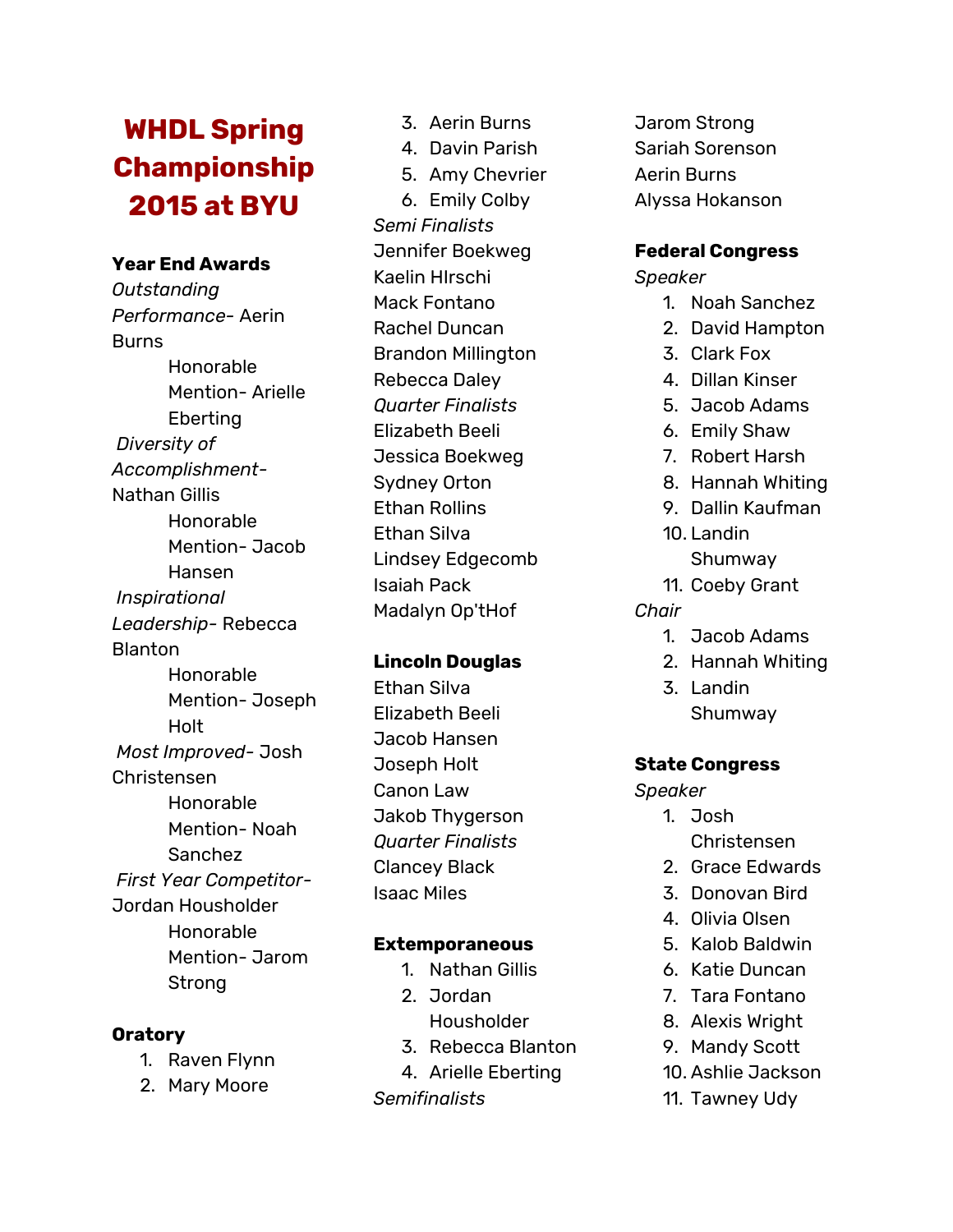#### 12. John Adams

Gracious Pack Hyrum Saunders

# *Chair*

- 1. Donovan Bird
- 2. Grace Edwards
- 3. Kalob Baldwin

### **Spar**

- 1. Sydney Hales
- 2. Elysia Olson
- 3. Jackson Warden
- 4. Benson Marshall
- 5. Layton Zea
- 6. Ada Law
- 7. Grace Haymond
- 8. Eden Reinwand

*Semi Finalists*

- Olivia Jackson
- Michael Ure
- Karl Black
- Jacob Peterson

Jacob Fincher

LeeAnn Zea

McKenna Hollingsworth

Isaac Tincher

# **Impromptu**

- 1. Bridget Anderson
- 2. Noah Horlacher
- 3. Camille Chevrier
- 4. Jake Rollins
- 5. Olivia Jackson
- 6. Jenna
	- Southwick

*Semi Finalists*

Eden Reinwand

LeeAnn Zea

Luke Bunch

Grace Haymond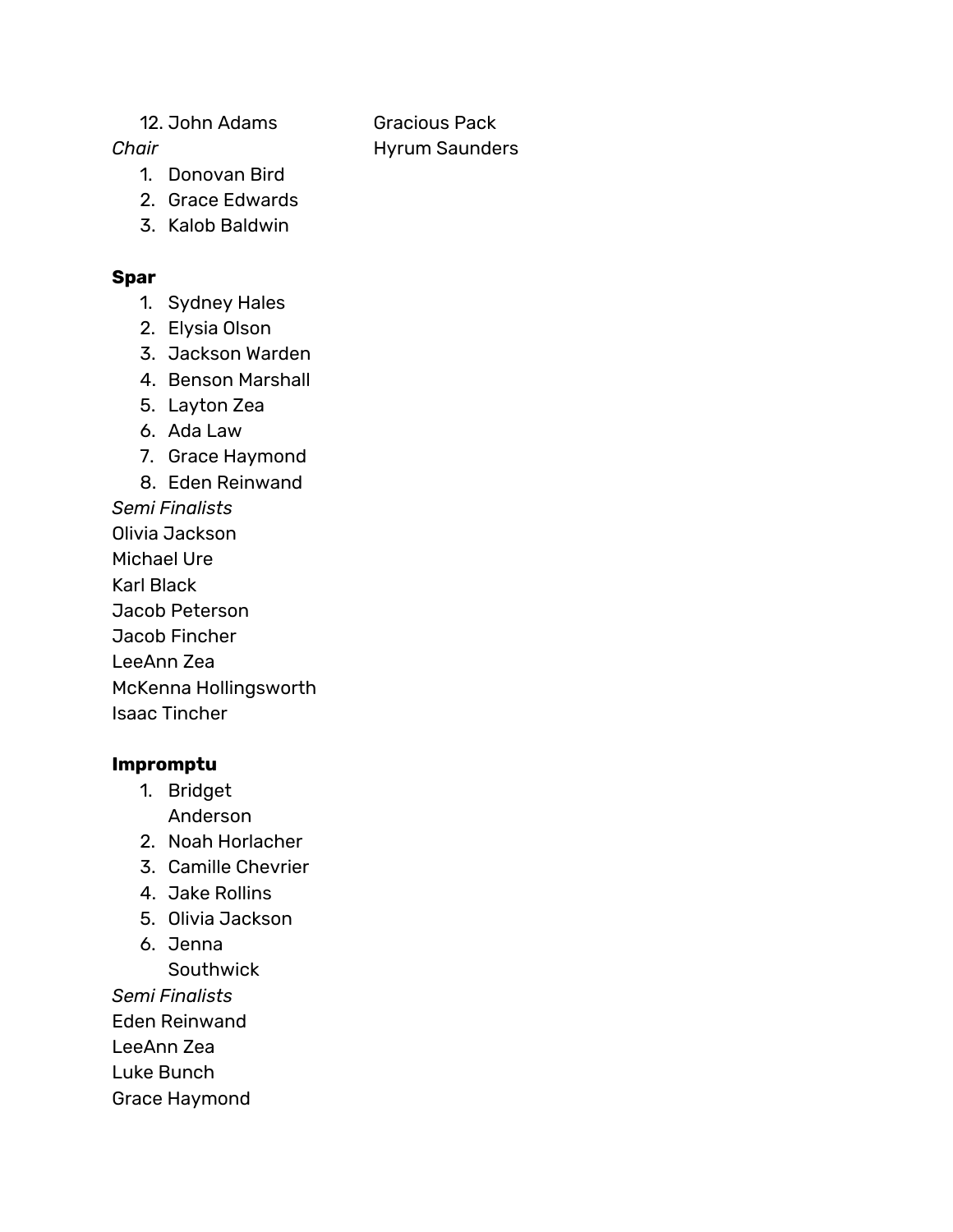**2015 "Spring Into Debate" Tournament at American Heritage School**

#### **Extemporaneous**

1. Arielle Eberting 2. Jarom Strong 3. Alyssa Hokanson 4. Ethan Rollins 5. Brandon Millington 6. Amy Chevrier 7. James McKenzie 8. Gabby Eyring

#### **Lincoln Douglas**

- 1. Jordan Housholder
- 2. Josh Christensen
- 3. Jacob Hansen
- 4. Canon Law
- 5. Rebecca Blanton
- 6. Joseph Holt
- 7. Isaac Miles
- 8. Sam Neill
- 9. Tanner Garner
- 10. Isaac Sligting

### **Oratory**

- 1. Aerin Burns
- 2. Dallin Shumway
- 3. Jordan Housholder
- 4. Mary Moore
- 5. Alyssa Hokanson
- 6. Raven Flynn
- 7. Tanner Thygerson 8. Ari Johnson 9. Kayden Robinson 10. Sadie Veach 11. Nicholas Neel 12. Lindsey Edgecomb 13. Joshua Sperry 14. Madalyn Op'tHof
	- 15. Jacob Strong

#### **Federal Congress**

- *Speaker* 1. Jack Prince 2. Ryan Johnson 3. Talee Robinson 4. Lili Deforest 5. Andrew Rogers 6. Tawney Udy 7. Rebekah Bennion 8. Ella Johnson 9. Robert Harsh 10. Dallin Kaufman *Chair* 1. Ryan Johnson
- 2. Jack Prince
- 3. Talee Robinson

#### **State Congress**

- *Speaker*
- 1. Noah Sanchez
- 2. Donovan Bird
- 3. Eliza Dalton
- 4. Hannah Whiting
- 5. Olivia Olsen
- 6. Ashlie Jackson
- 7. Landin Shumway
- 8. Ellie Rivera
- 9. Mandy Scott
- 

#### *Chair*

- 1. Hannah Whiting
- 2. Landin Shumway
- 3. Donovan Bird

### **Spar**

- 1. Tennessee Tarrant
- 2. Grace Haymond
- 3. Olivia Holt
- 4. Ethan Anderson
- 5. Jacob Peterson
- 6. Elysia Olson
- 7. LeeAnn Zea
- 8. Olivia Jackson
- 9. Tommy Loomis
- 10. Hyrum Saunders
- 11. Jackson Warden

#### **Impromptu**

- 1. Tennessee Tarrant
- 2. Jake Rollins
- 3. Luke Bunch
- 4. Bridget Anderson
- 5. Gracious Pack
- 6. Kara Lawlor
- 7. Eden Reinwand
- 8. Hyrum Saunders
- 9. Michael Spotten
- 10. Austin Kinser
- 11. May Kennedy
- 
- 
- 
- 
- 

# 10. Grace Edwards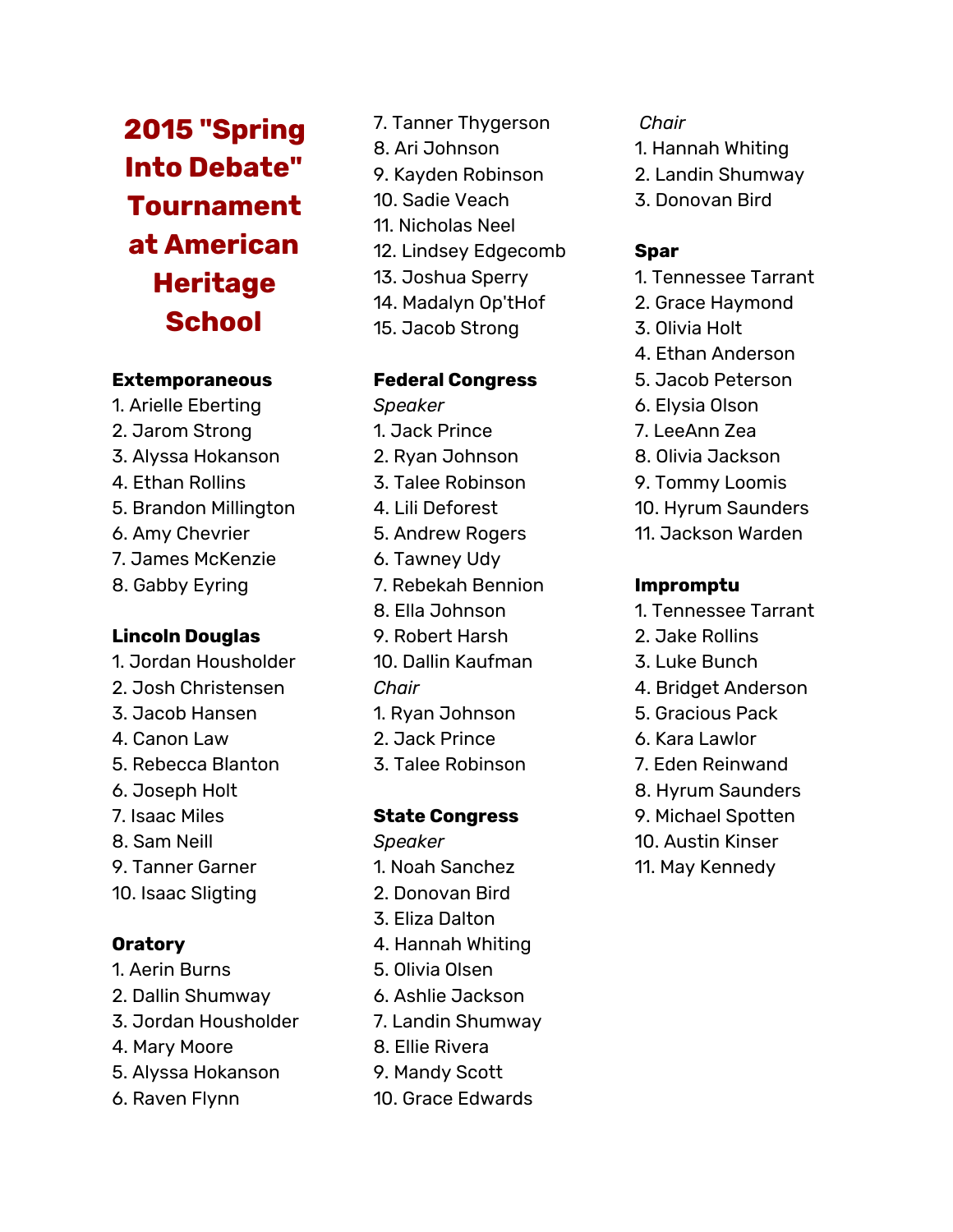# **2015 Winter Classic at LDS Business College**

#### **Extemporaneous**

- 1. Jacob Hansen
- 2. Rosalie Beelie
- 3. Rebecca Blanton
- 4. Joseph Holt
- 5. Arielle Eberting
- 6. Jarom Strong
- 7. Ethan Silva
- 8. Tova Biesinger

# **Lincoln Douglas**

- 1. Nathan Gillis
- 2. Elizabeth Beelie
- 3. Aerin Burns
- 4. Canon Law
- 5. Devin Kinser
- 6. David Hampton

# **Oratory**

1. Dallin Shumway 2. McKenna Black 3. Davin Parish 4. Tanner Garner 5. Rachel Duncan 6. Mary Moore 7. Jacob Strong 7. Rebecca Daley 9. Amy Chevrier 10. Madalyn Op't hof 11. Kaelin Hirschi 11. Mandy Scott 13. Ella Johnson 14. Isaiah Pack 15. Raven Flynn 16. Brandon Millington

17. Ari Johnson 18. Lili Deforest 19. Rachel Gardner

#### **Federal Congress**

*Speaker* 1. Nicholas Neel 2. Sydney Orton 3. Landin Shumway 4. Lindsey Edgecomb 5. Emily Shaw 6. Hannah Whiting 7. Jack Prince 8. Talee Robinson 9. Jessica Brown 10. Ryan Johnson 11. Salem Tullis *Chair* 1. Jack Prince 2. Talee Robinson 3. Hannah Whiting

### **Spar**

1. Camille Chevrier 2. Grace Haymond 3. Sidney Hales 4. Jackson Warden 5. Benson Marshall 6. Hyrum Saunders 6. Layton Zea 8. Michael Ure 9. Michael Spotten 10. Olivia Jackson 11. Violet Curland 12. Elysia Olsen 13. Spencer Christensen 14. LeeAnn Zea 15. Tommy Loomis

# **State Congress**

- *Speaker*
- 1. London Flynn
- 2. Clark Fox
- 3. Katie Duncan
- 4. Jordan Housholder
- 5. Kalob Baldwin
- 6. Ada Law
- 7. Austin Kinser
- 8. Robert Harsh
- 9. Jacob Tincher
- 10. Olivia Olsen
- 11. Michaela Watters
- 12. Sariah Sorensen
- 13. Rebekah Bennion *Chair*
- 1. London Flynn
- 2. Jordan Housholder
- 3. Michaela Watters

# **Impromptu**

- 1. May Kennedy
- 2. Bridget Anderson
- 3. Ethan Rollins
- 4. Anna Roberts
- 5. Jake Rollins
- 6. Kara Lawlor
- 7. Aaron Johnson
- 7. McKenna
- Hollingsworth
- 9. Brigham Duncan
- 10. Emily Payne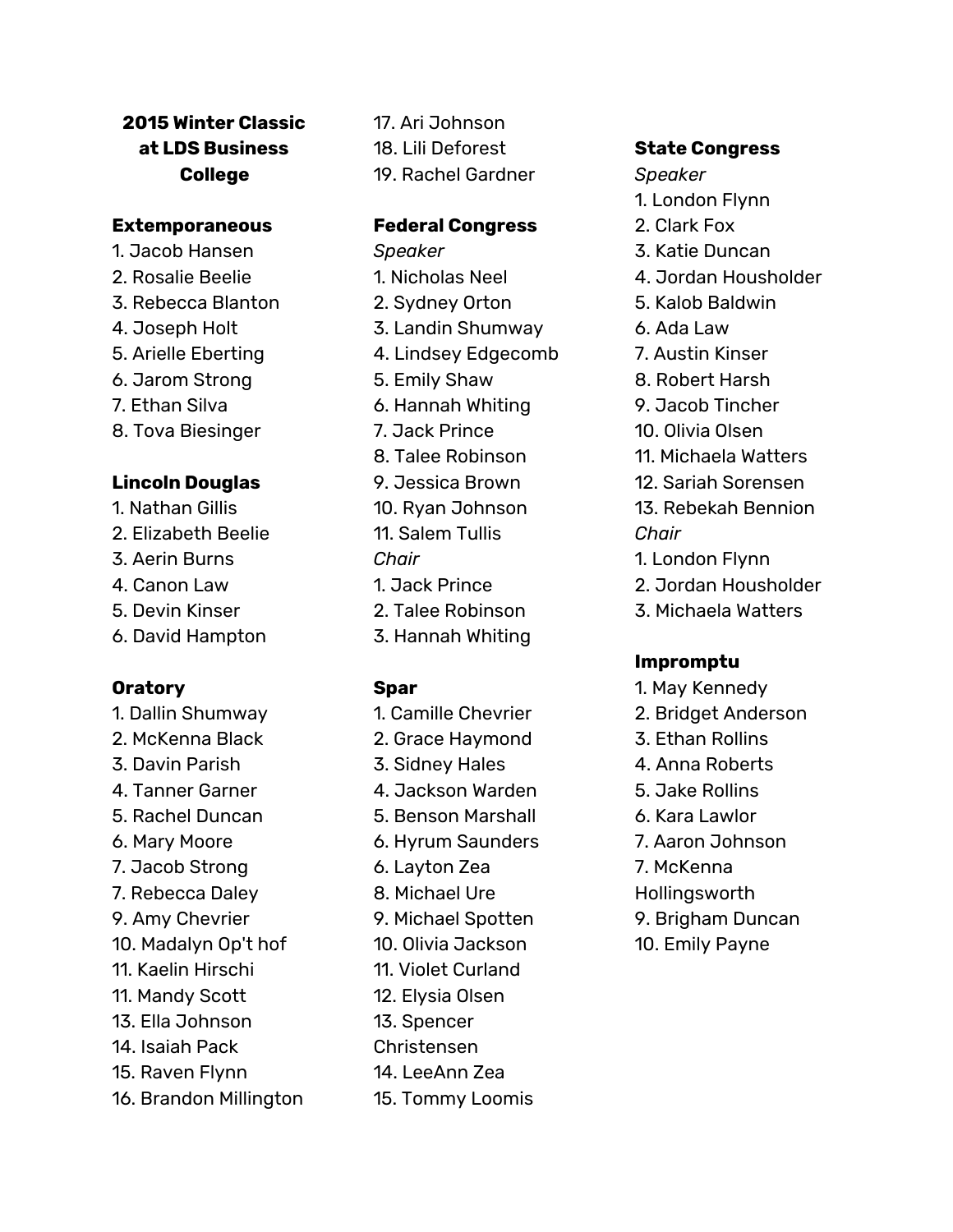# **2014 Weber State University Tournament**

# **Oratory**

- 1. Sariah Sorensen 2. Sophie Cutler
- 3. Mandy Scott
- 4. Aerin Burns
- 5. Dallin Shumway
- 6. Jordan Housholder
- 7. Ethan Rollins
- 8. Rebecca Blanton
- 9. Eden Reinwand
- 10. Kaelin Hirschi
- 11. Emily Shaw
- 12. David Hampton
- 13. Gabby Eyring
- 13. Lili Deforest

# **Federal Congress**

# *Speaker*

- 1. Tanner Thygerson
- 2. Dillon Kinser
- 3. Robert Harsh
- 4. Jaxon Floyd
- 5. Ryan Johnson
- 6. Emily King
- 7. Ethan Leonard
- 8. Brynne Morgan
- 9. Landon Zea
- 10. Katie Duncan
- 11. John Adams
- 12. Adam Lamont
- 13. Jessica Brown
- *Chair*
- 1. Tanner Thygerson
- 2. Ryan Johnson
- 3. Dillon Kinser

# **State Congress**

- *Speaker* 1. Joseph Holt
- 2. Rachel Duncan
- 3. Arielle Eberting
- 4. Emily Colby
- 5. Austin Kinser 6. Lindsey Edgecomb
- 7. Madeleine McKenzie
- 8. Ellie Rivera
- *Chair*
- 1. Rachel Duncan
- 2. Emily Colby
- 3. Ellie Rivera

# **Impromptu**

- 1. Sydney Orton 2. Bridget Anderson
- 3. Noah Horlacher
- 4. McKenna
- Hollingsworth
- 5. Emily Payne
- 6. Anna Roberts
- 7. Kara Lawlor
- 8. Gracious Pack
- 9. Jarom Young
- 10. Luke Bunch

- 1. Camille Chevrier
- 2. Michael Ure
- 3. Landin Shumway
- 4. Olivia Holt
- 5. Ben Fonbuena
- 5. Daniel Gillis
- 5. Ethan Anderson
- 8. Jacob Fincher
- 9. Benson Marshall
- 10. Micah Horlacher
- 11. Layton Zea
- 12. Sarah Bird
- 13. Jenna Claunch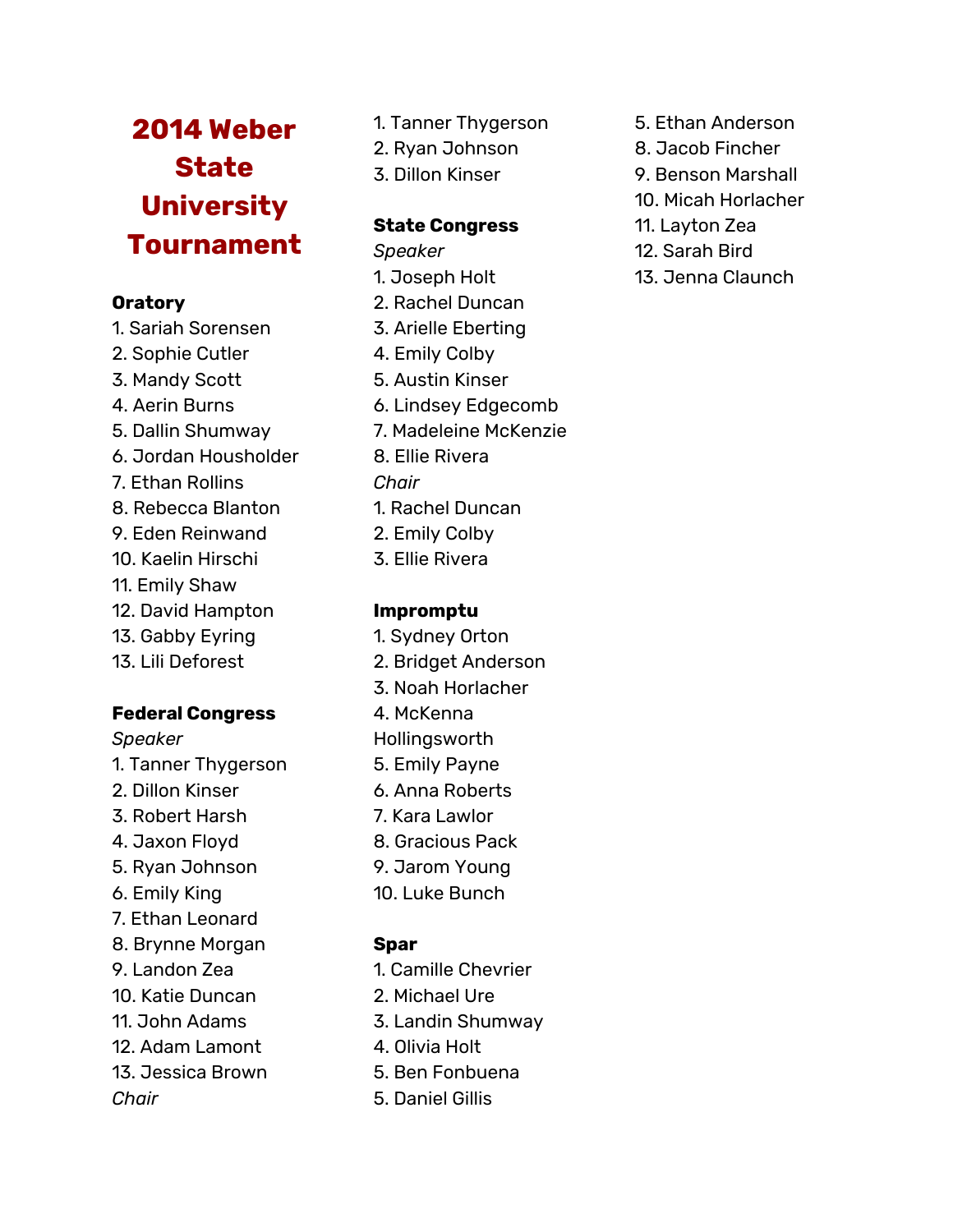# **2014 UofU Tournament**

#### **Extemporaneous**

- 1. Elizabeth Beeli
- 2. Arielle Eberting
- 3. Clark Fox
- 4. Alyssa Riddle
- 5. Kaelin Hirschi
- 6. Ari Johnson
- 7. Emma Engstrom

#### **Lincoln Douglas**

- 1. James McKenzie
- 2. Canon Law
- 3. Harrison Sligting
- 4. Sam Neill
- 5. Josh Christensen
- 6. Grace Edwards
- 7. Clancey Black
- 8. Eden Preston

# **Oratory**

- 1. Aerin Burns
- 2. Nathan Gillis
- 3. Emily Colby
- 4. Mandy Scott
- 5. Jarom Strong
- 5. Rachel Gardner
- 7. Rachel Duncan
- 8. Ethan Rollins
- 8. Sophie Cutler
- 10. Madeleine McKenzie
- 11. Madalyn Op't Hof
- 12. Ethan Silva
- 12. Marissa Johnson
- 14. Jakob Thygerson

# **Federal Congress**

*Speaker*

- 1. Jack Prince
- 2. Rebecca Daley
- 3. Auriel Bjork
- 4. Talee Robinson
- 5. Ellie Rivera
- 6. Ethan Leonard
- 7. Hannah Whiting
- 8. Robert Harsh
- 9. Alicia Vance
- *Chair*
- 1. Hannah Whiting
- 2. Jack Prince
- 3. Talee Robinson

### **State Congress**

- *Speaker* 1. Devin Kinser 2. Joe Kennedy 3. Brigham Howard 4. Tawney Udy 5. Alex Merchant 6. Ada Law
- 7. Olivia Olsen
- 8. Landin Shumway
- 9. Bethany Fox
- *Chair*
- 1. Brigham Howard
- 2. Devin Kinser
- 3. Joe Kennedy

### **Impromptu**

- 1. Jake Rollins
- 2. Luke Bunch
- 3. May Kennedy
- 4. Aaron Housholder
- 5. Brigham Duncan
- 5. Kara Lawlor
- 7. McKenna Hollingsworth
- 8. Hyrum Saunders
- 9. Haley Strong
- 10. Austing Kinser
- 11. Camille Chevrier

- 1. Grace Haymond
- 2. Elysia Olsen
- 3. Hyrum Saunders
- 4. Aaron Johnson
- 4. Olivia Holt
- 6. Isaac Tincher
- 7. Austin Kinser
- 8. Anna Roberts
- 9. Jackson Warden
- 9. Jacob Fincher
- 11. LeeAnn Zea
- 12. Tommy Loomis
- 13. Maxwell Norton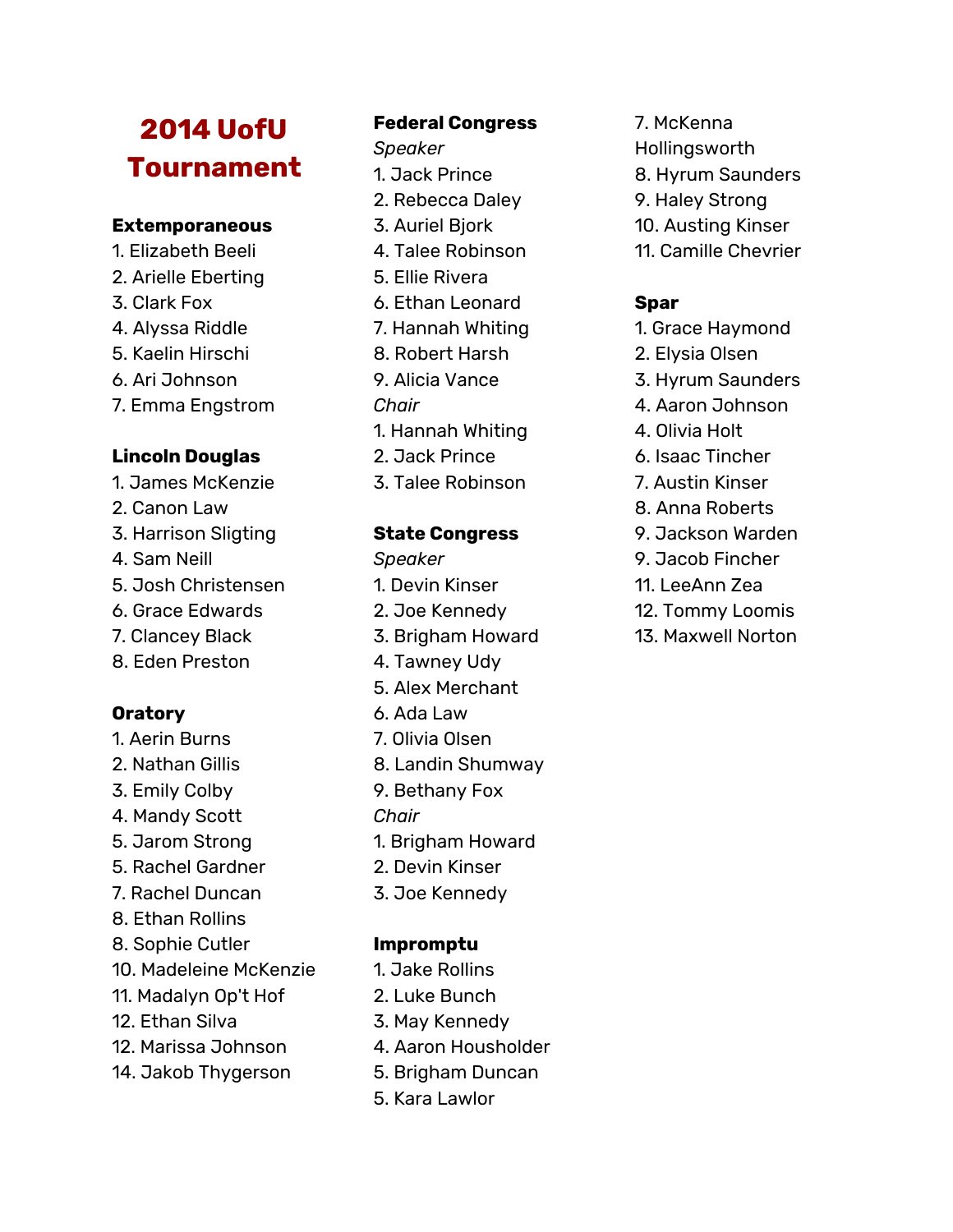# **2014 BYU Fall Classic**

#### **Oratory**

- 1. Jacob Hansen
- 2. Rebecca Daley
- 3. Nathan Gillis
- 4. Mandy Scott
- 5. Sophia Cutler
- 6. Dallin Shumway
- 7. Mckenna Black
- 7. Rebecca Black
- 9. Davin Parish
- 9. Madalyn Op't hof
- 11. Devyn Kinser
- 12. Tova Biesinger

#### **Federal Congress**

- *Speaker*
- 1. Dillon Kinser
- 2. Clark Fox
- 3. David Hampton
- 4. Jack Prince
- 5. John Adams
- 6. Ethan Leonard
- 7. Jacob Adams
- 8. Hannah Whiting
- 9. Jaxon Floyd
- *Chair*
- 1. Jacob Adams
- 2. Dillon Kinser
- 3. Jack Prince

### **State Congress**

- *Speaker*
- 1. Seth Brown
- 2. Emma Engstrom
- 3. Lili Deforest
- 4. Bethany Fox
- 5. Landon Zea
- 6. Hayley Tankersely
- 7. Rodney Crockett
- 8. Jake Tincher
- 9. Tawney Udy
- 10. Alexis Wright
- *Chair*
- 1. Jake Tincher
- 2. Seth Brown
- 3. Alexis Wright

### **Impromptu**

- 1. Hayden Riddle
- 2. Sydney Orton
- 3. Eden Reinwand
- 4. Bridget Anderson
- 5. Jake Rollins
- 6. Mack Fontano
- 7. Gracious Pack
- 8. Landon Shumway
- 9. Camille Chevrier
- 10. Dallin Kaufman
- 11. Rylee Timm
- 12. Emily Payne
- 13. Hayley Strong
- 14. Brigham Duncan

- 1. Mack Fontano
- 2. Michael Ure
- 3. Hayden Riddle
- 4. Jake Rollins
- 5. Tara Fontano
- 6. Elysia Olson
- 7. Jackson Warden
- 8. Hyrum Saunders
- 9. Grace Haymond
- 10. Isaac Tincher
- 11. Karl Black
- 12. Leann Zea
- 13. Dallin Kaufman
- 14. Layton Zea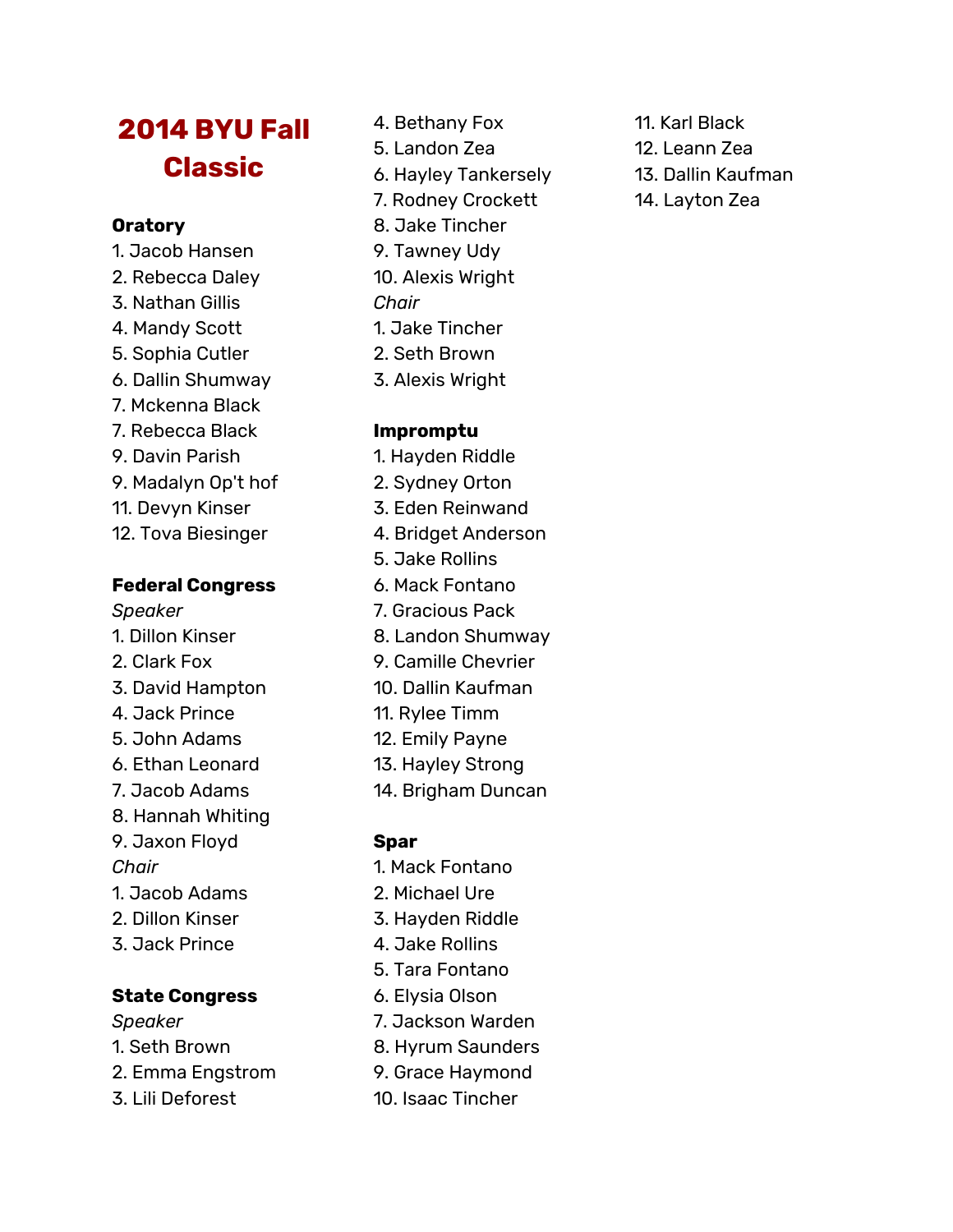# **2014 Camp Tournaments**

**Orem Camp Tournament**

*Lincoln Douglas*

- 1. Aerin
	- **Burns**
- 2. Dallin Shumway
- 3. Sam Neill
- 4. Andrew

Rogers

*Extemporaneous*

- 1. Jarom Strong
- 2. Emily
	- Colby

#### **Sandy Camp Tournament**

*Lincoln Douglas*

- 1. Peter
	- Hansen

2. Raven Flynn

*Extemporaneous*

- 1. James
	- McKenzie
- 2. Michaela Watters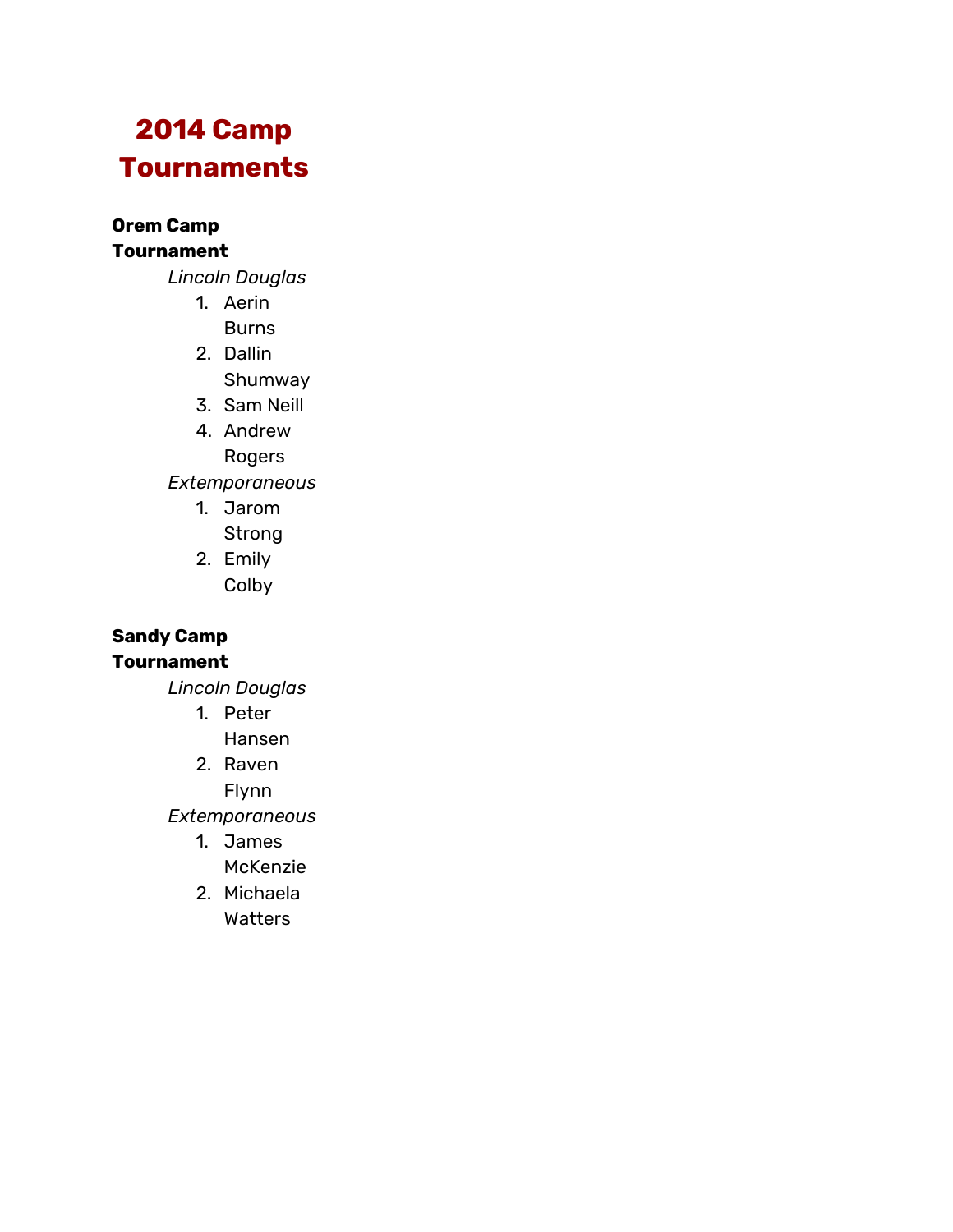# **Spring Championship 2014**

# **Year End Awards**

*Outstanding Performance-* Ariel Kinser Honorable Mention- Alex Larsen *Diversity of Accomplishment-*Rebecca Blanton Honorable Mention- Dallin Shumway *Inspirational Leadership-* Rachel **Duncan** Honorable Mention- Tanner Garner *Most Improved-* Aerin Burns Honorable Mention-Brendan Williams *First Year Competitor-*Jacob Hansen Honorable Mention- Josh Christensen

### **Lincoln Douglas**

- 1. Rebecca Blanton
- 2. Ethan Howard
- 3. Peter Hansen
- 4. Alex Larsen
- 5. Nathan Gillis
- 6. Isaac Miles

### **Federal Congress**

*Speaker*

- 1. Canon Law
- 2. Harrison Sligting
- 3. Burke Vance
- 4. Isaac Oldham
- 5. Isaac Sligting
- 6. Jacob Adams
- 7. Haylie
	- **Tankersely**
- 8. Hannah Whiting
- 9. Thomas Brown
- 10. Dallin Day
- 11. Richard McGraw

#### *Chair*

- 1. Jacob Adams
- 2. Burke Vance
- 3. Canon Law

### **Oratory**

- 1. Mary Moore
- 2. Joseph Holt
- 3. Rebecca Blanton
- 4. Arielle Eberting
- 5. Rachel Duncan
- 6. Jennah Prince
- 7. Kaelin Hirschi
- 8. Kylen Scott

#### **State Congress**

*Speaker*

- 1. Kayden Robinson
- 2. Devyin Kinser
- 3. Skye Garcia
- 4. Sam Neill
- 5. Lindsey
- Edgecomb 6. Josh
	- Christensen
- 7. Adam Harmon
- 8. Brighton Grow
- 9. Katie Duncan
- 10. Breia Tullis

#### *Chair*

- 1. Lindsey Edgecomb
- 2. Sam Neill
- 3. Devyn Kinser

#### **Extemporaneous**

- 1. Aerin Burns
- 2. Ariel Kinser
- 3. Alyssa Hokanson
- 4. Jacob Hansen

#### **Spar**

- 1. Brigham Vance
- 2. Talee Robinson
- 3. Arianna Nelson
- 4. Madelein **McClean**
- 5. Jessica Boekweg
- 6. Logan Lawson
- 7. Lilian Perkey
- 8. Joe Kennedy
- 9. Dallin Kaufman
- 10. Kendall Rogers

#### **Impromptu**

1. Jessica Boekweg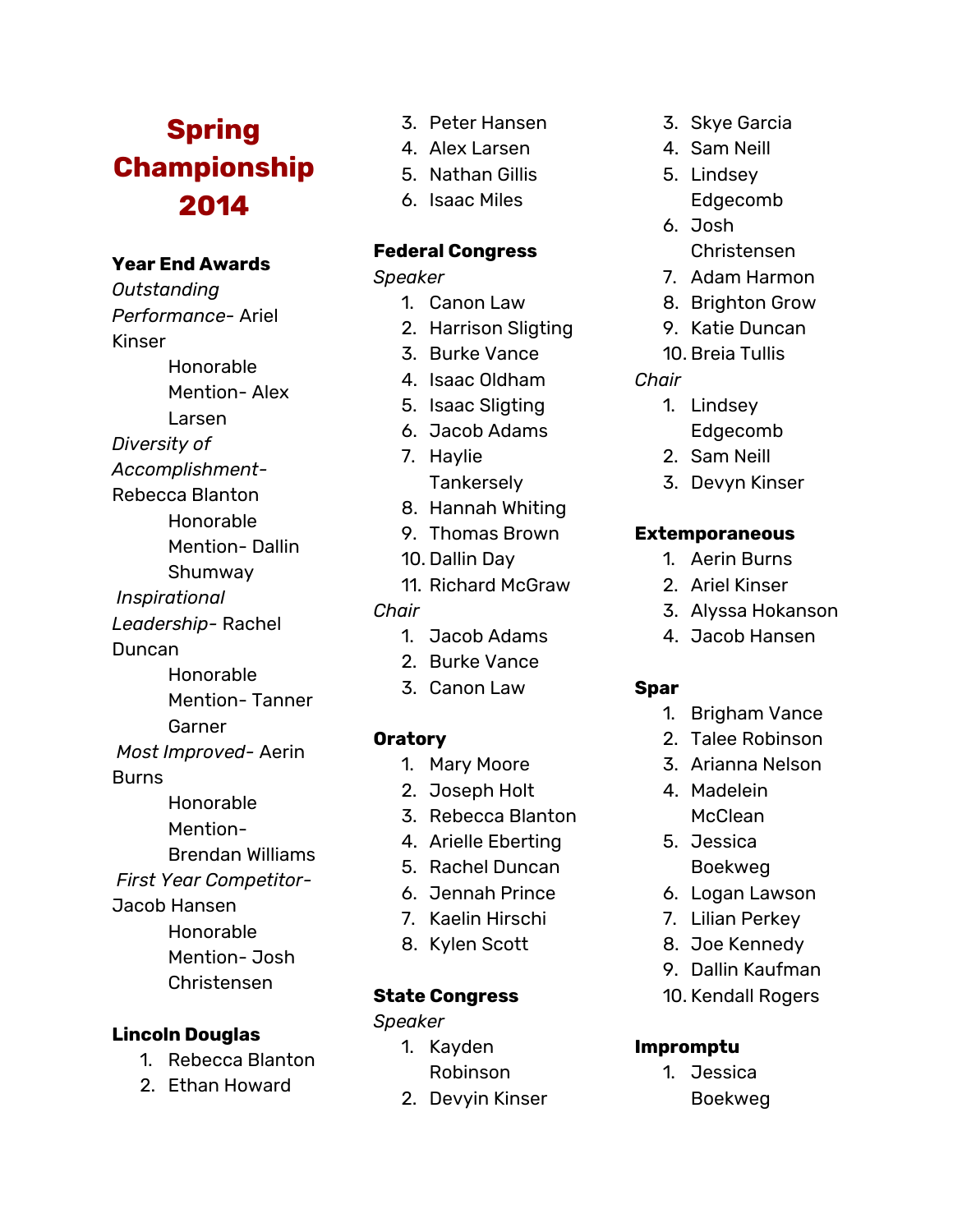- 2. Talee Robinson
- 3. Tawney Udy
- 4. Ellie Rivera
- 5. Aaron Silva
- 6. Brigham Vance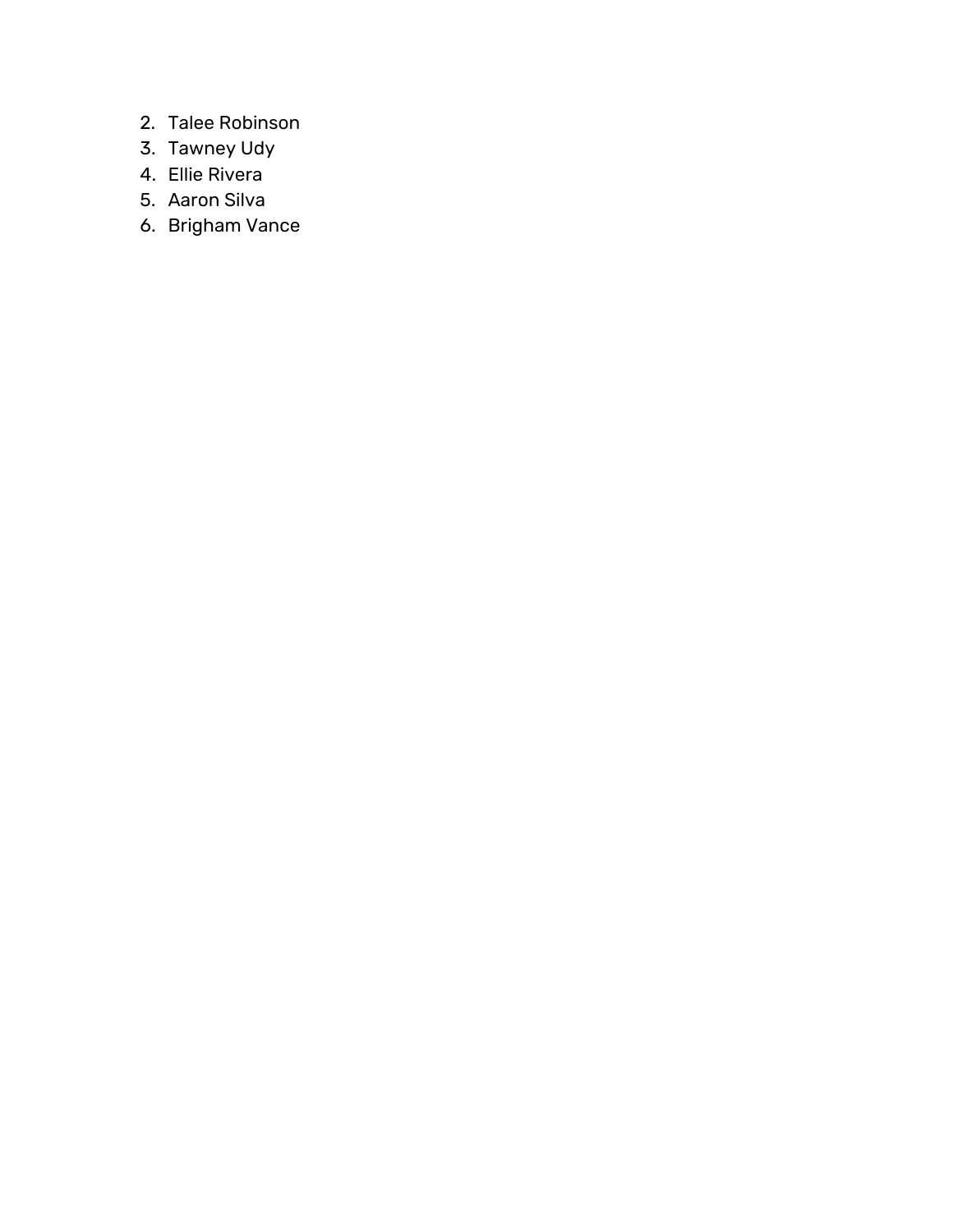# **2014 CHS Tournament**

### **Spar**

- 1. Jessica Boekweg
- 2. Alicia Vance
- 3. Lilian Perkey
- 4. Camilla Larsen
- 5. Jamison Mitchell
- 6. Burke Vance

# **Extemporaneous**

- 1. Caleb Shin
- 2. Rebecca Blanton
- 3. McKade Bean
- 4. Emi Bunch
- 5. Brendan Williams
- 6. Isaiah Pack

# **Oratory**

- 1. Jacob Hansen
- 2. Aerin Burns
- 3. Thomas Stanford
- 4. Elizabeth Beeli
- 5. Ariel Kinser
- 6. Amy Chevrier
- 7. Dallin Shumway
- 8. Adrianna Pulley
- 9. Alyssa Hokanson
- 10. Rachel Gardner
- 11. Mari Harrison
- 12. Summer Pulley
- 13. Jessica Brown

# **Lincoln Douglas**

1. Arielle Eberting

- 2. Emily Colby
- 3. Kaelin Hirschi
- 4. Peter Hansen
- 5. Rebecca Daley
- 6. Joseph Holt
- 7. Ari Johnson

# **Impromptu**

- 1. Jaxon Floyd 2. Mandy Scott
- 3. Ellie Rivera
- 4. Joshua Babcock
- 5. Eden Preston
- 6. Ethan Leonard

# **State Congress**

*Speaker*

- 1. Devin Kinser
- 2. Lindsey
	- Edgecomb
- 3. Josh
- Christensen
- 4. Hayley
	- **Tankerselv**
- 5. Jack Prince 6. Brighton Grow
- 7. John Oleson
- 8. Sada Wright
- 9. Sam Neill
- 
- *Chair*
	- 1. Sam Neill
	- 2. Breia Tullis
	- 3. Brighton Grow

# **Federal Congress**

*Speaker*

- 1. Emma Engstrom
- 2. Whitney Boyle
- 3. Jacob Adams
- 4. Nathan Hone
- 5. Richard McGraw
- 6. Mac Peterson
- 7. Jake Tincher

# *Chair*

- 1. Jacob Adams
- 2. Mac Peterson
- 3. Emma Engstrom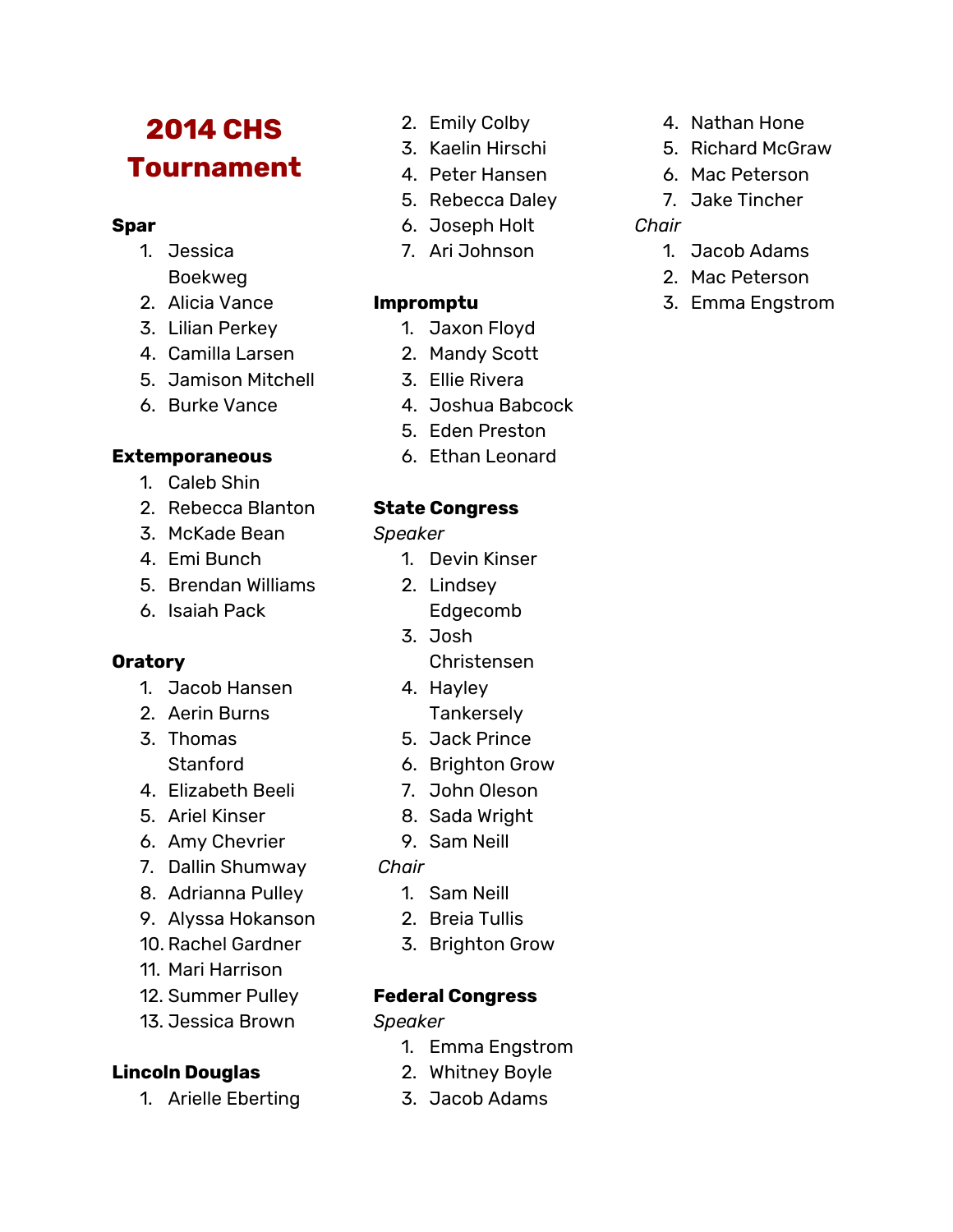# **2014 LDS Business College Tournament**

#### **Spar**

- 1. Talee Robinson
- 2. Logan Lawson
- 3. Bethany Fox
- 4. Lilian Perkey
- 5. Alicia Vance
- 6. Jack Prince
- 7. Todd Erickson

### **Extemporaneous**

- 1. Dallin Shumway
- 2. Rebecca Blanton
- 3. Tanner Thygerson
- 4. Rachel Duncan
- 5. Christian Horlacher
- 6. Matthias Warnock

# **Oratory**

- 1. Elizabeth Curland
- 2. Arielle Eberting
- 3. Adrianna Pulley
- 4. Kylen Scott
- 5. Jacob Hansen
- 6. Mary Moore
- 7. Rachel Gardner
- 8. Elizabeth Beeli
- 9. Susie Hofheins
- 10. Alyssa Hokanson
- 11. Mandy Scott
- 12. Amy Chevrier
- 13. Meagan
	- **Carpentier**
- 14. Emi Bunch
- 15. Sarah Whitney
- 16. Aerin Burns

# **Lincoln Douglas**

- 1. Nathan Gillis
- 2. Carmen Rogers
- 3. Peter Hansen
- 4. Alex Larsen
- 5. Thomas Stanford
- 6. David Hampton
- 7. Rosalie Beeli
- 8. Ari Johnson

# **Impromptu**

- 1. Jennifer Boekweg
- 2. Emma Engstrom
- 3. Jessica Boekweg
- 4. Jaxon Floyd
- 5. Ellie Rivera
- 6. Brigham Vance
- 7. Savannah Short
- 8. Rebekah Bennion
- 9. Kennady
	- Parkinson
- 10. Salem Tullis
- 11. John Adams
- 12. Alexis Walker

# **State Congress**

*Speaker*

- 1. Burke Vance
- 2. Caleb Shin
- 3. Josh
	- Christensen
- 4. Tanner Garner
- 5. Brysen **McDonald**
- 6. Jared Steadman
- 7. Breia Tullis
- 8. John Oleson
- 9. Sam Neill
- 10. Joseph Holt
- 11. Jessica Brown
- 12. Michaela Watters
- *Chair*
	- 1. Jared Steadman
	- 2. Brysen
	- McDonald
	- 3. Tanner Garner

# **Federal Congress**

*Speaker*

- 1. London Flynn
- 2. Clark Fox
- 3. Jakob
- Thygerson
- 4. Isaiah Pack
- 5. Andrew Perry
- 6. Jacob Adams
- 7. Sariah Sorenson
- 8. Sada Wright
- 9. Josh Warnock
- 10. Sariah Watters
- 11. Grace Garn
- *Chair*
	- 1. London Flynn
	- 2. Andrew Perry
	- 3. Raven Flynn